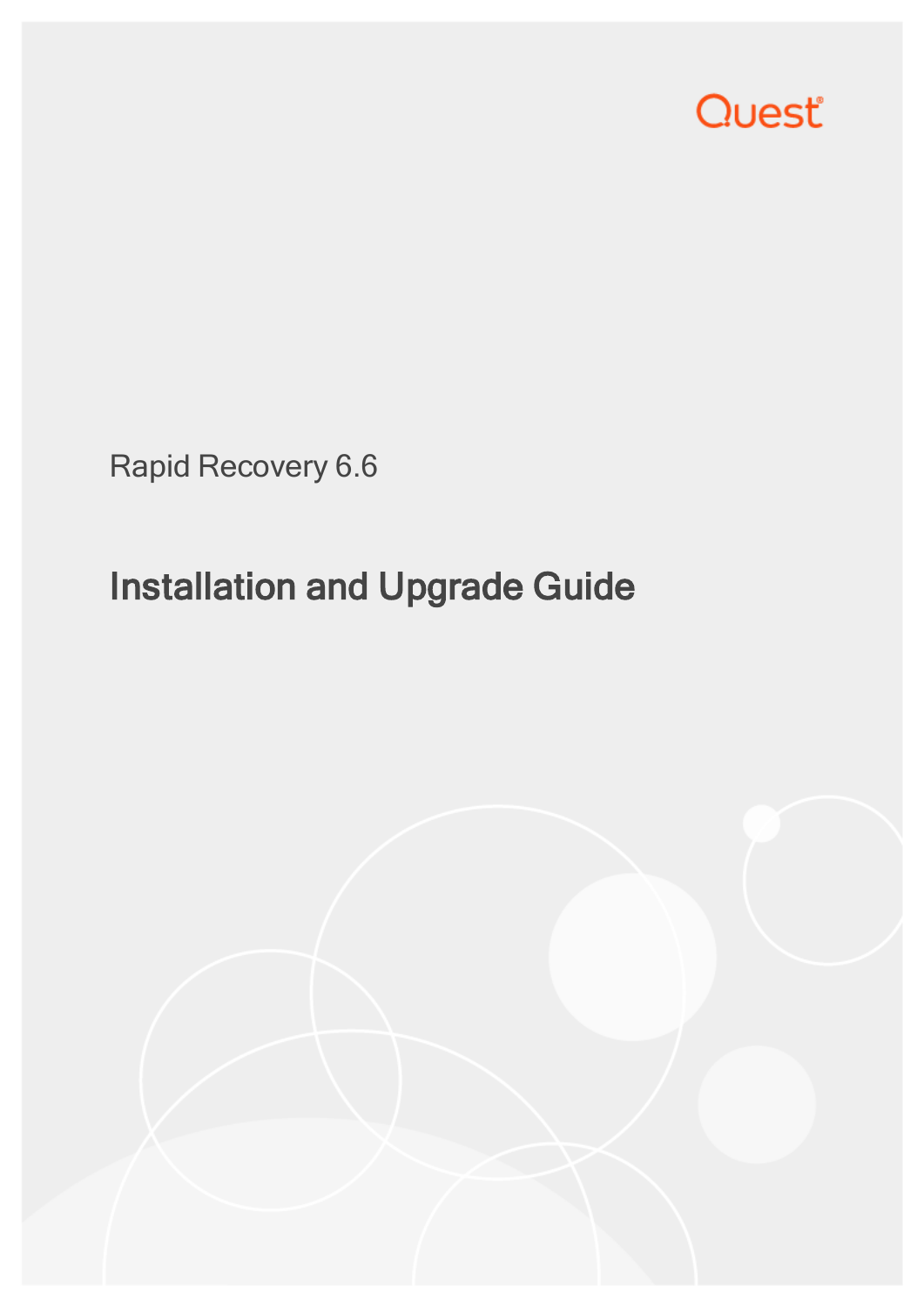#### © 2021 Quest Software Inc. ALL RIGHTS RESERVED.

This guide contains proprietary information protected by copyright. The software described in this guide is furnished under a software license or nondisclosure agreement. This software may be used or copied only in accordance with the terms of the applicable agreement. No part of this guide may be reproduced or transmitted in any form or by any means, electronic or mechanical, including photocopying and recording for any purpose other than the purchaser's personal use without the written permission of Quest Software Inc.

The information in this document is provided in connection with Quest Software products. No license, express or implied, by estoppel or otherwise, to any intellectual property right is granted by this document or in connection with the sale of Quest Software products. EXCEPT AS SET FORTH IN THE TERMS AND CONDITIONS AS SPECIFIED IN THE LICENSE AGREEMENT FOR THIS PRODUCT, QUEST SOFTWARE ASSUMES NO LIABILITY WHATSOEVER AND DISCLAIMS ANY EXPRESS, IMPLIED OR STATUTORY WARRANTY RELATING TO ITS PRODUCTS INCLUDING, BUT NOT LIMITED TO, THE IMPLIED WARRANTY OF MERCHANTABILITY, FITNESS FOR A PARTICULAR PURPOSE, OR NON-INFRINGEMENT. IN NO EVENT SHALL QUEST SOFTWARE BE LIABLE FOR ANY DIRECT, INDIRECT, CONSEQUENTIAL, PUNITIVE, SPECIAL OR INCIDENTAL DAMAGES (INCLUDING, WITHOUT LIMITATION, DAMAGES FOR LOSS OF PROFITS, BUSINESS INTERRUPTION OR LOSS OF INFORMATION) ARISING OUT OF THE USE OR INABILITY TO USE THIS DOCUMENT, EVEN IF QUEST SOFTWARE HAS BEEN ADVISED OF THE POSSIBILITY OF SUCH DAMAGES. Quest Software makes no representations or warranties with respect to the accuracy or completeness of the contents of this document and reserves the right to make changes to specifications and product descriptions at any time without notice. Quest Software does not make any commitment to update the information contained in this document.

If you have any questions regarding your potential use of this material, contact:

Quest Software Inc.

Attn: LEGAL Dept

4 Polaris Way

Aliso Viejo, CA 92656

Refer to our Web site ([https://www.quest.com](https://www.quest.com/)) for regional and international office information.

#### **Patents**

Quest Software is proud of our advanced technology. Patents and pending patents may apply to this product. For the most current information about applicable patents for this product, please visit our website at <https://www.quest.com/legal>.

#### Trademarks

Quest, the Quest logo, and Join the Innovation are trademarks and registered trademarks of Quest Software Inc. For a complete list of Quest marks, visit <https://www.quest.com/legal/trademark-information.aspx>. All other trademarks and registered trademarks are property of their respective owners.

#### Legend

CAUTION: A CAUTION icon indicates potential damage to hardware or loss of data if instructions are ī not followed.

IMPORTANT, NOTE, TIP, MOBILE, or VIDEO: An information icon indicates supporting information. i

Rapid Recovery Installation and Upgrade Guide Updated - May 2021 Version - 6.6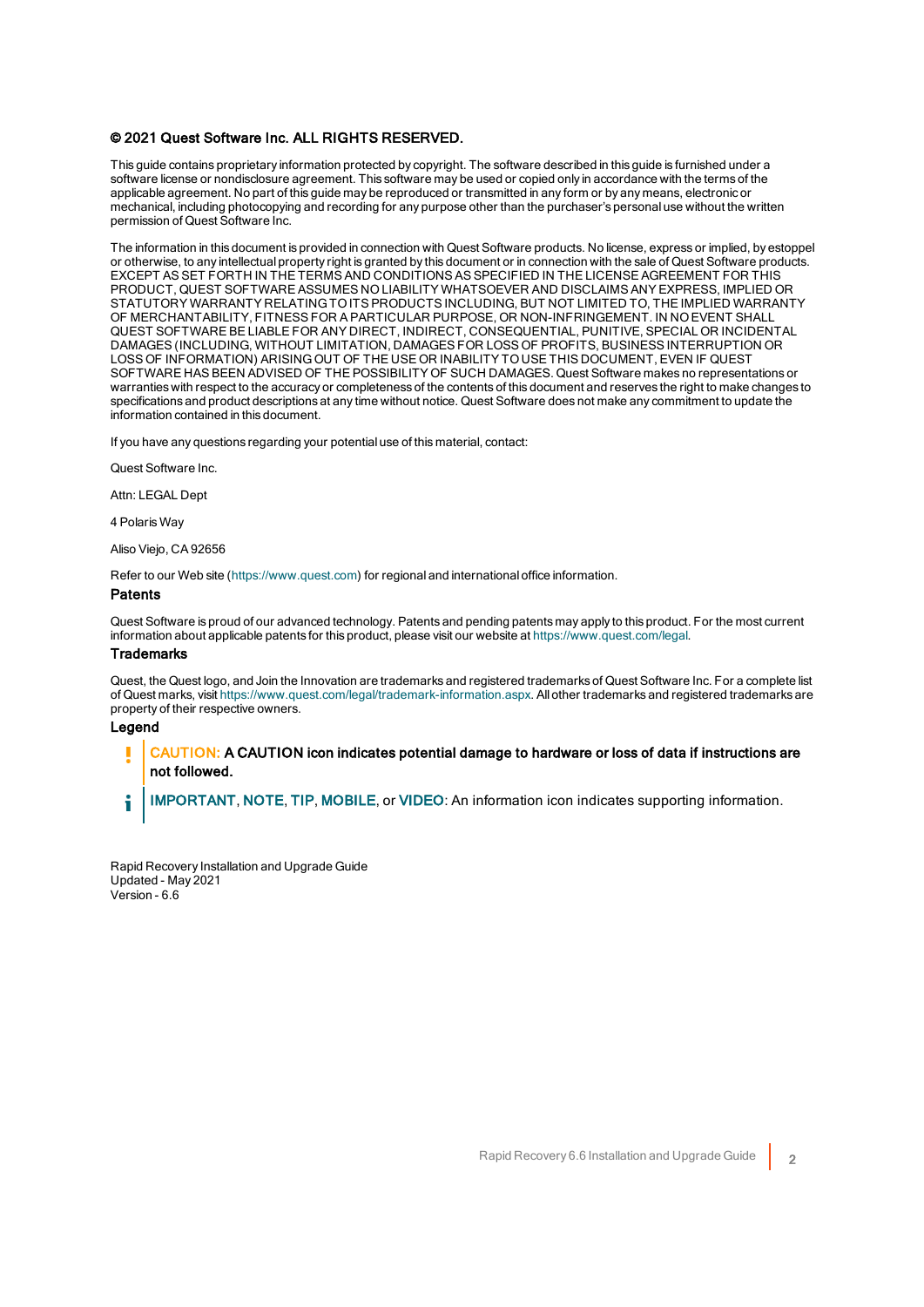### **Contents**

| Installing the Rapid Recovery Agent software on Windows machines  19                    |
|-----------------------------------------------------------------------------------------|
| Installing the Agent software on Windows Server Core Edition machines 21                |
|                                                                                         |
|                                                                                         |
| Deploying and installing the Agent software on Linux machines from the Core Console  22 |
|                                                                                         |
| Guidelines for upgrading from Rapid Recovery Agent to a newer Agent version  24         |
|                                                                                         |
|                                                                                         |
|                                                                                         |
|                                                                                         |
|                                                                                         |
|                                                                                         |
| Installing or upgrading Rapid Recovery Agent on a Linux machine 27                      |
|                                                                                         |
|                                                                                         |
|                                                                                         |
|                                                                                         |
|                                                                                         |
|                                                                                         |
|                                                                                         |
| Uninstalling the Rapid Recovery Agent software from a Windows machine 37                |
| Uninstalling the Rapid Recovery Agent software from a Linux machine 38                  |
|                                                                                         |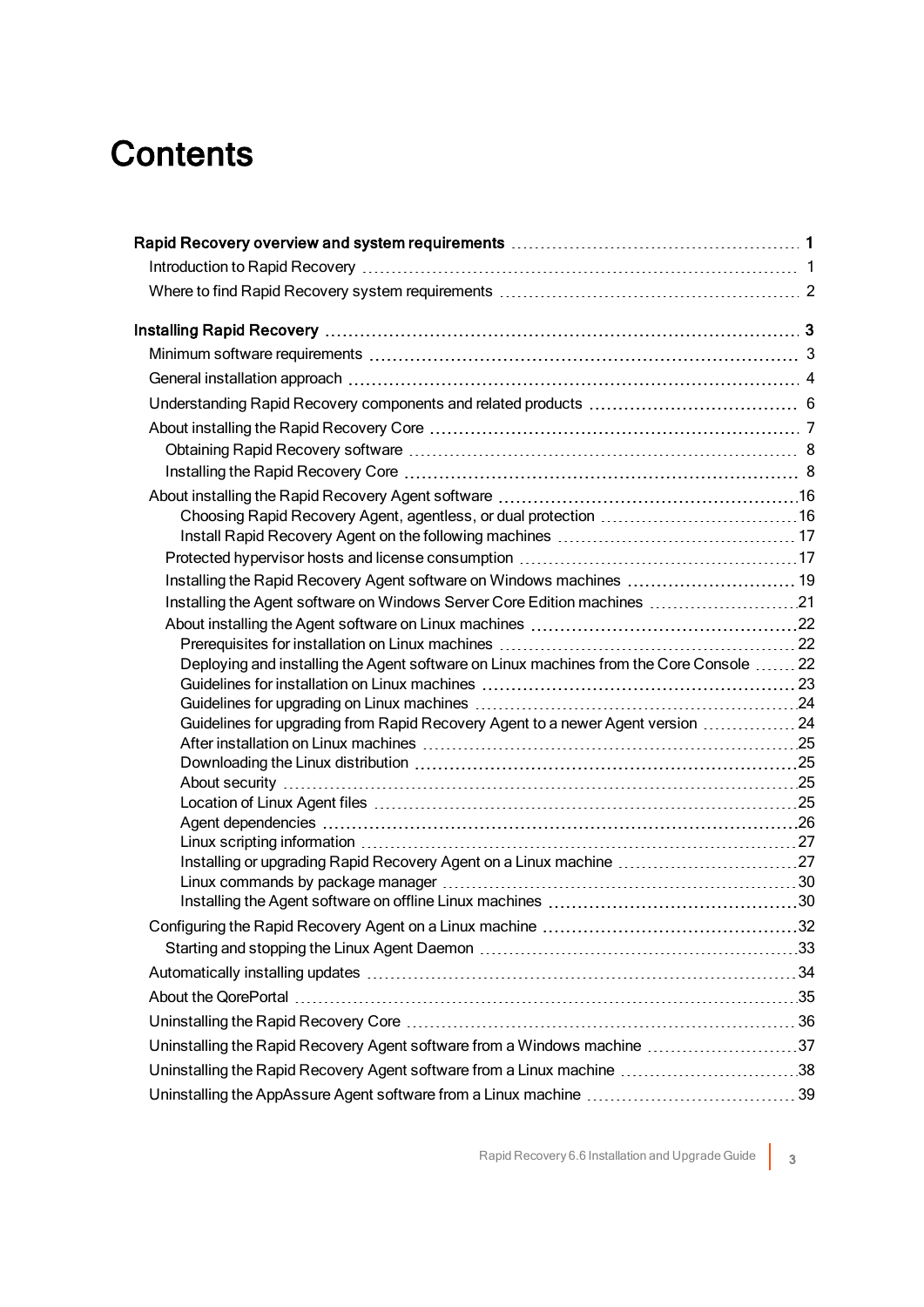| Documentation resources for upgrading other Rapid Recovery components  49 |  |
|---------------------------------------------------------------------------|--|
|                                                                           |  |
|                                                                           |  |
|                                                                           |  |
|                                                                           |  |
|                                                                           |  |
|                                                                           |  |
|                                                                           |  |
|                                                                           |  |
|                                                                           |  |
|                                                                           |  |
|                                                                           |  |
| Upgrading AppAssure Agent to Rapid Recovery Agent on a Linux machine 58   |  |
|                                                                           |  |
|                                                                           |  |
|                                                                           |  |
|                                                                           |  |
|                                                                           |  |
|                                                                           |  |
|                                                                           |  |
|                                                                           |  |
|                                                                           |  |
|                                                                           |  |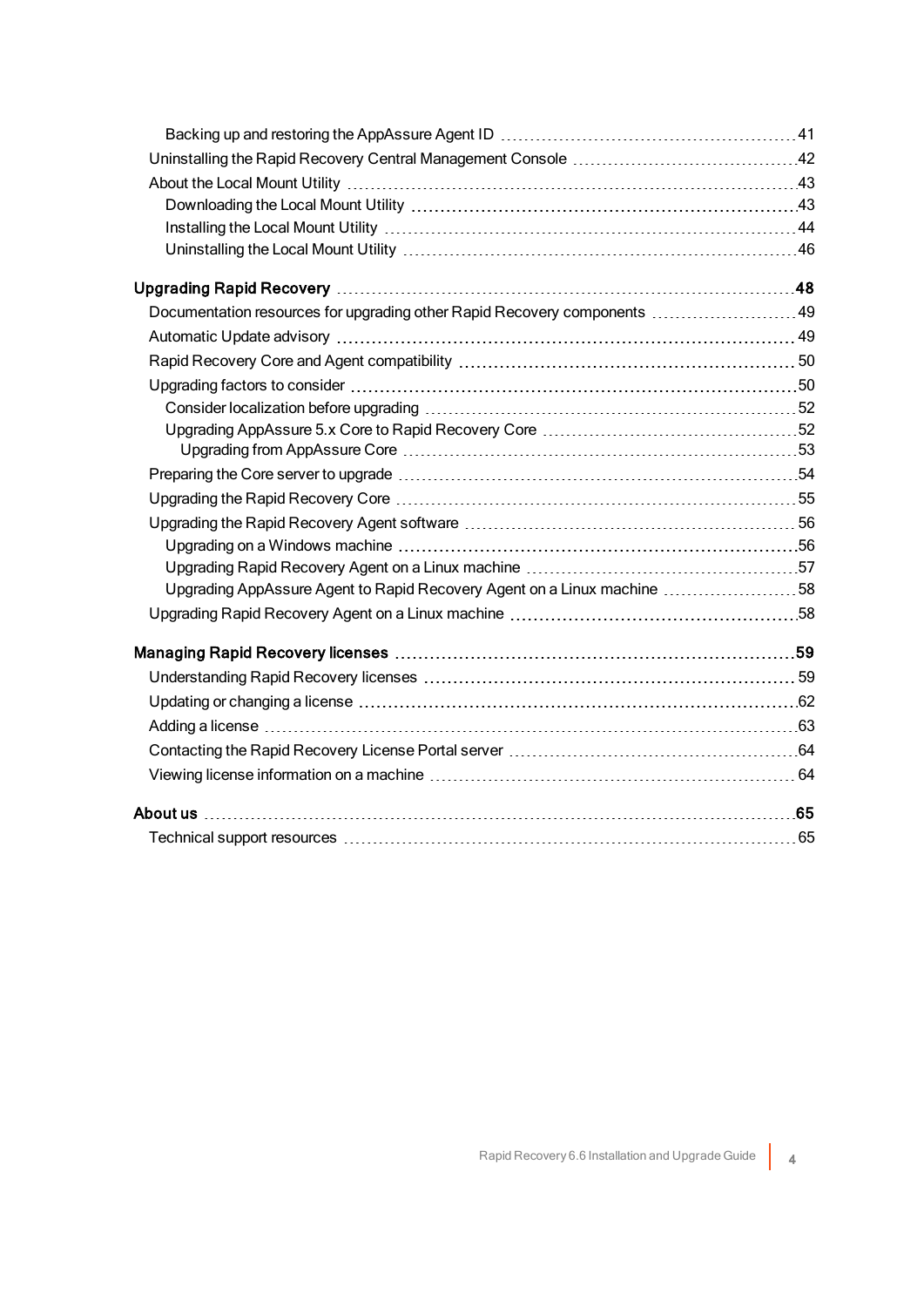# <span id="page-4-0"></span>Rapid Recovery overview and system requirements

This section contains an introduction to Rapid Recovery and where you can find its system requirements. This section includes the following topics:

[Introduction](#page-4-1) to Rapid Recovery Where to find Rapid Recovery system [requirements](#page-5-0)

# <span id="page-4-1"></span>Introduction to Rapid Recovery

Rapid Recovery is a backup, replication, and recovery solution that offers near-zero recovery time objectives and recovery point objectives. Rapid Recovery offers data protection, disaster recovery, data migration and data management. You have the flexibility of performing bare-metal restore (to similar or dissimilar hardware), and you can restore backups to physical or virtual machines (VMs), regardless of origin. Rapid Recovery lets you create backup archives to a wide range of supported systems including archiving to the cloud. With Rapid Recovery, you can replicate to one or more targets for added redundancy and security. Rapid Recovery offers:

- Flexibility. You can perform universal recovery to multiple platforms, including restoring from physical to virtual, virtual to physical, virtual to virtual, and physical to physical.
- Cloud integration. You can export a VM, archive and replicate to the cloud, and perform bare metal restore from archives in the cloud. Compatible cloud services include Microsoft Azure, Amazon Web Services (AWS), any OpenStack-based provider (including Rackspace), and Google Cloud. US government-specific platforms include AWS GovCloud (US) and Azure Government.
- Intelligent deduplication. You can reduce storage requirements by storing data once, and referencing it thereafter (once per repository or encryption domain).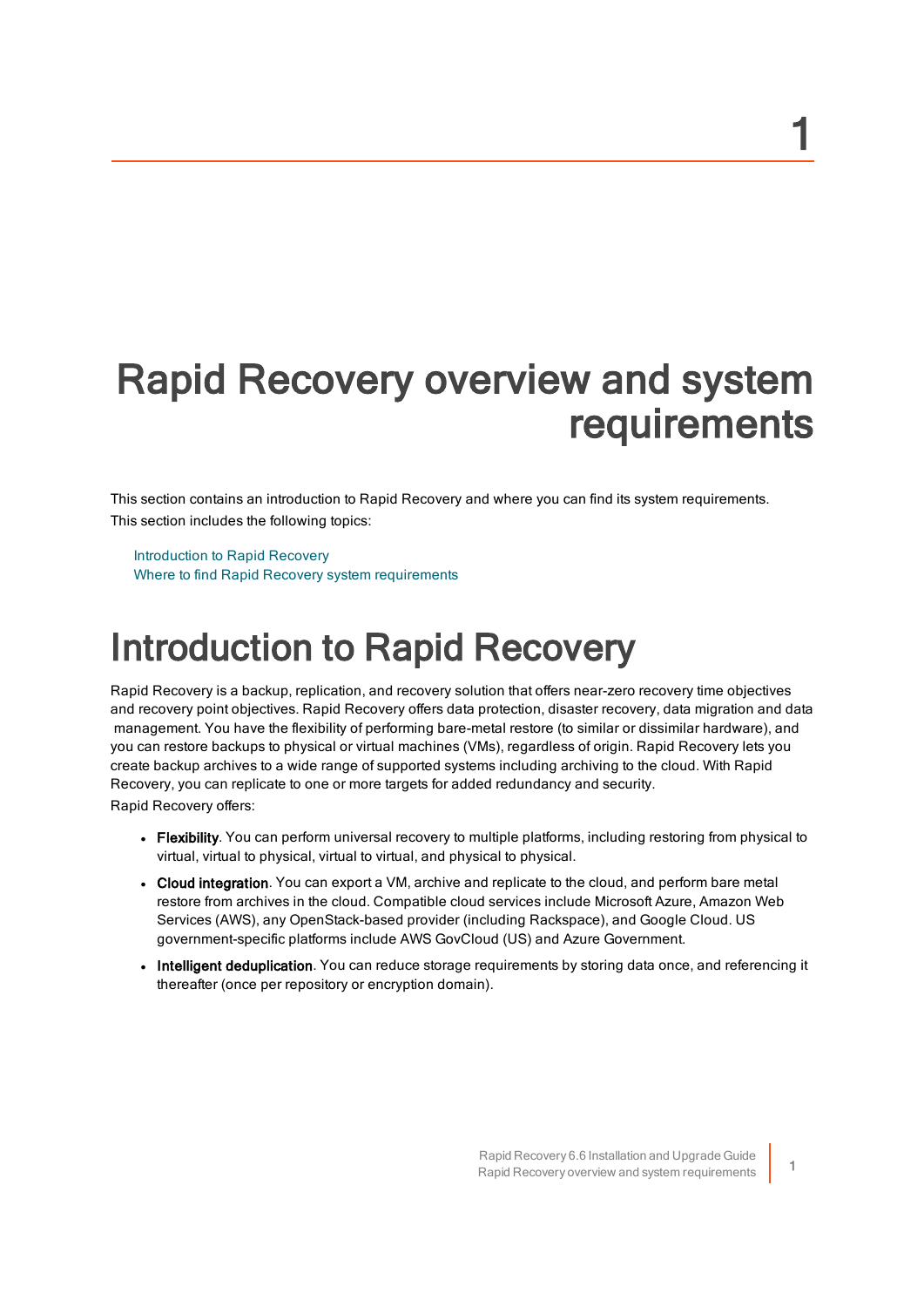- Live Recovery. Using the Live Recovery feature of Rapid Recovery Agent, you have instant access to critical data first, while remaining restore operations complete in parallel. You can use Live Recovery to restore data from a recovery point of any non-system volume of a Windows machine, physical or virtual. Live Recovery is not supported for agentlessly protected machines, Linux machines, or cluster-shared volumes.
- File-level recovery. You can recover data at the file level on-premises, from a remote location, or from the cloud.
- File-level search. Using criteria you specify, you can search a range of recovery points for one or more files. From the search results, you can then select and restore the files you want to the local Core machine directly from the Rapid Recovery Core Console.
- Virtual machine export. Rapid Recovery supports one-time virtual export, letting you generate a VM from a recovery point; and virtual standby, in which the VM you generate is continually updated after each backup. Compatible VM hypervisors include VMware vCenter/ESXi, VMware Workstation, Microsoft Hyper-V, Oracle VM VirtualBox, and Microsoft Azure. You can even perform virtual export to Hyper-V cluster-shared volumes.
- Rapid Snap for Virtual support. Enhanced support for virtualization includes agentless protection for vCenter/ESXi VMs and for Hyper-V VMs. Rapid Snap for Virtual includes protection and autodiscovery for VMware ESXi 6.0 and higher with no software agent installed. Host-based protection supports installing Rapid Recovery Agent on a Microsoft Hyper-V host only, letting you agentlessly protect all its guest VMs.
- Application support. Rapid Recovery is built with application support. When you protect SQL Server or Microsoft Exchange machines (whether using Rapid Recovery Agent or agentless protection), the backup snapshots captured are automatically application-aware; open transactions and rolling transaction logs are completed and caches are flushed to disk before creating snapshots. Specific application features are supported, including SQL attachability checks (for SQL Server) and database checksum and mountability checks (for Exchange Server). If you protect Oracle 12c or 18c servers with Rapid Recovery Agent, you can also perform DBVERIFY database integrity checks.

See the following resources for more information about Rapid Recovery.

- The Rapid Recovery product support website at https://support.quest.com/rapid-recovery/.
- <span id="page-5-0"></span><sup>l</sup> The documentation website at  [https://support.quest.com/rapid-recovery/technical-documents/.](https://support.quest.com/rapid-recovery/technical-documents/)

## Where to find Rapid Recovery system requirements

For every software release, Quest reviews and updates the system requirements for Rapid Recovery software and related components. This information is exclusively available in the release-specific Rapid Recovery System Requirements Guide. Use that document as your single authoritative source for system requirements for each release.

You can find system requirements and all other documentation at the technical documentation website at [https://support.quest.com/rapid-recovery/technical-documents/.](https://support.quest.com/rapid-recovery/technical-documents/)

NOTE: The default view of the technical [documentation](https://support.quest.com/rapid-recovery/technical-documents/) website shows documentation for the most recent generally available version of the Rapid Recovery software. Using the filters at the top of the page, you can view documentation for a different software release, or filter the view by document type.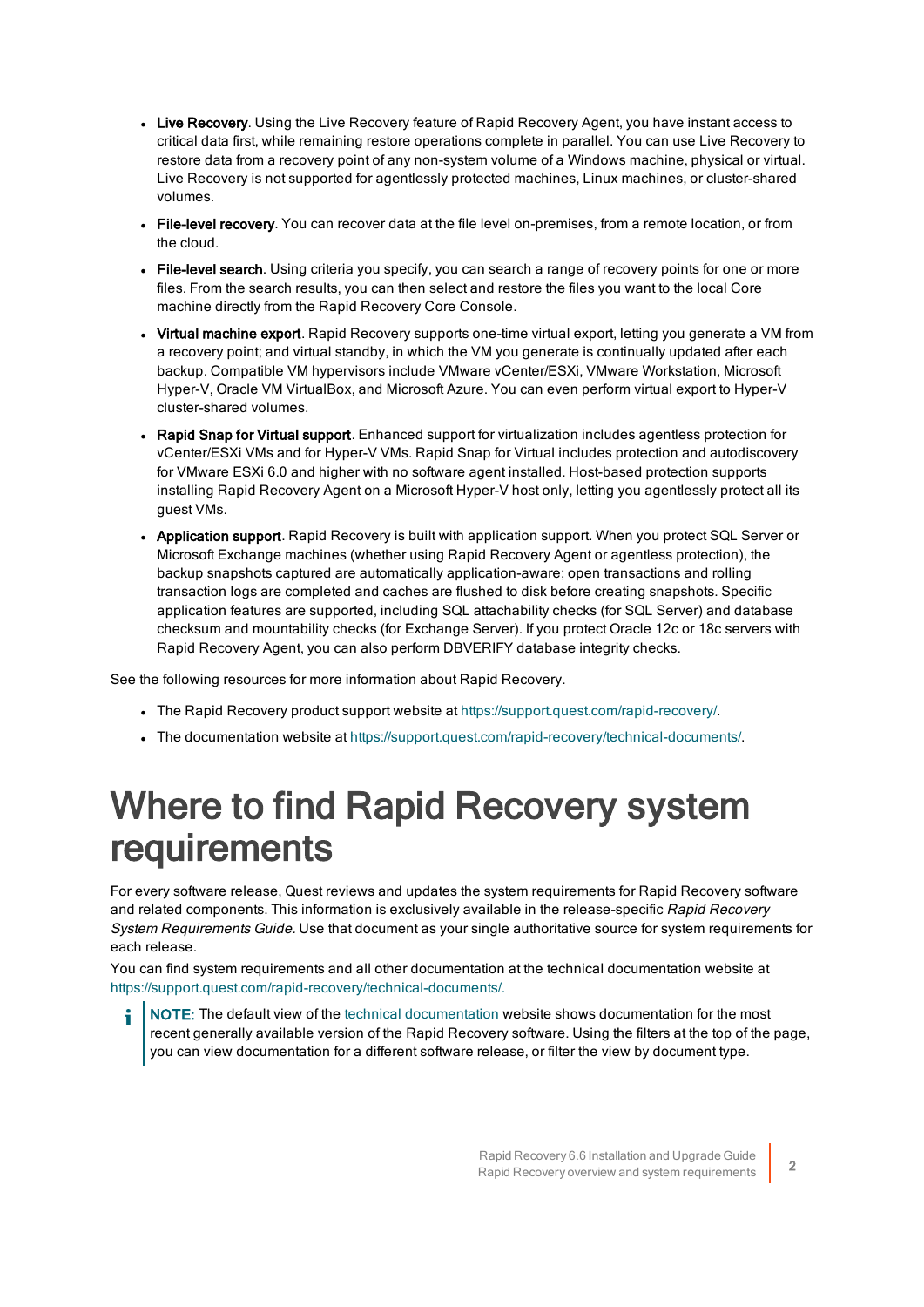# Installing Rapid Recovery

<span id="page-6-0"></span>This section includes the following topics:

Minimum software [requirements](#page-6-1) General [installation](#page-7-0) approach Understanding [Rapid Recovery](#page-9-0) components and related products About installing [the Rapid](#page-10-0) Recovery Core About installing the Rapid [Recovery](#page-19-0) Agent software Configuring the [Rapid Recovery](#page-35-0) Agent on a Linux machine [Automatically](#page-37-0) installing updates About the [QorePortal](#page-38-0) Uninstalling the [Rapid Recovery](#page-39-0) Core Uninstalling the [Rapid Recovery](#page-40-0) Agent software from a Windows machine Uninstalling the [Rapid Recovery](#page-41-0) Agent software from a Linux machine Uninstalling [the AppAssure](#page-42-0) Agent software from a Linux machine Uninstalling the [Rapid Recovery](#page-45-0) Central Management Console About the Local Mount Utility

Install software as a user with administrative privileges. This recommendation applies to all Rapid Recovery software and may not be repeated.

Before you install Rapid Recovery, consider which components are necessary for your implementation, as not all components are required for every user. For more information about these components, see  [Understanding](#page-9-0) [Rapid Recovery](#page-9-0) components and related products.

# <span id="page-6-1"></span>Minimum software requirements

At minimum, plan to install the following for your Rapid Recovery environment:

• Rapid Recovery Core. You must install Core on a dedicated Windows server that is properly sized for your environment. The server can be a physical or virtual machine. For guidance on sizing your hardware, software, memory, storage, and network requirements, see knowledge base article 185962, "Sizing Rapid Recovery [Deployments](https://support.quest.com/rapid-recovery/kb/185962)".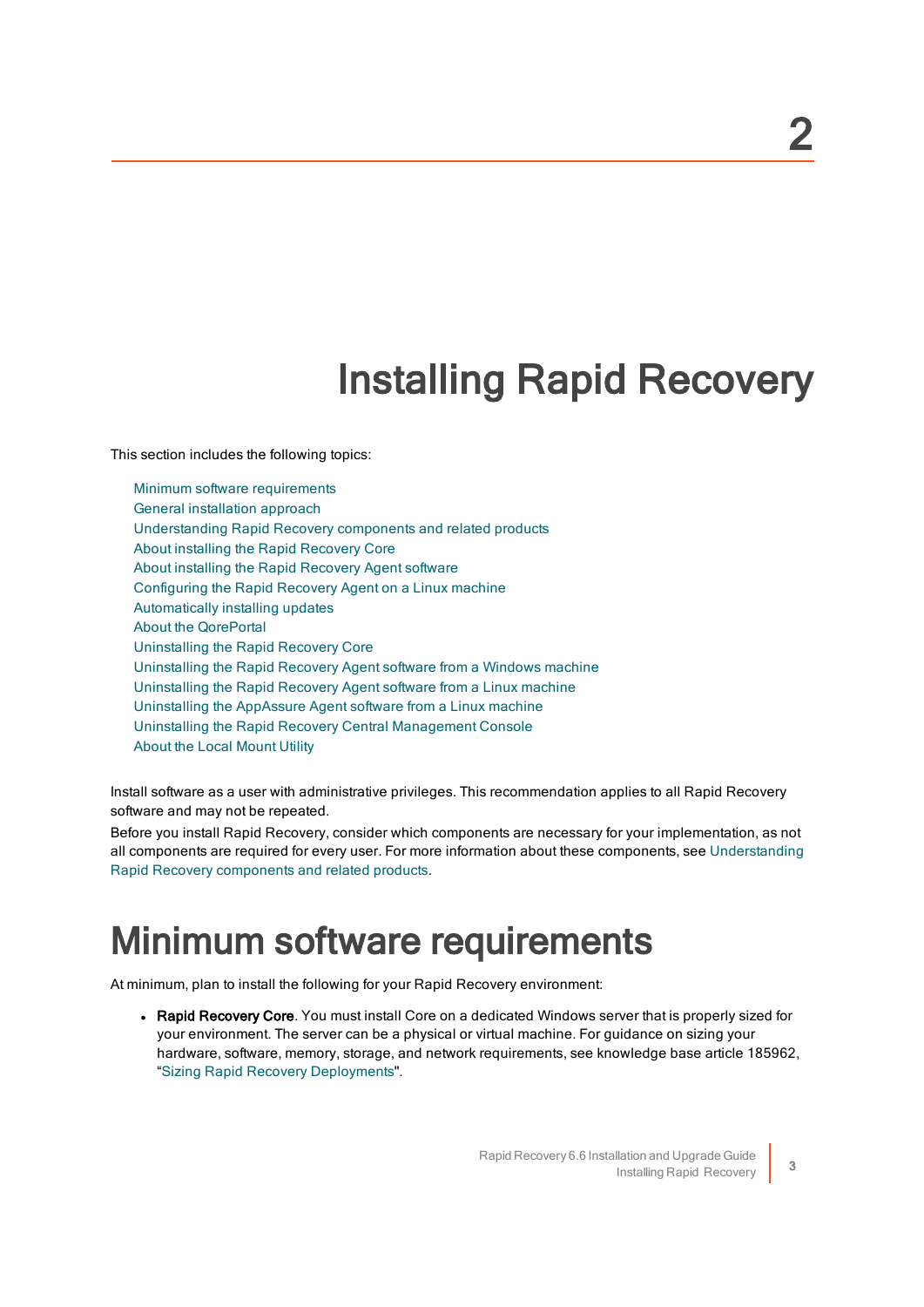- Hypervisor tools. If your environment includes virtual machines (VMs) hosted on VMware vCenter/ESXi or Hyper-V hypervisors, you can protect VM guests agentlessly using the Rapid Snap for Virtual feature. In such cases, Quest strongly recommends installing VMware Tools or Hyper-V Integration Services utilities on VMs you want to protect. If you want application-consistent agentless backups, this step is required. Otherwise, your backups on VMs running SQL Server or Exchange Server will be crashconsistent only. For more information about the difference between these two states, see "Understanding crash-consistent and application-consistent backups" in the Rapid Recovery User Guide.
- Rapid Recovery Agent. You must install the Rapid Recovery Agent software on each physical machine you want to protect in your Core. To protect Hyper-V guests agentlessly, install the Rapid Recovery Agent software on the Hyper-V host. To protect nodes in a Hyper-V cluster, install the Agent software on each node. Finally, install Agent on all vSphere/ESXi VMs you want to protect using standard protection instead of Rapid Snap for Virtual agentless protection.
- Microsoft .NET Framework and ASP .NET role or feature. Windows operating systems running Rapid Recovery Core or Agent release 6.6 require the Microsoft .NET Framework version 4.6.2 (or higher). For Core, some operating systems require the corresponding ASP .NET 4.6.2. role or feature . When installing or upgrading Rapid Recovery, the installer checks the system for required .NET components; if needed, the user is prompted to install or activate the .NET 4.6.2 components, which requires a reboot of the machine.

<span id="page-7-0"></span>Other components may be required for additional functionality.

# General installation approach

The steps you must follow to install Rapid Recovery are as follows:

- Step 1: Obtain a software license for Rapid Recovery Core. Some users start with a trial version of Rapid Recovery Core, which includes an embedded temporary license. To continue using the Core after the initial trial period, or to use non-trial versions of the Core, a software license is required. If using a trial version and you want to purchase a software license, complete the form at <https://www.quest.com/register/95291/> to be contacted by a Quest Sales representative.
- Step 2: Ensure you have an account on the Rapid Recovery License Portal. This portal is used to register and manage software licenses and license groups. Existing AppAssure or Rapid Recovery customers can continue to use their existing license portal accounts. New customers must register on the Rapid Recovery License Portal at [https://licenseportal.com](https://licenseportal.com/), activate their software licenses, download the license files from the license portal, and from the Rapid Recovery Core Console, upload license files to the Core. For detailed steps, see the Rapid Recovery Release Notes topic "Product licensing." For information about managing licenses from the Rapid Recovery Core, including uploading license files to associate them with the Core, see the topic [Managing](#page-62-0) Rapid Recovery licenses. For information about managing license subscriptions and license groups on the license portal, see the Rapid Recovery License Portal User Guide .
- Step 3: Review and ensure that the system requirements have been met for the servers and machines on which you plan to install Rapid Recovery components. For more information, see the Rapid Recovery System Requirements Guide.
- Step 4: Install the Rapid Recovery Core software on each Windows machine you plan to use as a Core. For more information, see Installing the Rapid [Recovery](#page-11-1) Core.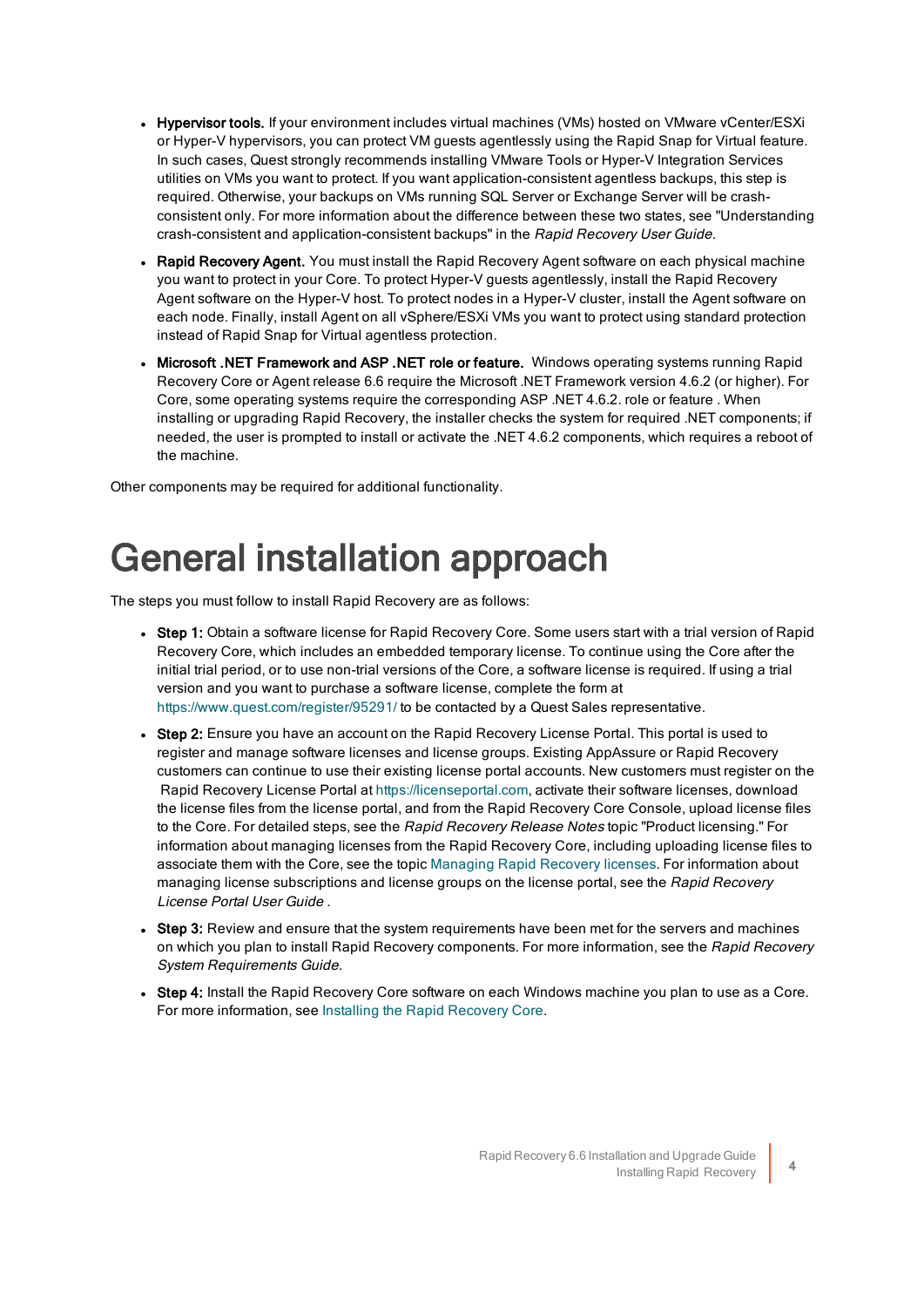- Step 5: The Rapid Recovery Core stores backup data in a repository. Before you use the Core to protect machines, if not yet defined, you must specify a storage location and configure a primary repository. You can create a DVM repository as a separate process. You can also create a DVM repository as part of the workflow when using the Protect Machine or Protect Multiple Machines wizards. For detailed information, see "Understanding repositories" in the Rapid Recovery User Guide.
- Step 6: Install the Rapid Recovery Agent software on the machines on which you want to use Agent-based protection. For more information, see the section Install Rapid Recovery Agent on the following machines.
- Step 7: If using Rapid Snap for Virtual to provide agentless protection, consider license consumption. For more information, see Protected hypervisor hosts and license [consumption](#page-20-1). Also install the appropriate hypervisor tool on each VM. For more information, see the topic "Understanding Rapid Snap for Virtual" and subtopics "Benefits of installing hypervisor tools for agentless protection" and "Understanding crash-consistent and application-consistent backups" in the Rapid Recovery User Guide.
- Step 8: Consider using the QorePortal. If you have a current Quest Data Protection Support maintenance agreement, you are entitled to use the QorePortal. This portal is automatically integrated with Rapid Recovery, and replaced the Rapid Recovery Central Management Console. The QorePortal lets you manage multiple Cores; access the dashboard to monitor tasks and events, view repository status, and check system health; generate reports; download software; and perform a growing list of other functions from a single web-based user interface.
	- NOTE: If you choose not to share personally identifiable information with Quest, you must request ÷ a non-phone home license, which will disable connection with the QorePortal and disable auto update for Core software. For more information about this portal, see About the [QorePortal](#page-38-0). For information on managing privacy from the Rapid Recovery Core Console, see the topic "Managing privacy" in the Rapid Recovery User Guide.
	- NOTE: Due to GDPR compliance changes, if upgrading from versions prior to release 6.2, you f. will not be notified of new versions using Automatic Update until you manually upgrade to Rapid Recovery Core 6.2 or later and consent to the limited use of personal information by Quest. Thereafter, the Automatic Update feature will again function as designed. For more information, see knowledge base article 226119, "Rapid [Recovery](https://support.quest.com/rapid-recovery/kb/226119/rapid-recovery-core-does-not-notify-of-available-version-updates) Core does not notify of available version [updates.](https://support.quest.com/rapid-recovery/kb/226119/rapid-recovery-core-does-not-notify-of-available-version-updates)"

Optionally, you may want to perform other configuration tasks, such as setting encryption keys, configuring event notification, or replicating recovery points from a source Core to a target Core. Each of these configuration tasks is included in the Quick Start Guide feature of Rapid Recovery Core. You can read more information about the Quick Start Guide or performing these tasks independently in the Rapid Recovery User Guide. That document also contains information about tasks such as configuring an SMTP server for notification messages, changing the data retention policy, or configuring SQL attachability.

To learn about using scripts or sending commands to manage your Core from the command line, see the latest edition of the Rapid Recovery Commands and Scripting Reference Guide. . If you want to use other Rapid Recovery components such as Mailbox Restore for Exchange or DocRetriever for SharePoint, see the latest edition of the Rapid Recovery Mailbox Restore for Exchange User Guide or Rapid Recovery DocRetriever for SharePoint User Guide, respectively. If you want to set up a Rapid Recovery Core in the Azure cloud to run as a primary backup Core or as a replication target for your on-premises Core, see the Rapid Recovery Azure Setup Guide.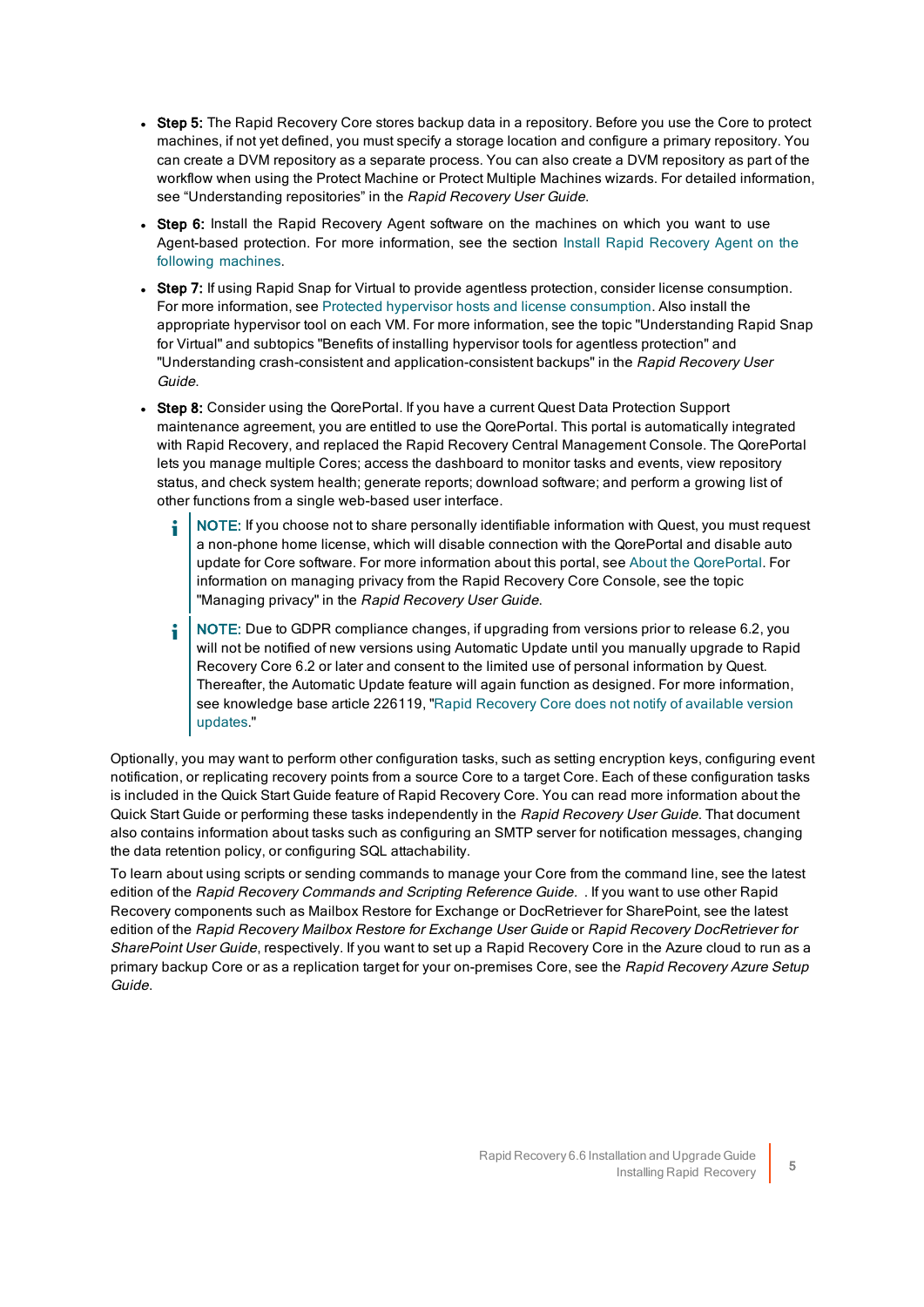## <span id="page-9-0"></span>Understanding Rapid Recovery components and related products

This section describes the Rapid Recovery components and related products available for your backup, replication, and recovery needs. The purpose of this section is to help you gain an understanding of the components that you may install in your Rapid Recovery environment and how they work together to help protect your data.

- Rapid Recovery Core. The central component of the Rapid Recovery architecture, the Core provides the essential services for backup, recovery, retention, replication, archiving, and management. The Core manages the repositories that store your backup data. It contains the settings that change behavior, manages schedules for backups, replication and archives, provides security, and enforces your data retention policy. After the Core is installed, you access it using the web-based interface called the Rapid Recovery Core Console. The Rapid Recovery Core must be installed on a dedicated Windows server. Depending on your license and your environment requirements, you may need to install multiple Cores.
- Rapid Recovery Agent. This component is the primary provider of the services and software that let you protect your data. Install the Rapid Recovery Agent software on the Windows and Linux machines in your environment (for example, on an Exchange server, SQL Server, Oracle server, on Windows and Linux desktop and laptop machines, and so on). After you add a machine with the Agent software as a protected machine in the Rapid Recovery Core, the Agent software tracks changed data blocks on the disk volume of the machine and creates snapshot images of the data which it sends to the Core, based on the backup schedule. You manage protected machines using the Core Console of the associated Core, including establishing or changing the frequency of backups.
	- NOTE: If your Core and the machines you want to protect are all ESXi virtual machines on a VMware vSphere host, and if all of the VMs use a supported Windows operating system and file system, then you do not need to install the Agent software. Likewise, if the machines that you want to protect are all Hyper-V virtual machines, you need only install the Agent software on the Hyper-V host server or cluster node host. This agentless protection feature for VMs is called Rapid Snap for Virtual.
- QorePortal. This web-based portal is currently accessible to Rapid Recovery users with a current maintenance agreement. The QorePortal lets you manage your Cores, generate and view reports, manage protection and replication, and perform many other functions from a single modern user interface. This portal replaces the functionality of the Rapid Recovery Central Management Console. This feature is intended to be particularly useful for managed service providers.
- Rapid Recovery Portal plugin. The Portal Plugin gives Cores the ability to connect and transfer information to the Rapid Recovery License Portal to manage multiple Cores and their protected machines. This plugin for the Core server is required only if you want Rapid Recovery Cores version 6.1.3 and older to communicate with the Rapid Recovery License Portal.
- Rapid Recovery License Portal. This web-based portal lets you manage licenses for Rapid Recovery Cores. It lets you create and manage groups of licenses, manage license pools, and view machines with licenses registered on the portal. You can generate license-related reports, and download Rapid Recovery software, tools, and components. The Rapid Recovery License Portal integrates with the QorePortal. See Managing licenses for information about managing licenses from the Rapid Recovery Core Console. For information about managing license subscriptions and license groups on the license portal, see the most recent edition of the Rapid Recovery License Portal User Guide.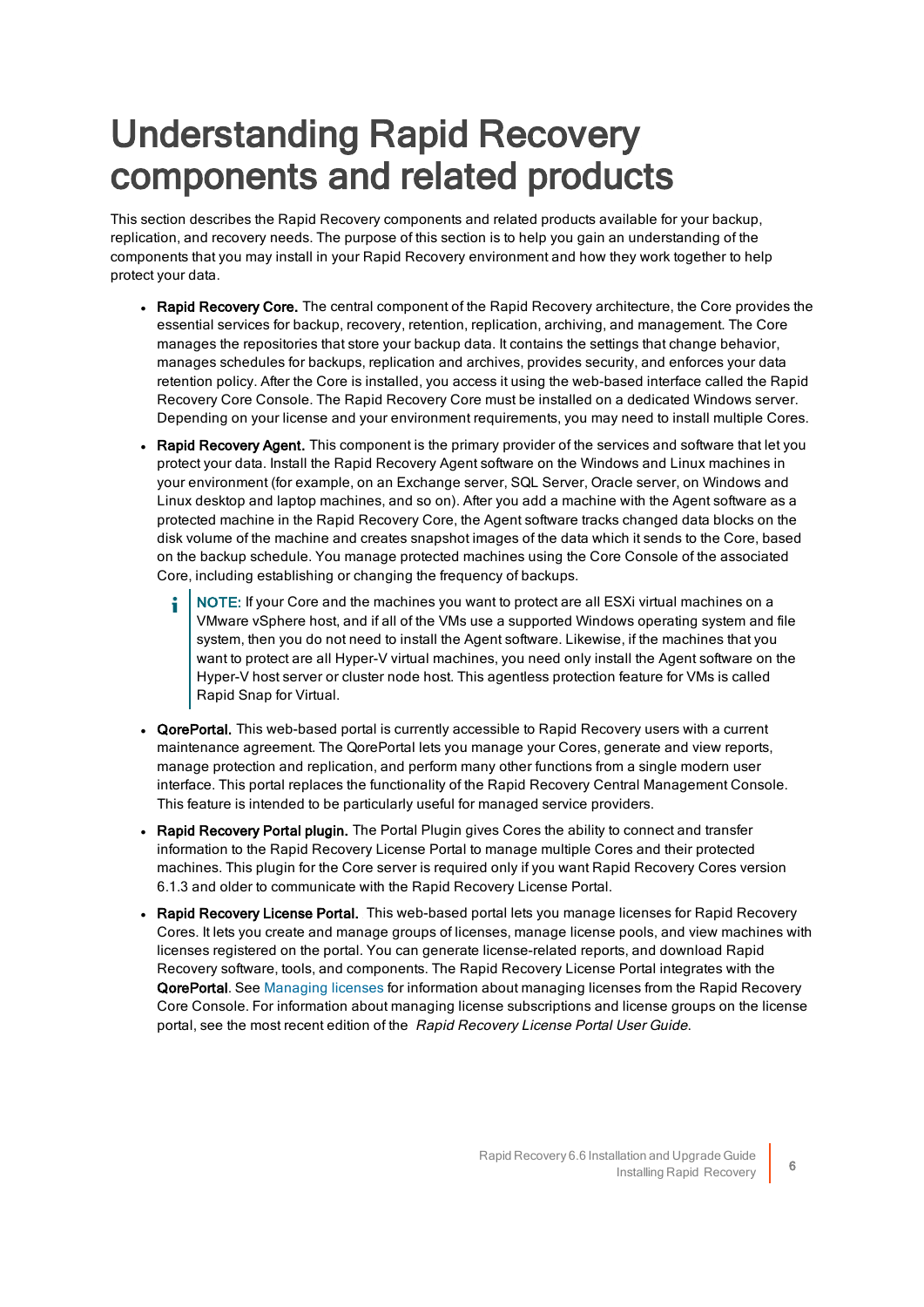- Local Mount Utility (LMU). The Local Mount Utility is a Windows-based application that lets you mount a Rapid Recovery recovery point in any of the three available modes on any compatible Windows machine. The lightweight utility can be installed on the same 32-bit and 64-bit Windows operating systems as the Agent software, but it does not have to be installed on the same machine as the Agent. The LMU includes the rapidrecovery-vdisk (formerly aavdisk) and aavstor drivers, but it does not run as a service. For more information, see the topic "The Local Mount Utility" in the most recent edition of the Rapid Recovery Local Mount Utility User Guide.
- Local mount utility. The local mount utility is a Linux-based command line utility application that lets you query the Core for protected machines and their corresponding recovery points. It lets users remotely mount a recovery point volume; lets users explore the volume contents at the file level; and lets users restore individual files or an entire volume from the recovery point, including BMR of the system volume.
- Rapid Recovery Command Line Management utility. The Rapid Recovery Command Line Management utility, cmdutil.exe, provides third-party access to manage system functionality. This tool permits scripting of the Rapid Recovery Core management functions. In earlier versions of the Core, this tool was called AACMD. For more information about using this component, see the Rapid Recovery Commands and Scripting User Guide.
- Rapid Recovery PowerShell Module. The Rapid Recovery PowerShell Module is a collection of Windows PowerShell scripts that lets users interact directly with the Core server. This module offers some of the same functionality that the Rapid Recovery Core Console graphic user interface (GUI) provides. For example, the Rapid Recovery PowerShell Module can mount recovery points or force a snapshot of a protected machine. For more information about using this component, see the most recent edition of the Rapid Recovery Command and Scripting Reference Guide.
- Mailbox Restore for Exchange. This comprehensive email recovery program works with Rapid Recovery and the LMU to simplify the recovery of Exchange items, from a full data store to a single email message. The installer is bundled as an optional feature with Core and the LMU installers. For more information about this component, see the most recent edition of the Rapid Recovery Mailbox Restore for Exchange User Guide.
- DocRetriever for SharePoint. DocRetriever for SharePoint lets SharePoint administrators recover SharePoint objects from the site collection level down to the component level. This product simplifies recovery of SharePoint data when the Rapid Recovery Agent and the DocRetriever Agent are installed on your SharePoint servers. For more information about this component, see the most recent edition of the Rapid Recovery DocRetriever for SharePoint User Guide.
- Rapid Recovery Core VM on Azure. Microsoft Azure users can set up a Rapid Recovery Corein the Azure cloud. In addition to replicating on-premises Rapid Recovery Core6.x to Azure, you can now set up a primary Core in Azure to back up your VMs, create one-time or scheduled archives, perform onetime or continual virtual export, recover data and replicate VMs to another Core. Using a bring your own license model, the VM itself is free. Users are responsible for their Azure compute and storage costs. For more information about this component, see the most recent edition of the Rapid Recovery Azure Setup Guide.

# <span id="page-10-0"></span>About installing the Rapid Recovery Core

Because the Rapid Recovery Core manages the backups of all protected machines in your environment, you should install the Core software on a dedicated server.

Depending on your license and your environment requirements, you may need to install multiple Cores. If running two or more Cores, consider the following: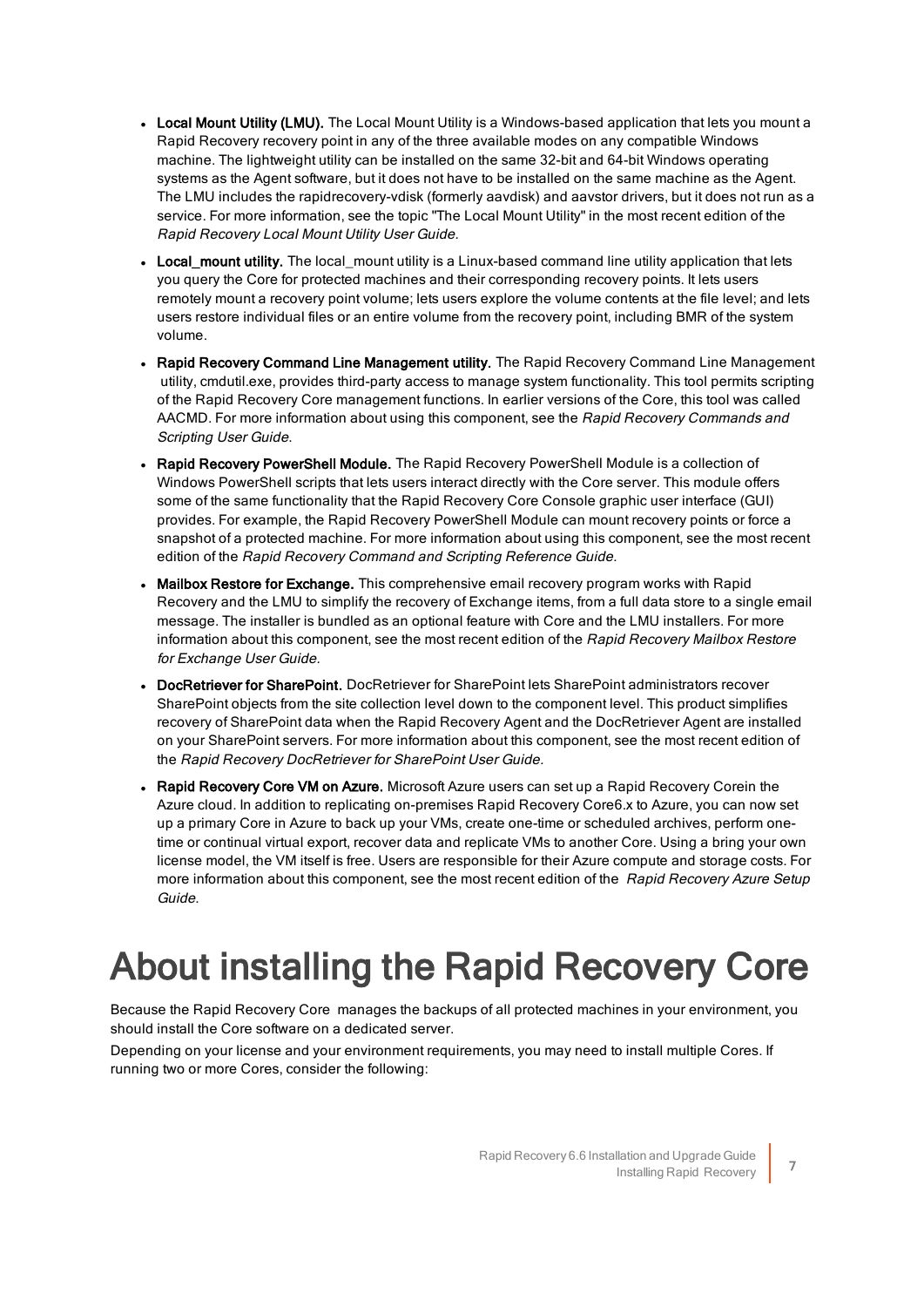- If you manage two or more Cores, Quest recommends using QorePortal, our cloud-based management portal.
- <span id="page-11-0"></span>• Licensing requirements apply to all Core installations.

### **Obtaining Rapid Recovery software**

You can obtain Rapid Recovery software using the following methods:

- Download from the QorePortal. If you have an active maintenance agreement, you can log into the QorePortal at https://goreportal.quest.com/. From the top menu, click Settings, and from the left navigation menu, select Downloads. Here you will have access to installers for various Rapid Recovery components, including Core, Agent, LMU, DR, and more.
- Download from the License Portal. If you have already registered Rapid Recovery in the Rapid Recovery License Portal, you can log into that portal at  [https://licenseportal.com](https://licenseportal.com/). From the left navigation menu, click Downloads, and download the appropriate software.
- Download trial software from the Support website. To download trial software, navigate to the Rapid Recovery Rapid Recovery website at<https://support.quest.com/rapid-recovery> and from the left navigation menu, click Software Downloads. Here you can access trial versions of Rapid Recovery Core, Agent (for Windows or Linux), tools and utilities, and more. Trial versions function for 14 days, after which time you must purchase and register a subscription or perpetual license to continue using Rapid Recovery. To purchase a license, fill out the web form at<https://support.quest.com/contact-us/licensing> and select Obtain a license for my product.

You can also obtain the Rapid Recovery Agent software from within the Rapid Recovery Core Console using the following methods:

- Protecting machines with the wizard. If the Rapid Recovery Core is installed, you can deploy the Agent software to the machine you want to protect from the Protect Machine Wizard or the Protect Multiple Machines Wizard. Using these wizards, you can also choose to add machines to protection using an older installed version of Agent. For more information about these wizards, see the topics "Protecting a Machine" and "About protecting multiple machines" in the Rapid Recovery User Guide.
- Use the Deploy Agent Software feature. If the Rapid Recovery Core is installed, you can deploy the Agent software from the Core to one or multiple machines. This is useful for upgrading Agent to one or more machines simultaneously. From the Protect drop-down menu on the Rapid Recovery Core Console, select **Deploy Agent Software** and complete details in the resulting wizard. For more information about using this feature, see the topic "Deploying Agent to multiple machines simultaneously from the Core Console" in the Rapid Recovery User Guide.
- Download Agent or LMU from the Rapid Recovery Core Console. From a network-accessible Windows machine you want to protect, you can log into the Rapid Recovery Core Console and download the Agent software. From the icon bar, click **\*\*\*** More and then select **Downloads**. From the *Downloads* page, you can download the web installer to install Agent or the Local Mount Utility on Windows machines.

### <span id="page-11-1"></span>Installing the Rapid Recovery Core

Before you begin, see About installing [the Rapid](#page-10-0) Recovery Core.

If upgrading your Core, before you begin, see relevant guidance in the section [Upgrading](#page-51-0) Rapid Recovery, especially Upgrading factors to consider and Upgrading the Rapid Recovery Core.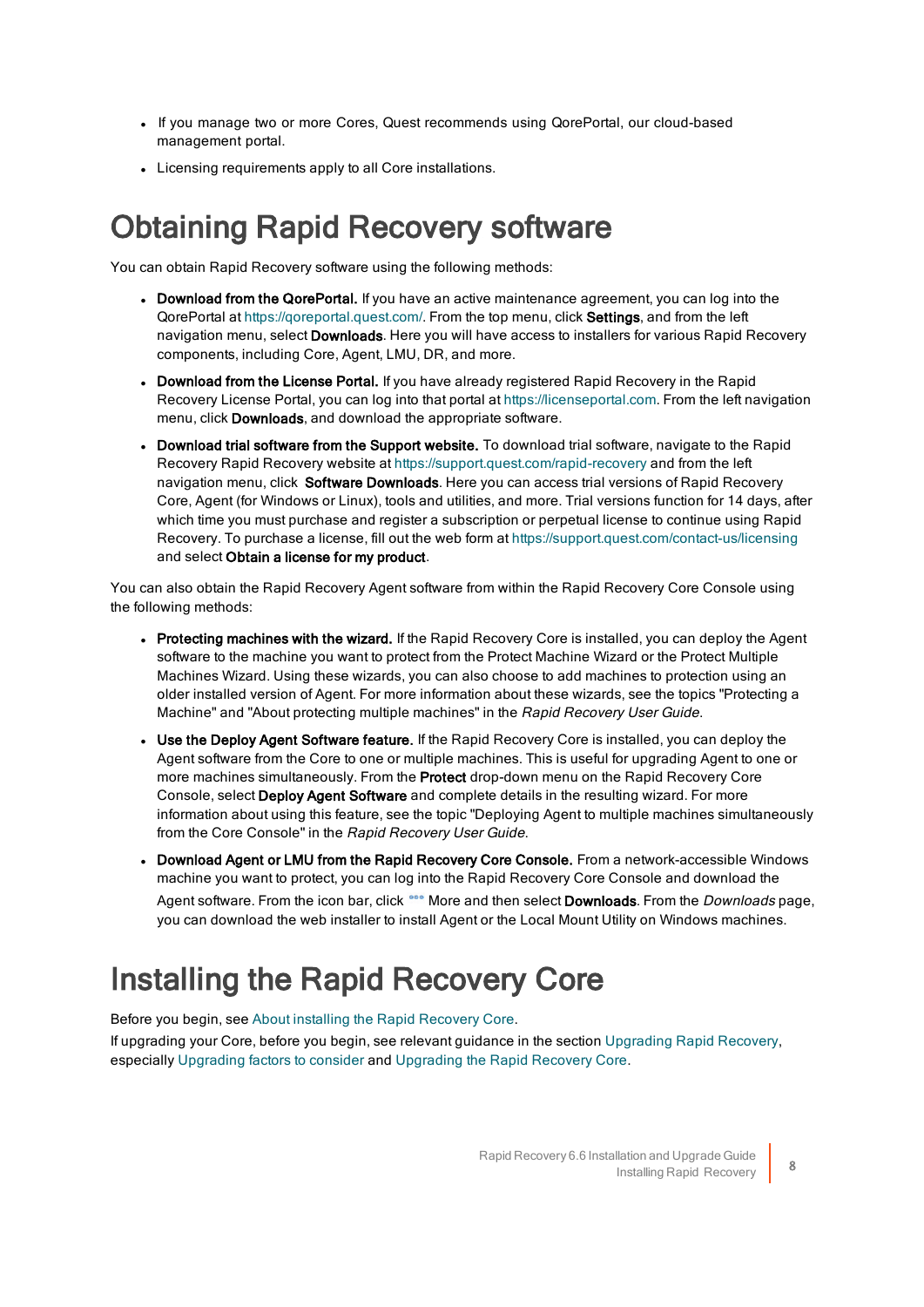NOTE: For information about supported releases, see the "Support policy" topic in Rapid Recovery Release Notes.

To see which operating systems are supported by Rapid Recovery Core, see the topic "Rapid Recovery release 6.6 operating system installation and compatibility matrix" in the Rapid Recovery System Requirements Guide. Complete the procedure below to install or upgrade the Rapid Recovery Core.

- NOTE: Quest recommends retaining the binary installer file for any currently installed Rapid Recovery product. You can use this file in the future to reinstall, repair, or remove the software.
- 1. Download the Rapid Recovery Core installer for this release. For example, download Core-X64-6.5.x.xxxx.exe.
- 2. Double-click on the executable Rapid Recovery Core installer file to run the installer. For some machine configurations, the User Account Control or Open File - Security Warning dialog box appears.
- 3. If prompted for permission, confirm that you want to run the installer file and make changes to the system. For more information, see "Rapid Recovery Core installation requirements" in the Rapid Recovery System Requirements Guide.
- 4. If .NET components are missing or need to be upgraded, accept the prompts to download and install the framework. This may require a reboot.
- 5. In the Setup dialog box, from the Choose your language drop-down menu, select the appropriate language, and then click OK. The Setup dialog box shows progress while the installer is prepared, and then closes.
- 
- 6. If installing Rapid Recovery Core on this machine for the first time, skip to [step](#page-12-0) 9.
- 7. If this machine has an earlier version of the AppAssure Core or Rapid Recovery Core software installed, the Rapid Recovery Core dialog box displays a confirmation message. Click Yes to confirm that you want to upgrade to the current version.

NOTE: When upgrading, you only see a limited number of steps in the installation wizard. i

The dialog box closes, and the Rapid Recovery Core Installation Wizard appears.

- 8. When upgrading your Rapid Recovery Core, consider each of the following cases:
	- a. If this Core is a source or target Core for replication, or if your Core protects machines with Agent versions prior to release 5.4.3, the *Compatibility* page of the Rapid Recovery Core Installation Wizard is displayed. Proceed to [step](#page-13-0) 10.
	- b. If prerequisite files must be installed on this machine, the *Prerequisites* page of the wizard displays. Proceed to [step](#page-13-1) 13.
	- c. If Windows updates are pending that require a restart, you are prompted to restart your machine. Click to confirm the restart, and after restart, return to this procedure.
	- d. If you are upgrading from a version prior to 6.2.0 and have not yet accepted or declined the option to share your personal data with Quest, the Privacy Policy page appears. Proceed to [step](#page-15-0) 18.
	- e. If none of these situations applies, the *Progress* page of the wizard displays, and includes a status bar that lets you monitor the progress of the installation. Skip to [step](#page-17-0) 22.
- <span id="page-12-0"></span>9. If this is the first time the Rapid Recovery Core software is being installed on this machine, the installer prepares the installation, and then the Rapid Recovery Core Installation wizard displays the Welcome page. Proceed to [step](#page-12-0) 11.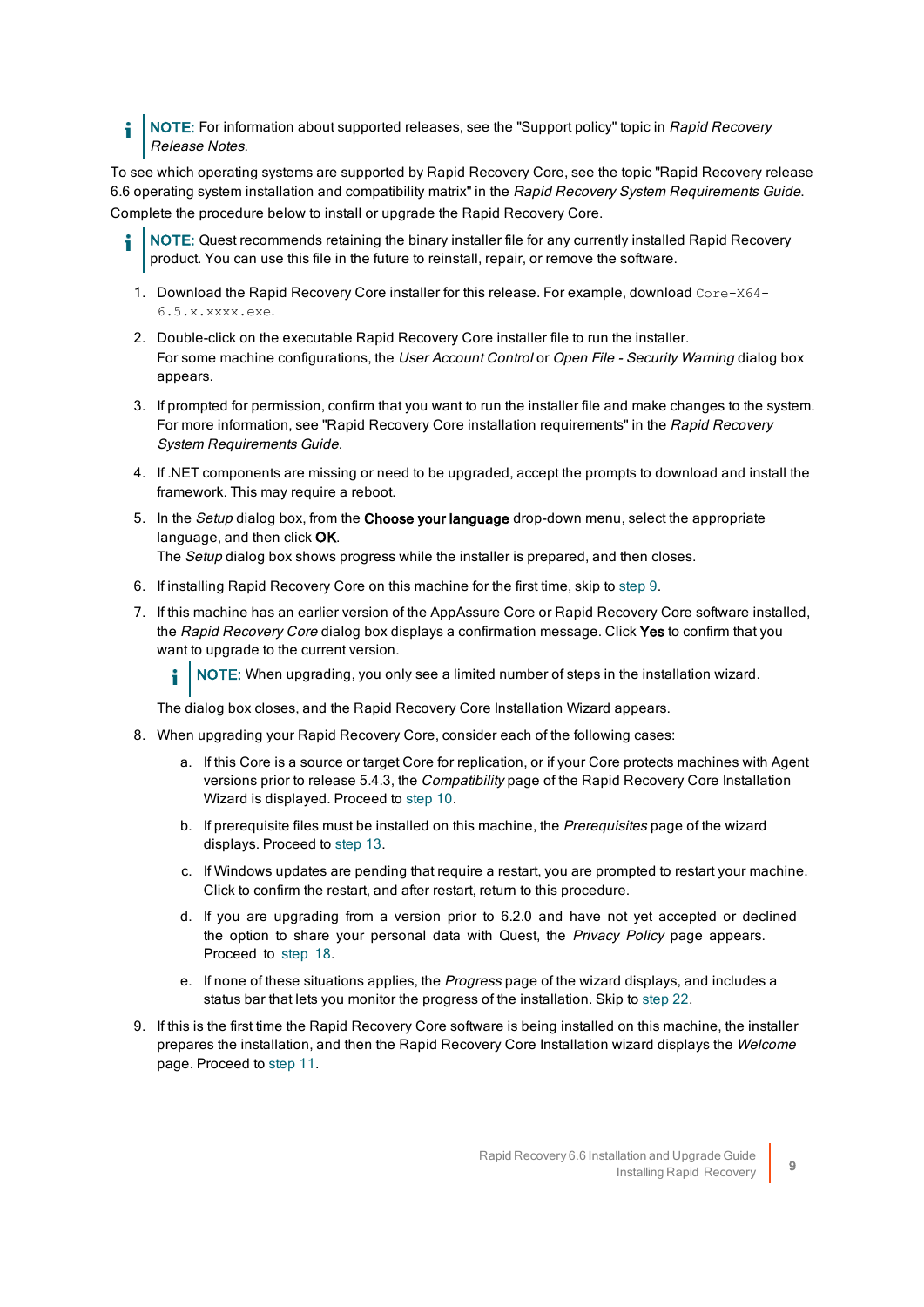- <span id="page-13-0"></span>10. On the Compatibility page, if using replication, you may see a relevant informational message. Do one of the following:
	- If the Core you are upgrading is the source Core for replicating to a target Core, you see a message advising you to upgrade the target Core first. Click **Cancel**, and upgrade the target Core first following these instructions. When completed, on the source Core, return to this procedure and begin again.
	- <sup>l</sup> If the Core you are upgrading is the target Core for replicating from a source Core, you see a message informing you that replication will be disabled until you update the source Core. If you want to upgrade the source Core afterward, repeat this process afterward on the source Core. For now, click **Next**.
	- If you are upgrading an AppAssure Core. you see a message indicating that protection for agents is paused. In most cases, you can upgrade the Agent software on machines with supported operating systems from the Rapid Recovery Core Console. You must manually upgrade Agent on protected machines using unsupported operating systems. Click Next.

<span id="page-13-2"></span>The Privacy Policy page appears. Skip to [step](#page-15-0) 18.

11. In the Rapid Recovery Core Installation Wizard, on the Welcome page, click Next to continue with the installation.

The License Agreement page appears.

12. On the License Agreement page, review the license terms, and then select I accept the terms in the license agreement, and then click Next.

The Prerequisites page appears. Proceed to the next step.

If you have already run the installer on this machine and installed all prerequisites, the Prerequisites page is skipped. If upgrading, the Progress page appears and includes a status bar that lets you monitor the progress of the installation. Skip to [step](#page-17-0) 22.

- <span id="page-13-1"></span>13. On the Prerequisites page, the Rapid Recovery Core installer verifies the existence of prerequisite files.
	- <sup>l</sup> If the prerequisite files do not exist on this machine, the installer identifies which files are needed and displays the results accordingly. Click Install Prerequisites or Click to install, as appropriate.
	- If the prerequisite files exist, a message appears indicating that all prerequisites are installed on the machine. Continue to the next step.
- 14. If prompted to restart your machine after installing prerequisites, confirm that you want to restart. The server restarts, and the Rapid Recovery Core Installation wizard displays the Welcome page. automatically launches in the Prerequisites page appears. Return to [step](#page-13-2) 11.
- 15. Once the installation of prerequisite files is completed, click Next. Then, do the following:
	- If installing for the first time, the *Installation Options* page appears. Proceed to the next step.
	- If upgrading, the Progress page appears and includes a status bar that lets you monitor the progress of the installation. Skip to [step](#page-17-0) 22.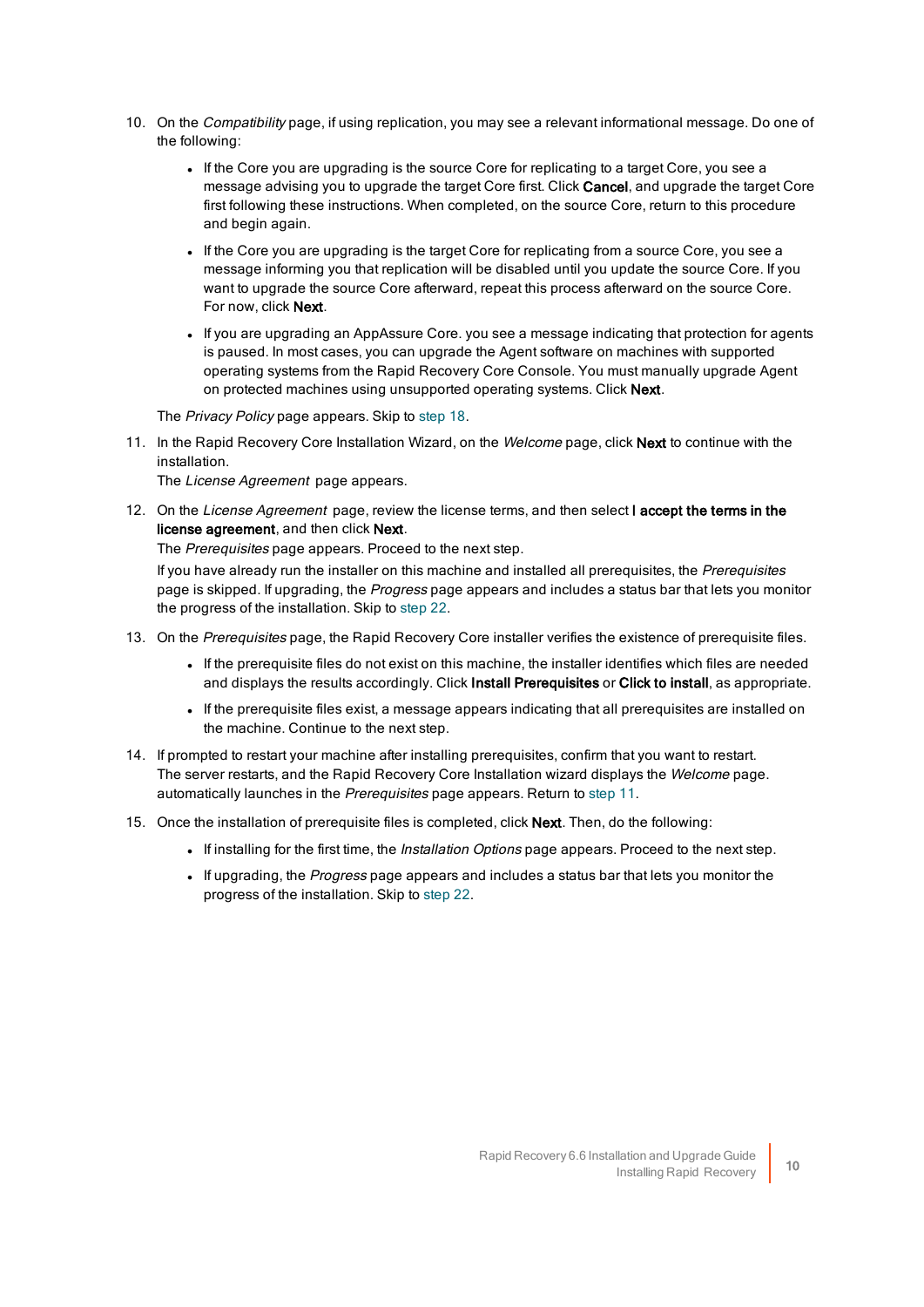- 16. On the Installation Options page, review the installation options. If necessary, modify them as described below.
	- a. In the Destination Folder text box, review the destination folder for the installation. If you want to change the location, do the following:
		- Click the folder icon.
		- . In the Browse to Destination Folder dialog box, select a new location.
		- Click OK.
	- b. In the Core port number text box, enter a port number to use for communication between the Rapid Recovery Core and its protected machines.
		- NOTE: The default value is 8006. If you change the port number, be sure to make note of it in the event that you need to adjust configuration settings at a later time.
	- c. In the MongoDB port number text box, enter a port number to use for communication between Rapid Recovery and the MongoDB service database in which transactional information is stored.
		- i NOTE: The default value is 27017. If you change the port number, be sure to make note of it in the event that you need to adjust configuration settings at a later time.
	- d. Optionally, in the Select optional components area, if you want to install Mailbox Restore, select Mailbox Restore for Exchange.

NOTE: If you do not want to install Mailbox Restore, clear this option. i.

Mailbox Restore for Microsoft Exchange is a comprehensive email recovery program that works with Rapid Recovery and the Local Mount Utility (LMU) to recover Exchange items from a full data store to a single email message. For more information about Mailbox Restore, see the most recent Rapid Recovery Mailbox Restore for Exchange User Guide.

17. Once you are satisfied with the installation options, click Next. The Privacy Policy page appears.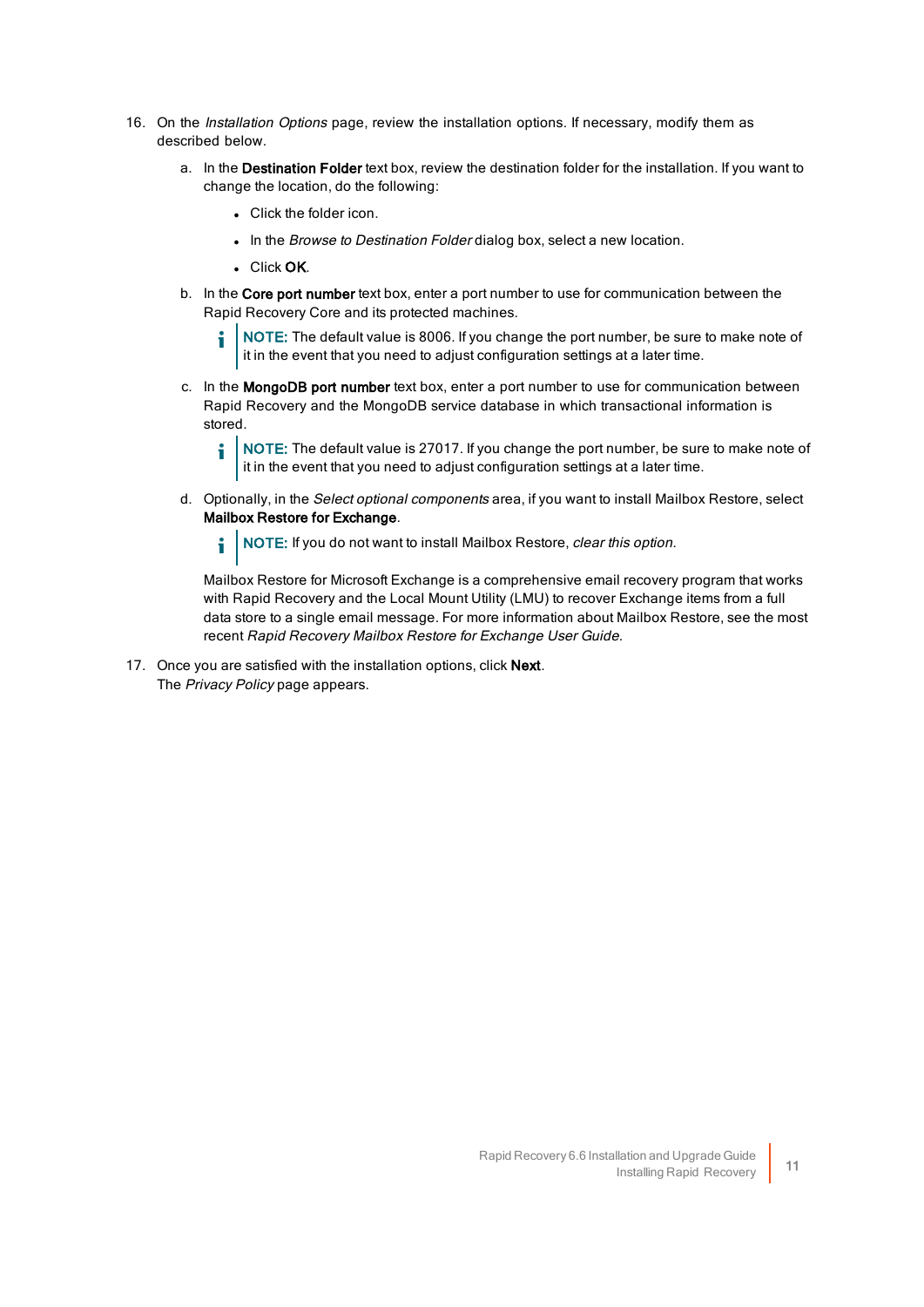<span id="page-15-0"></span>18. For General Data Protection Regulation (GDPR) compliance, Quest offers users control of their personally identifiable information (PII). Select from one of the options below, and then click Next or Install, as appropriate.

| Option                                           | <b>Description</b>                                                                                                                                   |                                                                                                                                                                                                                                                                                                                                                                                                                                                                    |  |  |
|--------------------------------------------------|------------------------------------------------------------------------------------------------------------------------------------------------------|--------------------------------------------------------------------------------------------------------------------------------------------------------------------------------------------------------------------------------------------------------------------------------------------------------------------------------------------------------------------------------------------------------------------------------------------------------------------|--|--|
| laccept<br>this use<br>of<br>personal<br>data.   | Select this option if you want to take advantage of automatic updates or use the QorePortal<br>to manage multiple Cores, generate reports, and more. |                                                                                                                                                                                                                                                                                                                                                                                                                                                                    |  |  |
|                                                  | i                                                                                                                                                    | NOTE: The automatic update feature of Rapid Recovery Core is disabled unless<br>you accept this use of personal data. If you decline the use of personal data, you<br>can later consent to its use. If you initially decline and later consent, you must<br>explicitly change the "Agree to use of personal data" general setting in your Core<br>before using automatic update or the QorePortal.                                                                 |  |  |
|                                                  |                                                                                                                                                      | For more information, about this feature, see Automatically installing updates. For<br>restrictions related to upgrading, see Automatic Update advisory. For information<br>about changing the necessary Core privacy setting, see the topic "Configuring Core<br>general settings" in the Rapid Recovery User Guide.                                                                                                                                              |  |  |
| I do not<br>accept<br>this use<br>οf<br>personal |                                                                                                                                                      | Use this option if you do not want to share the limited set of PII collected by Rapid Recovery<br>Core. If you select this option you cannot use automatic updates or view information about<br>any Cores or protected machines on the QorePortal. Unless using a trial version, if you<br>continue with installation using this option, you cannot use the Core until you obtain and<br>register a non-phone-home license from the Rapid Recovery licensing team. |  |  |
| data.                                            | i                                                                                                                                                    | NOTE: If you want to install a trial or standard version but do not agree to the use of<br>your PII, you must contact Quest Sales, and request a non-phone home license for<br>Rapid Recovery Core. You can install Core before or after you obtain this license,<br>but when declining use of PII, you must associate the non-phone home license with<br>your Core before use.                                                                                    |  |  |

For more information about managing your PII, the GDPR, the functions you cannot perform if you do not accept the use of personal data, and how to obtain a non-phone-home license, see the topic "Managing privacy" in the Rapid Recovery User Guide.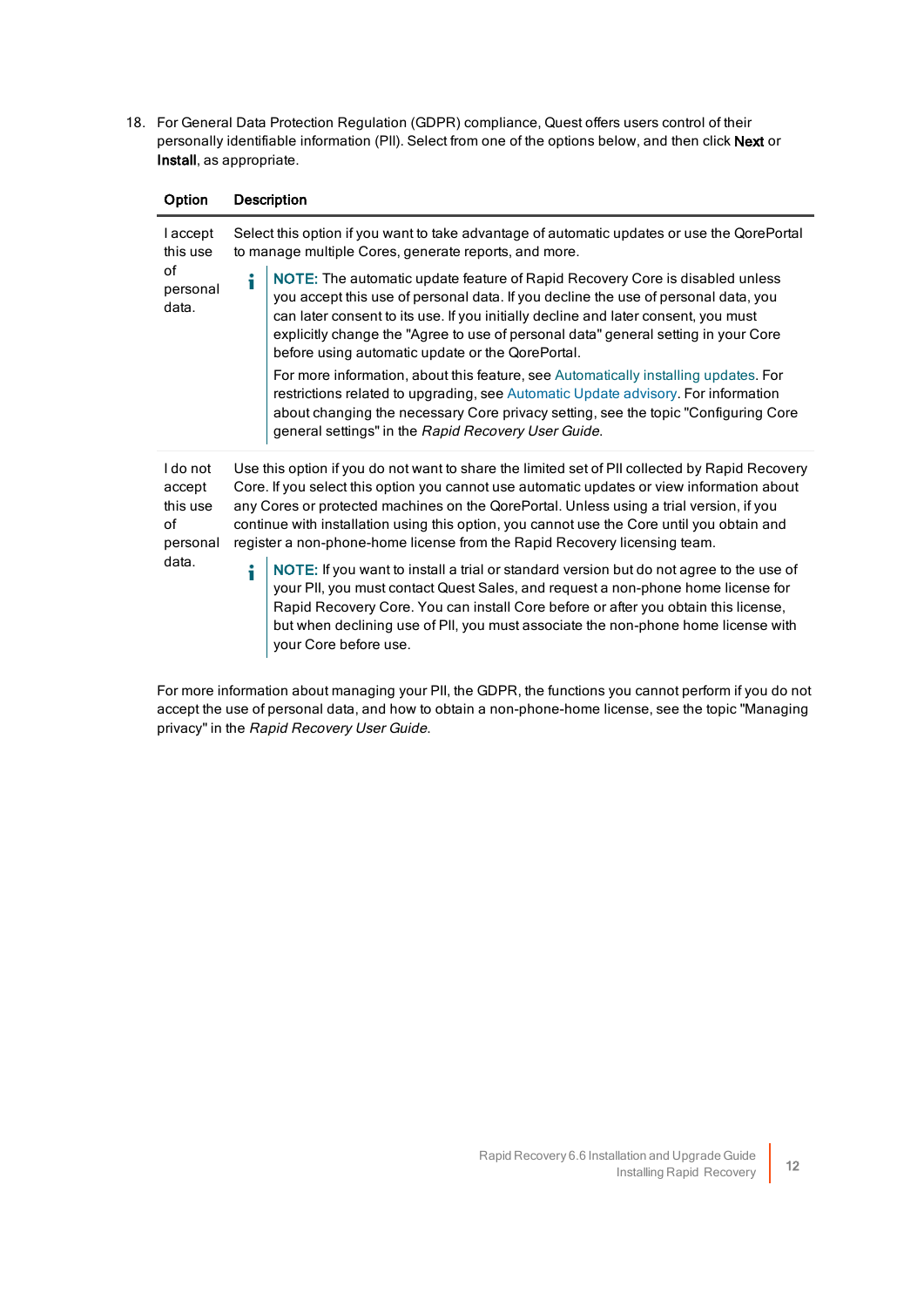- 19. Choose from one of the following:
	- <sup>l</sup> If you accepted the use of personal data, and are installing Core on this machine for the first time, after clicking Next, the Update Options page appears. Proceed to the next step.
	- If you accepted the use of personal data and are upgrading from a previous version of Core, and if the machine being upgraded has not met all prerequisites, the Prerequisites page appears. Proceed to [step](#page-13-1) 13.
	- If you accepted the use of personal data, are upgrading from a previous version of Core, and the machine being upgraded has met all prerequisites, the Progress page appears and includes a status bar that lets you monitor the progress of the installation. Skip to [step](#page-17-0) 22.
	- If you declined the use of personal data, the Progress page appears and includes a status bar that lets you monitor the progress of the installation. Skip to [step](#page-17-0) 22.
		- NOTE: If you choose not to share personally identifiable information with Quest, you must ÷ request a non-phone home license, which will disable connection with the QorePortal and disable auto update for Core software. For more information about this portal, see [About](#page-38-0) the [QorePortal](#page-38-0). For information on managing privacy from the Rapid Recovery Core Console, see the topic "Managing privacy" in the Rapid Recovery User Guide.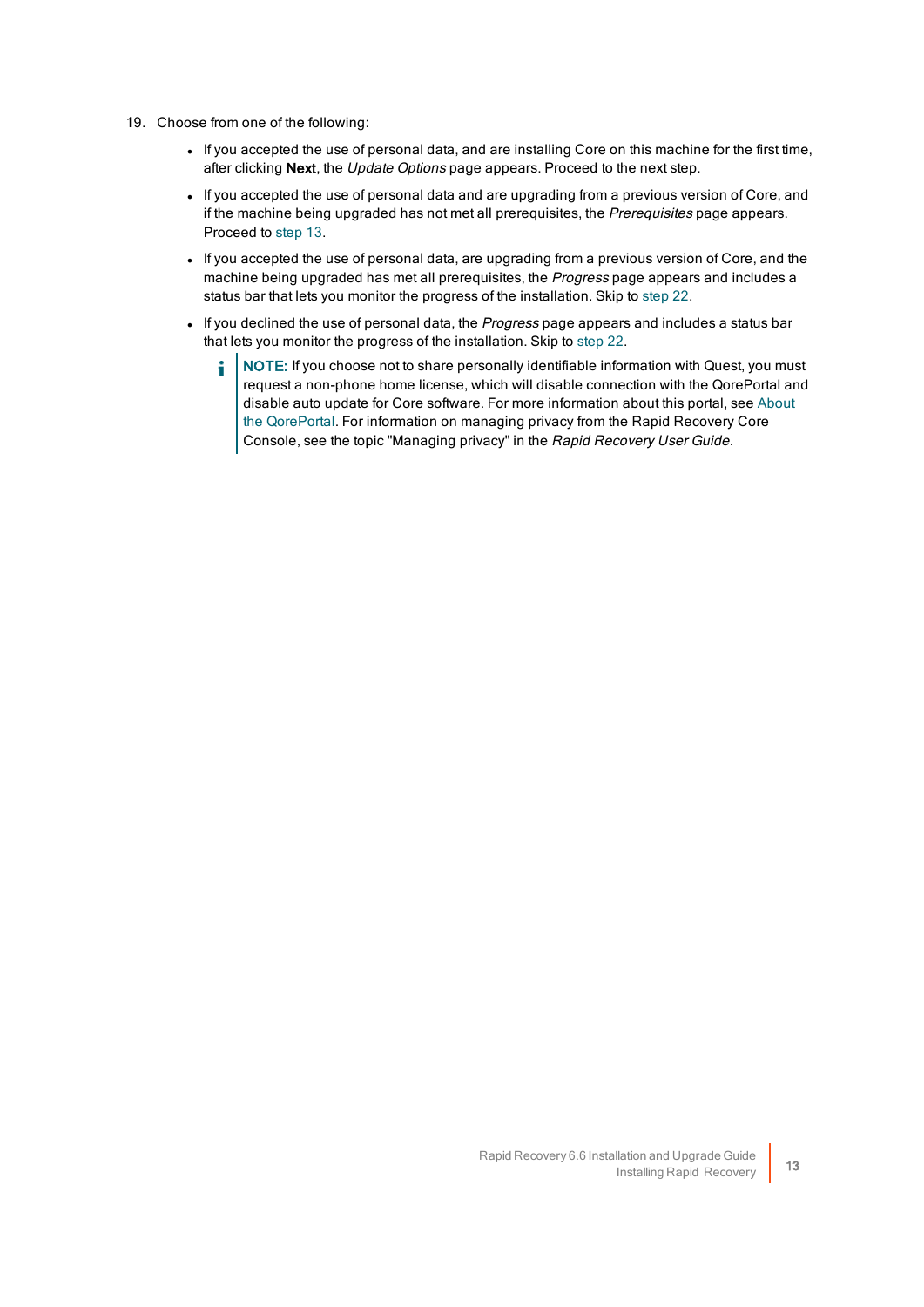20. On the Update Options page, choose from one of the options described in the following table.

| Option                                                                  | <b>Description</b>                                                                                                                                                                                                                                                                       |                                                                                                                                                                                                                                                                                                                                                                                                                                                                                                                                                 |
|-------------------------------------------------------------------------|------------------------------------------------------------------------------------------------------------------------------------------------------------------------------------------------------------------------------------------------------------------------------------------|-------------------------------------------------------------------------------------------------------------------------------------------------------------------------------------------------------------------------------------------------------------------------------------------------------------------------------------------------------------------------------------------------------------------------------------------------------------------------------------------------------------------------------------------------|
| Automatically<br>install updates<br>(recommended)                       | If you select this option, the Rapid Recovery Core automatically compares your<br>version of the Core with the latest version available in the manifest, once weekly. If<br>an update is available, the updated version installs automatically after the nightly<br>jobs have completed. |                                                                                                                                                                                                                                                                                                                                                                                                                                                                                                                                                 |
|                                                                         |                                                                                                                                                                                                                                                                                          | NOTE: If you have installed either an experimental patch or a patch that fixes<br>a defect not fixed by the update, then you are not notified of the update, nor is<br>the update automatically installed. This suppression of the automatic update<br>feature is intentional so that the changes introduced by your patches are not<br>reversed.                                                                                                                                                                                               |
|                                                                         | i                                                                                                                                                                                                                                                                                        | NOTE: If upgrading from Core versions prior to 6.2, automatic update is<br>intentionally disabled. Until you manually upgrade to release 6.2 or later and<br>accept the user of personal data, you will not be notified of the availability of<br>a new release by an alert at the top of the Core Console.                                                                                                                                                                                                                                     |
|                                                                         |                                                                                                                                                                                                                                                                                          | When using replication, configuring your system to install updates automatically<br>could result in upgrading the source Core before the target Core. Updating Cores in<br>this sequence may result in replication failure or the inability to set up new<br>replication between Cores. (In such cases, remove and re-add replication.)<br>For replication users, Quest recommends administrators apply automatic upgrades<br>only to the target Core, and then manually upgrade the source Core, and lastly<br>upgrade the protected machines. |
| Notify me about<br>updates, but do<br>not install them<br>automatically | update.                                                                                                                                                                                                                                                                                  | If you select this option, you see an alert at the top of the Rapid Recovery Core<br>Console when a newer version is available, including a link to download the                                                                                                                                                                                                                                                                                                                                                                                |

Never check for If you select this option, you are not notified when a newer version is available. updates

#### 21. Click Install.

<span id="page-17-0"></span>The Progress page appears and includes a status bar that lets you monitor the progress of the installation.

22. When the installation has finished, the *Completed* page appears. If you upgraded from a previous version, this page shows configuration changes made to your Core.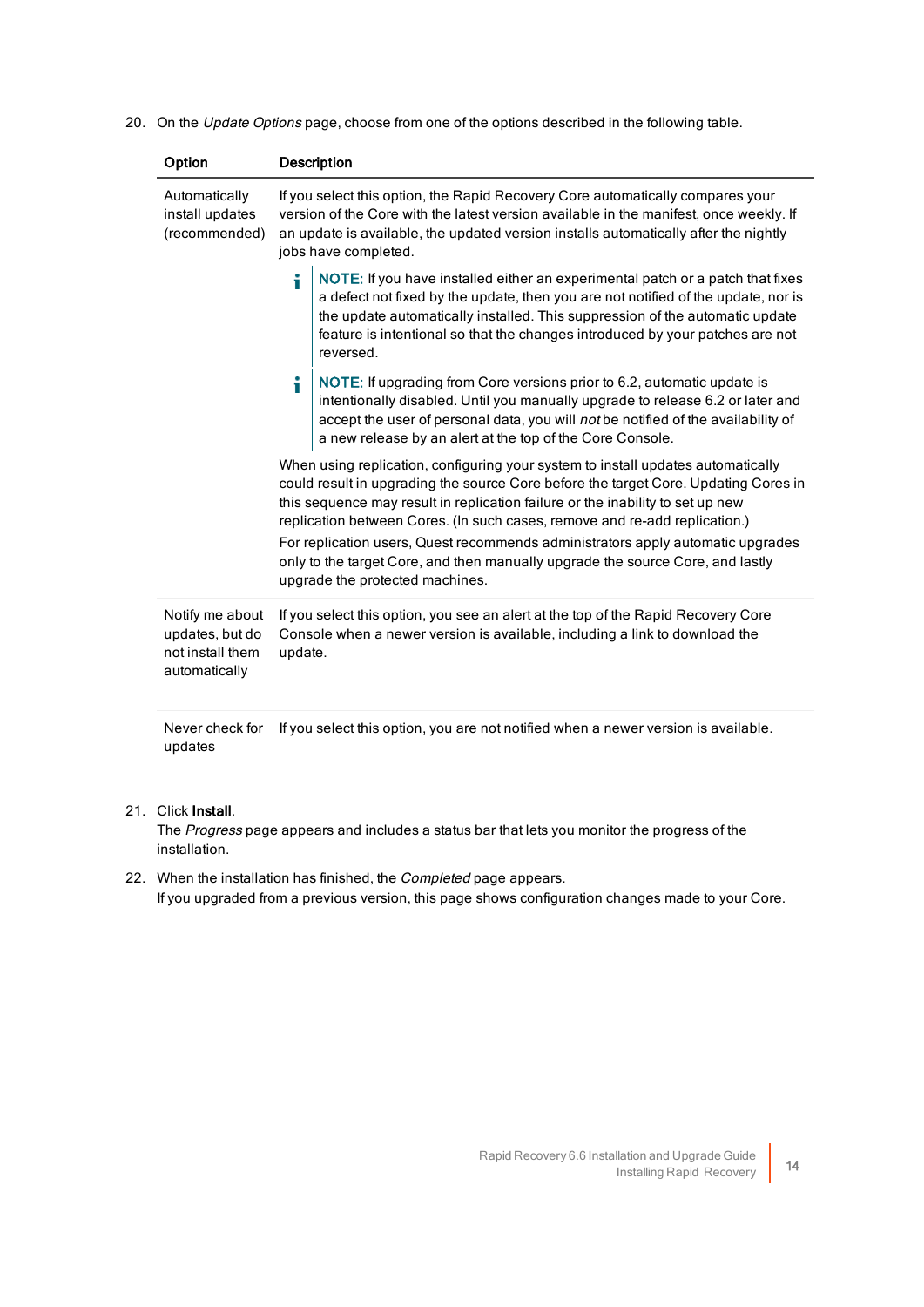- 23. On the *Completed* page, do one of the following:
	- . If a reboot of the Core server is not required, click Finish to close the installer.
	- If a reboot of the Core server is required, you see a message displayed. In such cases, Quest recommends rebooting the Rapid Recovery Core server after installation. Do one of the following:
		- $\bullet$  To reboot immediately, select Yes, I want to restart my computer now and then click Finish to close the installer and reboot immediately.
		- . If you plan to reboot at a later time, click Finish to close the installer.

The installer closes. If you selected the restart option, the Core server reboots. A Core Console desktop shortcut appears on the desktop that opens this version of the Rapid Recovery Core Console.

For new Core installations:

- Unless you installed a trial version, the first time you open the Rapid Recovery Core Console, you must enter your license information. If you declined to share PII with Quest, you must obtain and register a non-phone home key before using your Core.
	- For more information about managing your PII, the GDPR, the functions you cannot perform if you do not accept the use of personal data, and how to obtain a non-phone-home license, see the topic "Managing privacy" in the Rapid Recovery User Guide.
	- For more information about registering a phone-home or non-phone-home license, see Updating or changing a license.
- When you open the Rapid Recovery Core Console, if you see the *Quick Start Guide* welcome page, you can click Start Guide to run through this feature, or you can click Close to close the guide.

NOTE: For more information about the Quick Start Guide, see "Understanding the Quick Start i Guide" in the Rapid Recovery User Guide.

- Before protecting any machines, you must create a repository in a storage location designated for your Core. For information about repositories, see the "Repositories" section of the Rapid Recovery User Guide.
- If using deduplication in your DVM repository, the dedupication cache is installed in the  $C:\ A$  drive of the Core machine by default. To optimize deduplication performance, Quest recommends installing the deduplication cache to a different storage volume. For maximum performance, install the deduplication cache on a solid state drive (SSD). For more information about deduplication, see the Rapid Recovery User Guide.
- You can protect virtual machines agentlessly, or install the Agent software on physical or virtual machines, and then add those machines to protection on your Core. For more information about protecting machines in your Core, see the section "Protecting machines" in the Rapid Recovery User Guide. For more information about agentless protection, including some important exclusions, see the topic "Understanding Rapid Snap for Virtual" in the Rapid Recovery User Guide.

For upgrades of the Core software:

- Backups and replication must be paused during the upgrade process. Do not forget to resume protection or replication to continue protecting your data.
- When upgrading your Core, if you declined to share PII with Quest, you must obtain and register a nonphone home license key before using your Core. For more information, see the topic "Managing privacy" in the Rapid Recovery User Guide.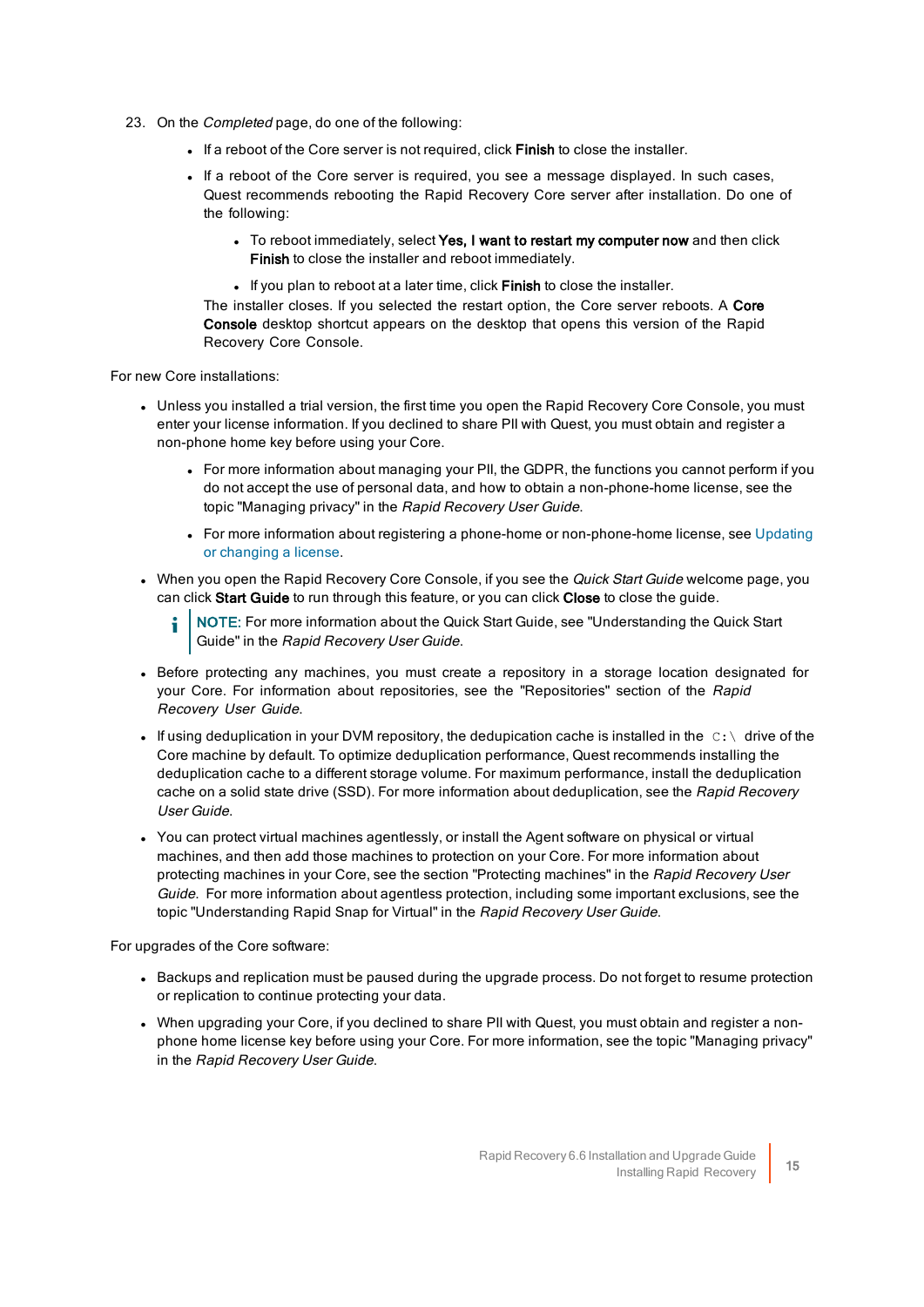<span id="page-19-0"></span>For information about configuring the Rapid Recovery Core and protecting and managing your data, see the Rapid Recovery User Guide.

# About installing the Rapid Recovery Agent software

Consider whether to protect machines in your Core using Rapid Recovery Agent, agentlessly using Rapid Snap for Virtual, or using dual protection. See the subsection Choosing Rapid Recovery Agent, [agentless,](#page-19-1) or dual [protection.](#page-19-1)

Determine which machines to protect in your Core using each method. See the subsection Install [Rapid](#page-20-0) Recovery Agent on the following [machines](#page-20-0).

Review the methods to obtain the Rapid Recovery Agent software and determine which method you will use. Then obtain the software, and install on the machines you want to protect on the Rapid Recovery Core. See Obtaining Rapid Recovery software.

NOTE: Quest recommends retaining the binary installer file for any currently installed Rapid Recovery software product. You can use this file in the future to reinstall, repair, or remove the software.

Finally, add the machines to protection on your Core using the appropriate Protect Machine wizard. For more information, see "Protecting machines" in the Rapid Recovery User Guide.

#### <span id="page-19-1"></span>Choosing Rapid Recovery Agent, agentless, or dual protection

Agentless protection offers several advantages to Agent-based protection, and some restrictions. These are described in the Rapid Recovery User Guide topic "Understanding Rapid Snap for Virtual." If interested in reducing the amount of licenses consumed, see the topic "Choosing Agent-based or agentless VM protection" in the same document. For instructions on protecting VMs agentlessly, see "About protecting multiple machines" and its subtopics, also in the User Guide.

Rapid Recovery Agent offers several unique features not available for machines strictly protected using Rapid Snap for Virtual. These features include:

- Using Live Recovery on Windows-based machines
- Performing a SQL attachability check from a protected SQL Server machine
- Protecting dynamic volumes (for example, spanned, striped, mirrored, or RAID volumes) at the volume level (agentless is restricted to the disk level)
- File-level restore of dynamic volumes (agentless requires BMR which restores all data)
- Gathering metadata on a protected Oracle 12c server
- Displaying the actual amount of space used on a VM with a thick provision eager zeroed disk type
- Truncating Exchange Server and SQL Server logs separately on a server with both installed
- Capturing application-consistent backups of protected SQL Server, Exchange Server, and Oracle servers (also available for agentless protection of SQL Server and Exchange only if you specifically enable application support)
- Restoring Hyper-V VMs on CIFS using VHD format I
- Restoring files in a Hyper-V guest VHD (.vhd) format I or a Hyper-Vguest VHD Set (.vhds) format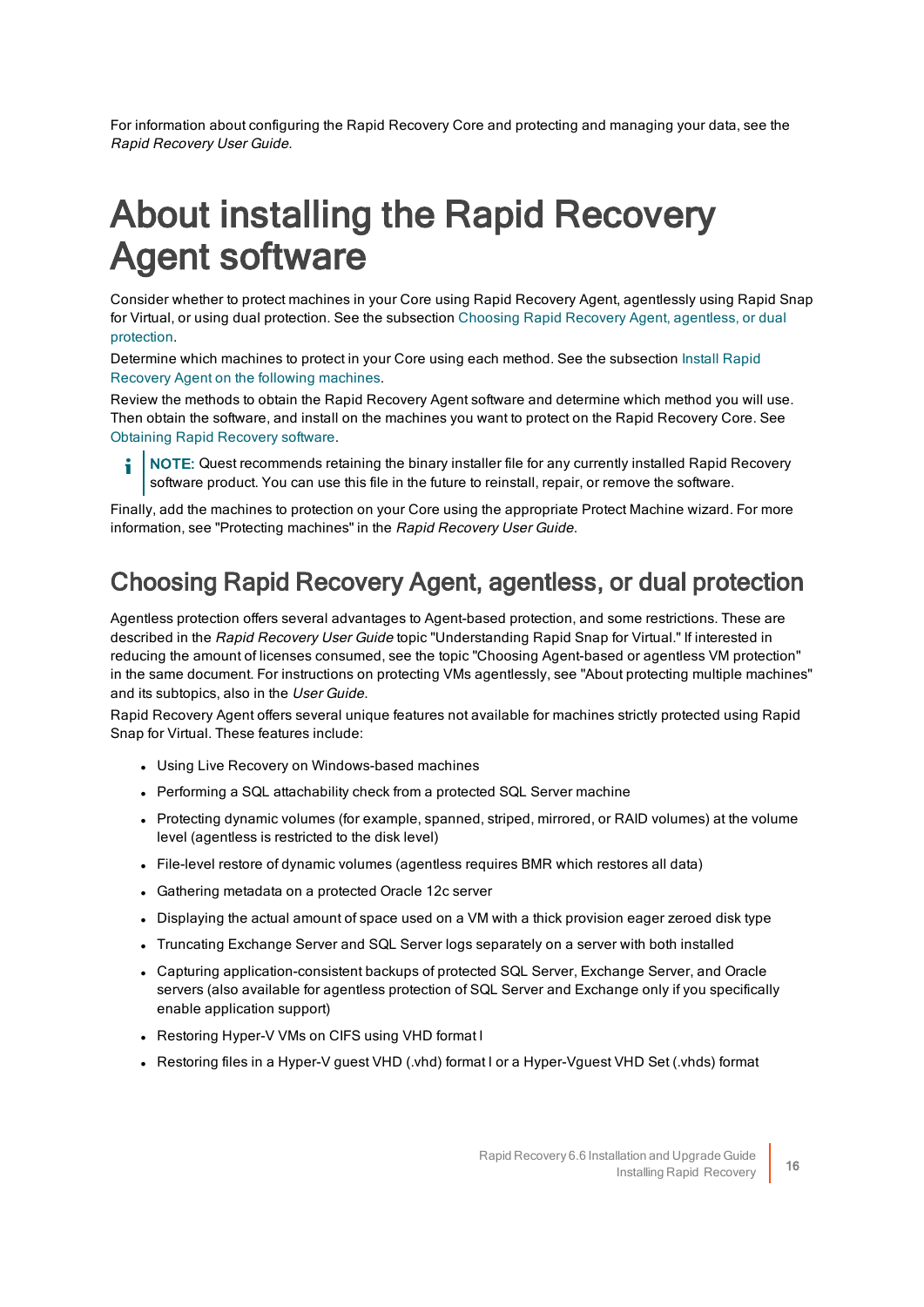If you need any of these features, use Rapid Recovery Agent to protect your physical or virtual machines.

NOTE: As of release 6.2, unless using capacity-based licensing, a Rapid Recovery software license is consumed from your Enterprise license pool for each installation of Rapid Recovery Agent installed and protected on your Core.

You can use dual protection of Hyper-V or vSphere ESXi guest VMs—protecting the VM using Rapid Snap for Virtual and also installing Rapid Recovery Agent. This lets you take advantage of Agent-specific features.

NOTE: If protecting virtual machines on ESXi and Hyper-V hosts, and the hypervisor hosts are added to your Core, Quest recommends associating the VM with its parent host in machine settings. This ensures an additional license is not consumed from your Enterprise license pool.

For more information about linking the protected VM with its hypervisor host, see the User Guide topic "Viewing and modifying protected machine settings" (specifically the Hypervisor setting in step 3). Also see [Protected](#page-20-1) hypervisor hosts and license [consumption](#page-20-1) in this document for information about the differences between protecting a hypervisor host and a VM, and relevant license consumption concepts.

For Agent-based protection, install the Rapid Recovery Agent software on machines that you want to protect with Rapid Recovery Core using the criteria specified below.

<span id="page-20-0"></span>For information about obtaining Rapid Recovery software, see Obtaining [Rapid Recovery](#page-11-0) software.

#### Install Rapid Recovery Agent on the following machines

Install the Rapid Recovery Agent software on machines that you want to protect in your Rapid Recovery Core for:

- Every physical machine that you want to protect using the Agent software.
- Every supported virtual machine that you want to protect using the Agent software.
- Every VM (node) hosted on a Hyper-V cluster that you want to protect using the Agent software.
- Every Hyper-V host you want to protect in your Core, and on every Hyper-V host for which you want to use Rapid Snap for Virtual agentless protection.

If you want to use Rapid Snap for Virtual agentless protection for Hyper-V and ESXi guest VMs, run the Protect Multiple Machines wizard. For Hyper-V server, the Protection Options page lets you deploy the Rapid Recovery Agent software to the Hyper-V host.

NOTE: There is no need to install Rapid Recovery Agent on the vSphere ESXi host. Rapid Recovery Core uses VMware APIs to connect to ESXi VMs directly.

For more information about protecting a hypervisor host, see Protected [hypervisor](#page-20-1) hosts and license [consumption.](#page-20-1) For information about supported hypervisors and versions, see "Hypervisor requirements" in the Rapid Recovery System Requirements Guide.

#### <span id="page-20-1"></span>Protected hypervisor hosts and license consumption

When you add a Hyper-V or vSphere ESXi hypervisor host to protection on your Core, we refer to this as "protecting the host." This protection is differentiated from typical protection because the data and OS on a protected hypervisor host server itself are not backed up by the Rapid Recovery Core. Instead, you enable the Rapid Snap for Virtual feature of Rapid Recovery for the host. You can then agentlessly protect any of the guests VMs on the protected host.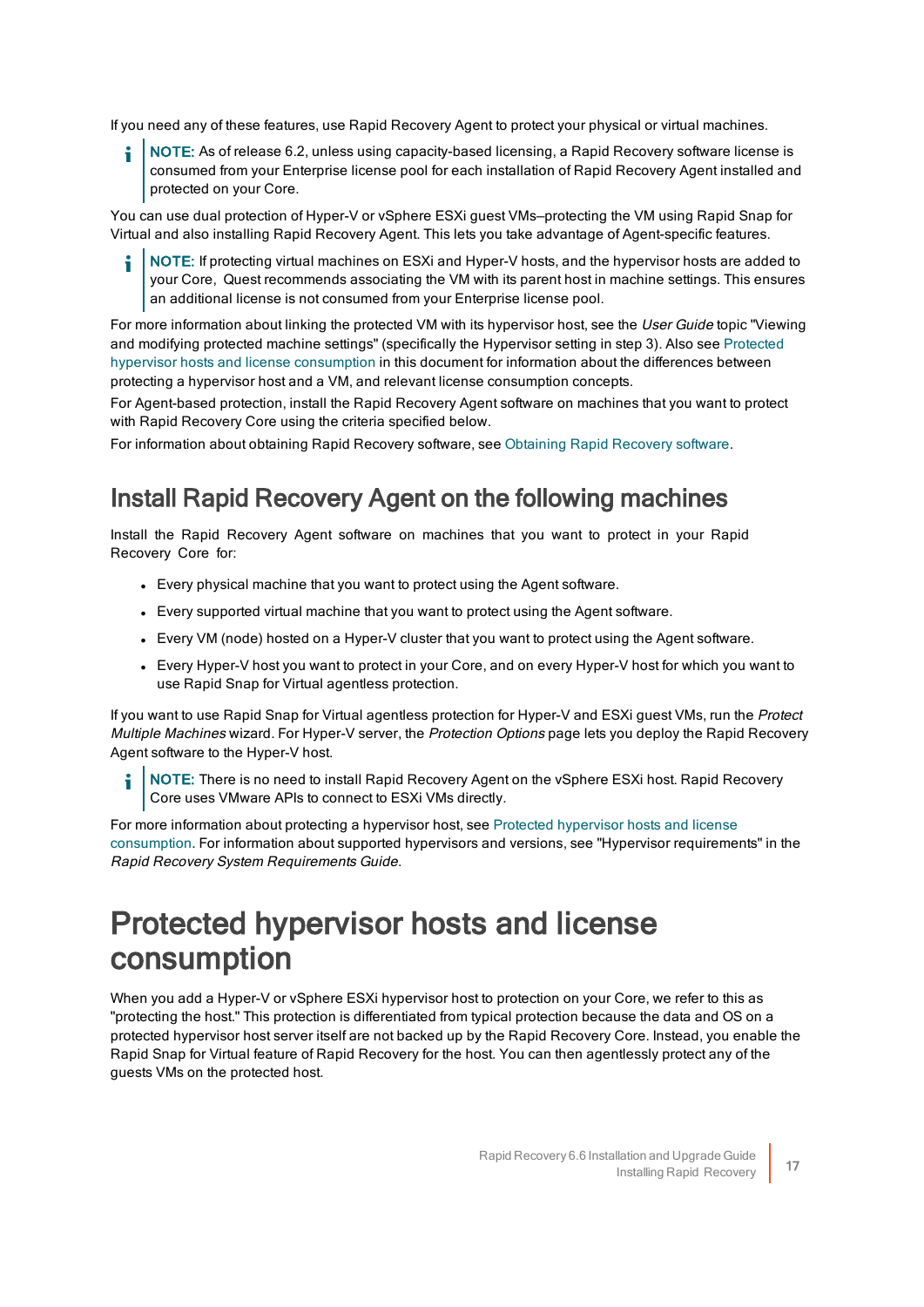The host is depicted in the protected machines menu with a specific icon, as shown in the following table. Protected VMs on any hypervisor host are listed as children of the host in the machines menu. Unless it is linked with its parent hypervisor host, an agentlessly protected machine uses a different icon than machines protected using Rapid Recovery Agent.

Table 1: Icons for hypervisor hosts and agentless machines

| Icon | <b>Description</b>                                                    |
|------|-----------------------------------------------------------------------|
|      | Protected ESXi host                                                   |
|      | Protected ESXi VM                                                     |
| H    | Protected Hyper-V host                                                |
| H    | Protected Hyper-V VM                                                  |
|      | Standard protected machine or<br>linked agentlessly protected machine |

Protected hypervisor hosts are added to the Rapid Recovery License Portal, and licenses are deducted from your pool accordingly.

License consumption is calculated to be advantageous for users of agentless protection. For example, when using Agent-based protection, any machine (physical or virtual) protected in your Core with Rapid Recovery Agent consumes one license from your Enterprise pool. This is true even for application servers (such as Exchange Server, SQL Server, or Oracle Database 12c) with multiple CPU sockets.

Hyper-V or vCenter/ESXi hypervisor hosts protected in the Rapid Recovery Core consume one license from the pool for each processor socket. If your hypervisor host has six CPU sockets, 6 licenses are consumed from the Enterprise pool. Additional licenses are not consumed when more VMs on the protected host are protected agentlessly.

However, you are not penalized if not protecting many VMs. In the same example, if you protect a hypervisor host with six CPU sockets and protect only two virtual machines on that host, only two licenses (one license per VM) are consumed.

If you previously protected specific machines on a hypervisor host using Rapid Recovery Agent, and you subsequently protect the host, you can avoid the double consumption of licenses by ensuring each guest VM is associated in the Rapid Recovery Core with its protected parent hypervisor host.

When establishing protection rules in the Protect Multiple Machines Wizard, you can choose Protect machine agentlessly if it is already protected with Rapid Recovery Agent. This option typically establishes the link between the VM and its host, causing one fewer license to be deducted from your pool for each protected VM (with Agent installed) on the same protected host.

At any time, in General settings (at the protected machine level), you can explicitly associate a VM with its protected hypervisor host. The process of linking the guest VM with its parent hypervisor host is described in the topic "Viewing and modifying protected machine settings" in the Rapid Recovery User Guide.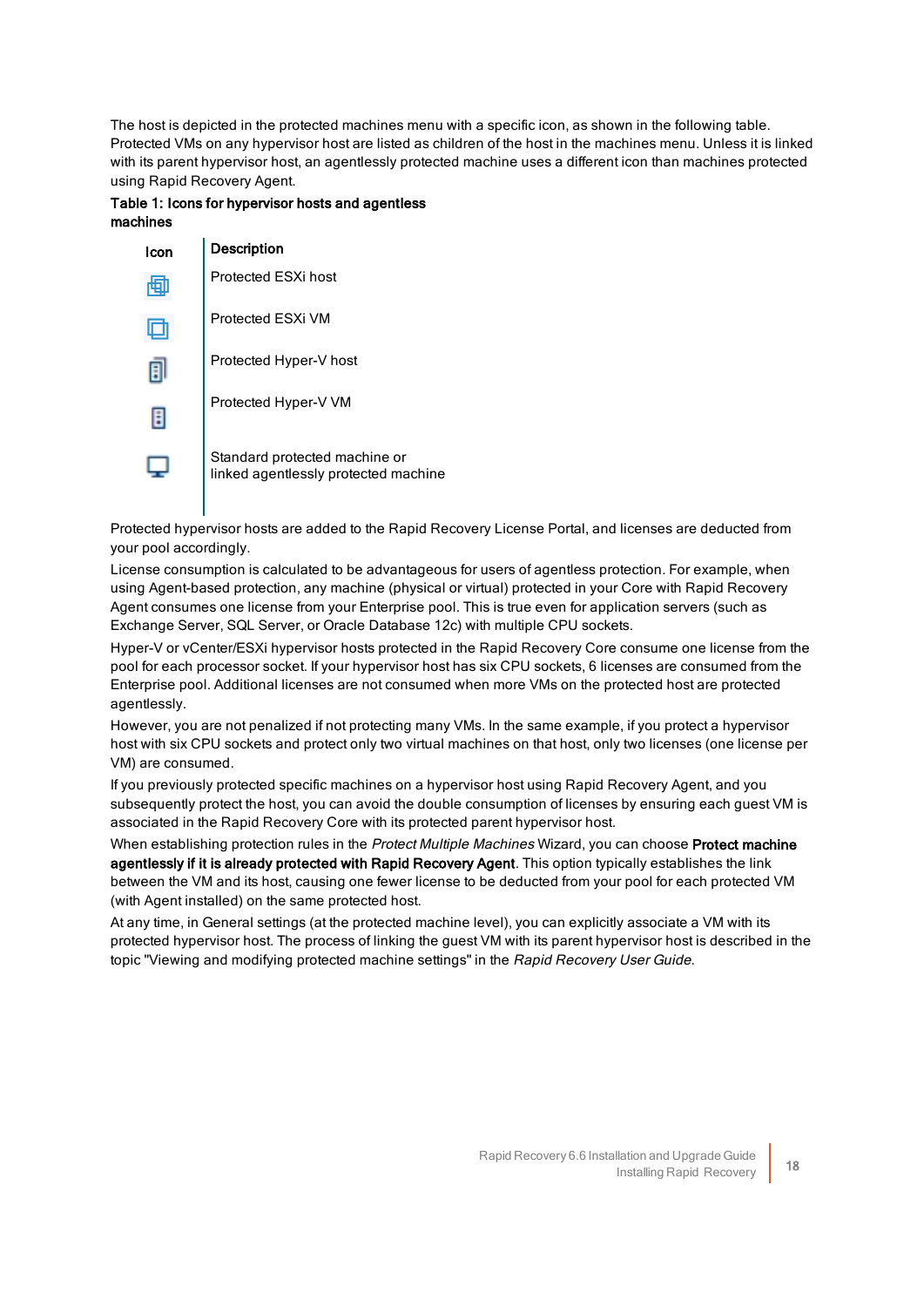### <span id="page-22-0"></span>Installing the Rapid Recovery Agent software on Windows machines

Deploy the Rapid Recovery Agent installer file to the machine you want to protect using one of the methods described in About installing the Rapid [Recovery](#page-19-0) Agent software. Then launch the installer program as described below to install or upgrade the software on each Windows machine you want to protect in the Rapid Recovery Core .



The procedure for installing on Windows Server Core editions differs than other versions of Windows, since that version describes how to install from the command line. For more information, see Installing the [Agent software](#page-24-0) on Windows Server Core Edition [machines](#page-24-0).

Complete the procedure below to install or upgrade the Rapid Recovery Agent software.

1. From the machine you want to protect, double-click on the executable Rapid Recovery Agent installer file to start the installer.

Depending on the configuration of your machine, the User Account Control window or the Open File -Security Warning window may appear.

- 2. If prompted for permission, confirm that you want to run the installer and make changes to the system.
- 3. If .NET components are missing or need to be upgraded, accept the prompts to download and install the framework. This may require a reboot.
- 4. In the Setup dialog box, from the language drop-down menu, select the appropriate language and then click OK.
- 5. Choose from one of the following:
	- <sup>l</sup> If this is the first time the Rapid Recovery Agent software is being installed on this machine, the installer prepares the installation, and then the Rapid Recovery Agent Installation wizard appears. Proceed to [step](#page-22-1) 6.
	- If this machine has an earlier version of the AppAssure Agent or Rapid Recovery Agent software installed, you will see a message asking if you want to upgrade to the current version. Click Yes, and proceed to [step](#page-23-0) 8.
- <span id="page-22-1"></span>6. In the Rapid Recovery Agent Installation wizard, on the Welcome page, click Next to continue with the installation.

The License Agreement page appears.

7. On the License Agreement page, select I accept the terms in the license agreement, and then click Next.

The Prerequisites page appears.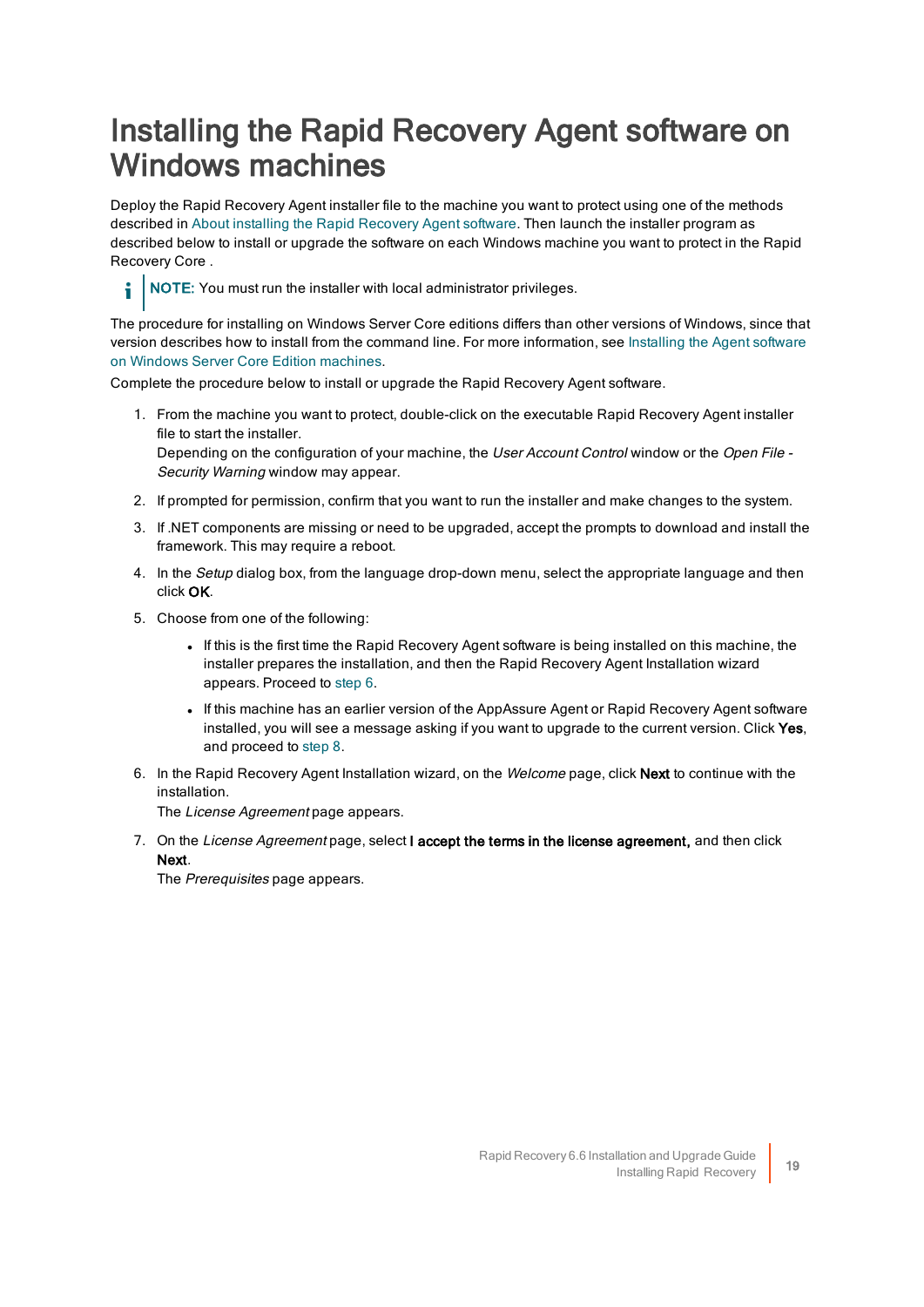- <span id="page-23-0"></span>8. The Rapid Recovery Agent Installer verifies the existence of the prerequisite files.
	- <sup>l</sup> For new installations, if the prerequisite files exist, a message appears indicating that all prerequisites are installed on the machine. Proceed to [step](#page-23-1) 9.
	- If prerequisite files must be installed on this machine, the Rapid Recovery Agent Installer identifies which files are needed and displays the results accordingly. Click Install Prerequisites and proceed to [step](#page-23-1) 9.
	- When upgrading, if the prerequisite files exist, the Prerequisites wizard page is skipped, and the first page to display on the wizard is the Progress page. This page includes a status bar that lets you monitor the progress of the installation. When the installation is complete, the Completed page appears. Skip to [step](#page-23-2) 15.
- <span id="page-23-1"></span>9. When the installation of the prerequisite files is completed, click Next.
- 10. Do one of the following:
	- For new installations, proceed to [step](#page-23-3) 13.
	- For upgrades, proceed to the next step.
- 11. On the Prerequisites page, if prompted to restart your machine, confirm that you want to restart. The server restarts. Once you authenticate, the installer launches automatically. A prompt appears asking you to confirm if you want to upgrade.
- 12. Click to accept the upgrade.

The Rapid Recovery Agent Installation wizard proceeds to the Progress page, and includes a status bar that lets you monitor the progress of the installation.

<span id="page-23-3"></span>When the installation is complete, the *Completed* page appears. Skip to step 15.

- 13. On the *Installation Options* page, review the installation options. If necessary, modify them as described below.
	- . In the Destination Folder text box, review the destination folder for the installation. If you want to change the location, do the following:
		- a. Click the folder icon.
		- b. In the Browse to Destination Folder dialog box, select a new location.
		- c. Click OK.
	- In the Agent port Number text box, enter a port number to use for communication between the Agent software on the protected machine and the Rapid Recovery Core.
		- NOTE: The default value is 8006. If you change the port number, be sure to make note of it in the event that you need to adjust configuration settings at a later time.
- 14. Once you are satisfied with the installation options, click Install. The Progress page appears, and includes a status bar that lets you monitor the progress of the installation.

<span id="page-23-2"></span>When the installation is complete, the *Completed* page appears. For new installations, skip to [step](#page-24-1) 16.

15. For upgrade installations, in the *Completed* page, review the essential steps and events that occurred during installation.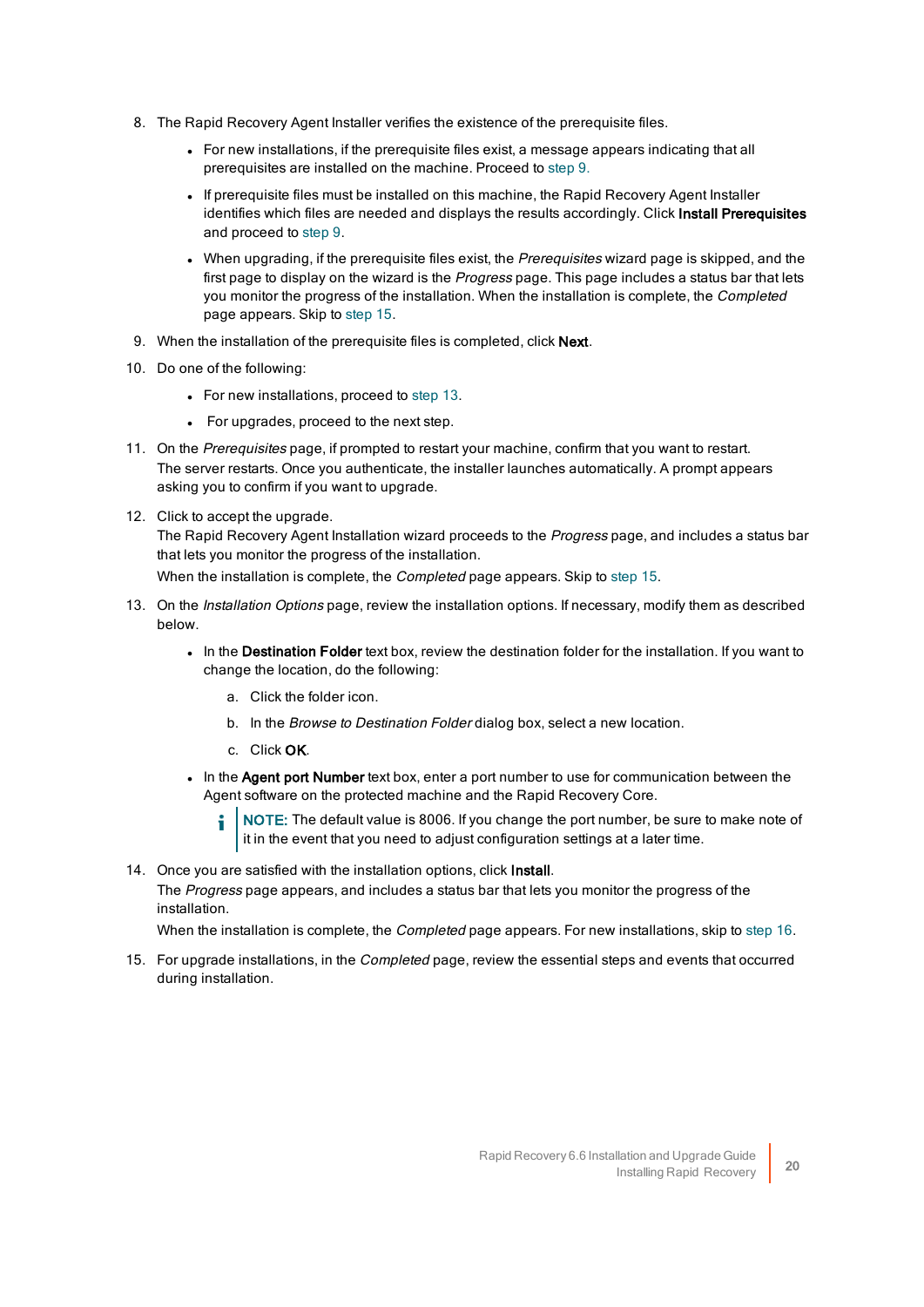- <span id="page-24-1"></span>16. On the Completed page, if you see a message indicating that the system must be restarted before the installation takes effect, perform one of the following steps:
	- To restart now, select Yes, I want to restart my computer now. The installer wizard closes, and the machine restarts. Rapid Recovery Agent is ready to protect your machine in the Core.
	- To restart later, clear the Yes, I want to restart my computer now option.
		- NOTE:Quest strongly recommends restarting your machine when prompted; until you restart, the latest drivers and features of Rapid Recovery Agent are not available.

The installer wizard closes, and the Agent installation is complete. To use Rapid Recovery Agent with the latest drivers, restart when possible.

Related topics

- About installing the Rapid [Recovery](#page-19-0) Agent software
- **.** Installing the Agent software on Windows Server Core Edition machines

#### <span id="page-24-0"></span>Installing the Agent software on Windows Server Core Edition machines

Complete the steps in the following procedure to install the Rapid Recovery Agent software on a Windows Server Core machine.

- NOTE: The following procedure installs the Agent software in console mode. To install in silent mode instead, append  $/s$ ilent to the installer file name on the command line. For example,  $Aqent-X64-$ 6.3.X.xxxxx.exe /silent.
	- 1. Download the Rapid Recovery Agent installer file from the Rapid Recovery License Portal or from the Downloads page on the Rapid Recovery Core Console.
- 2. To begin the installation, type the path and name of the installer file. For example, if the installer is located in path  $C:\infty$  the following command and then press Enter:

```
C:\installers\Agent-X64-6.3.x.xxxxx.exe
```
The installation program launches, and the Setup dialog box appears.

- 3. In the Setup dialog box, select a language and then click OK. The dialog box closes, and the Select installation progress console displays, showing prompts for required input.
- 4. At the destination folder prompt, type the destination path to install the Rapid Recovery Agentfiles. For example, type  $C:\P$ rogram Files\AppRecovery\Agent and then press Enter.
- 5. At the port number prompt, type the desired port for the Agent software. For example, type 8006 and then press Enter.
- 6. If the installer identifies prerequisite files, each is listed in the console. To continue the installation at the prompt, type 1 to confirm and then press Enter. The console refreshes and shows you installation progress.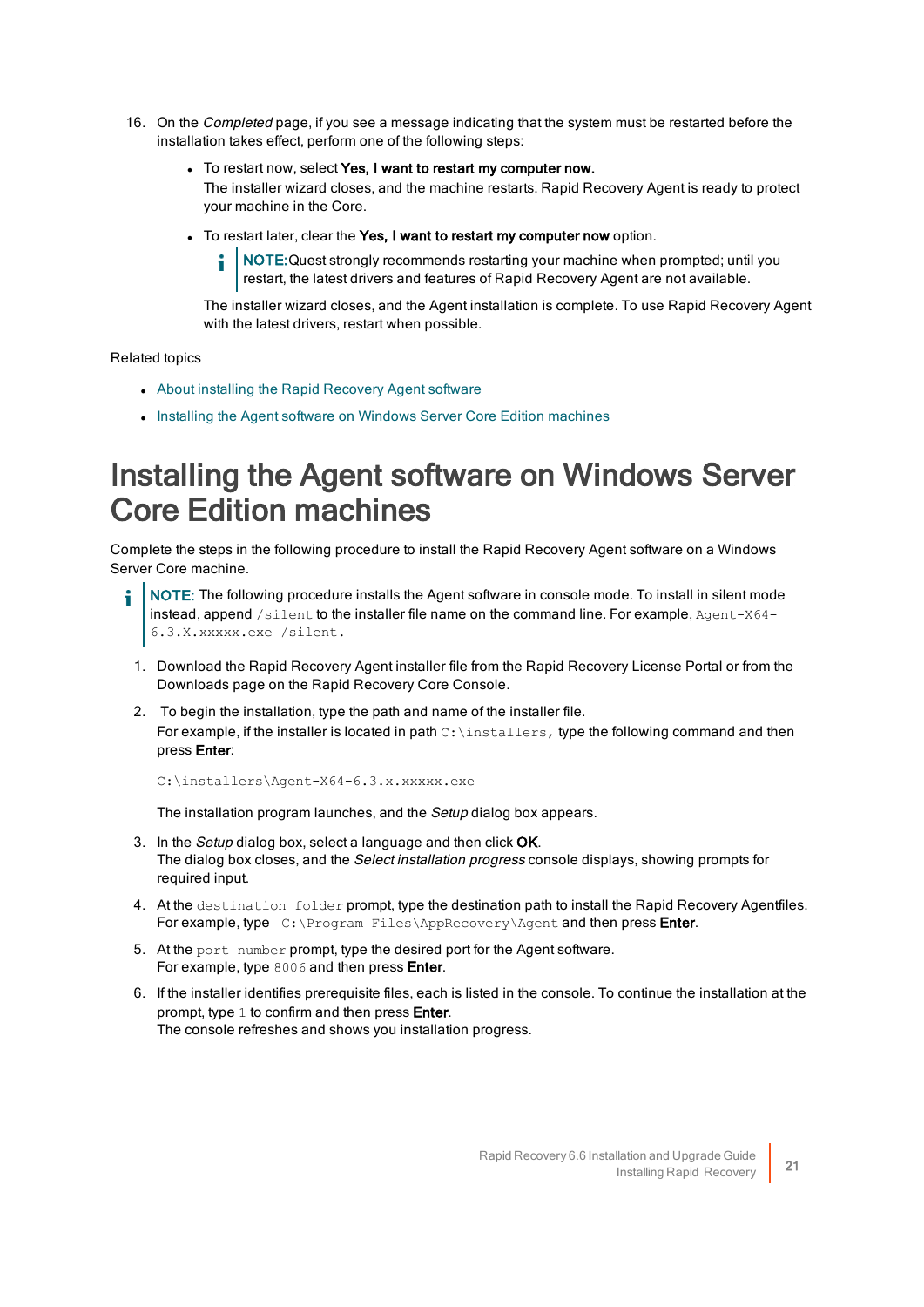7. After installation is complete, if you are prompted to restart the machine, type  $1$  to confirm and then press Enter.

If prompted, you must restart the newly protected machine to begin protecting your data using Rapid Recovery Core .

### <span id="page-25-0"></span>About installing the Agent software on Linux machines

For each new software release, Quest creates Agent repository packages for use on Linux machines. You must use an appropriate package manager (yum, zypper, or apt) to work with these packages. Download the appropriate package for the Linux distribution and version you want to protect.

Linux Agent packages are available for download on the Support website, QorePortal, and the Rapid Recovery License Portal . The Linux repository packages for each distribution include the release number, for clarity.

Each repository package creates a local software repository on your Linux machine, which can retrieve the files necessary to install or remove Rapid Recovery Agent.

When installing the Rapid Recovery Agent software on Linux machines that you want to protect, use the following prerequisites and guidance:

- Prerequisites for installation on Linux machines
- Deploying and installing the Agent software on Linux machines from the Core Console
- **.** Guidelines for installation on Linux machines

#### <span id="page-25-1"></span>Prerequisites for installation on Linux machines

If AppAssure Agent software is currently installed on a Linux machine and you want to upgrade it to Rapid Recovery Agent to take advantage of new features, then note the following:

- Consider backing up the agent ID for each Linux machine before removing AppAssure Agent . Without unique identifiers, you will be unable to connect to existing recovery points saved to the Core for that protected Linux machine. For more information, see Backing up and restoring the AppAssure Agent ID.
- Remove the AppAssure Agent from the machine using the AppAssure installation script. If you have not retained the installer script, you can manually uninstall the legacy version. For more information, see Uninstalling [the AppAssure](#page-42-0) Agent software from a Linux machine.
- The operating system on the Linux machine must be a supported distribution, as listed in the topic "Rapid Recovery Agent software requirements" in the Rapid Recovery System Requirements Guide.

#### <span id="page-25-2"></span>Deploying and installing the Agent software on Linux machines from the Core Console

The following items are prerequisites for deploying Agent to Linux machines when you select Deploy Agent Software from the Protect drop-down menu. This action pushes the repository package to the selected Linux machine.

• SSH Server must be running on the Linux machine you want to protect. You can confirm on the Linux machine from the root account by entering the command:  $netstat -antp \mid qrep \; sh.$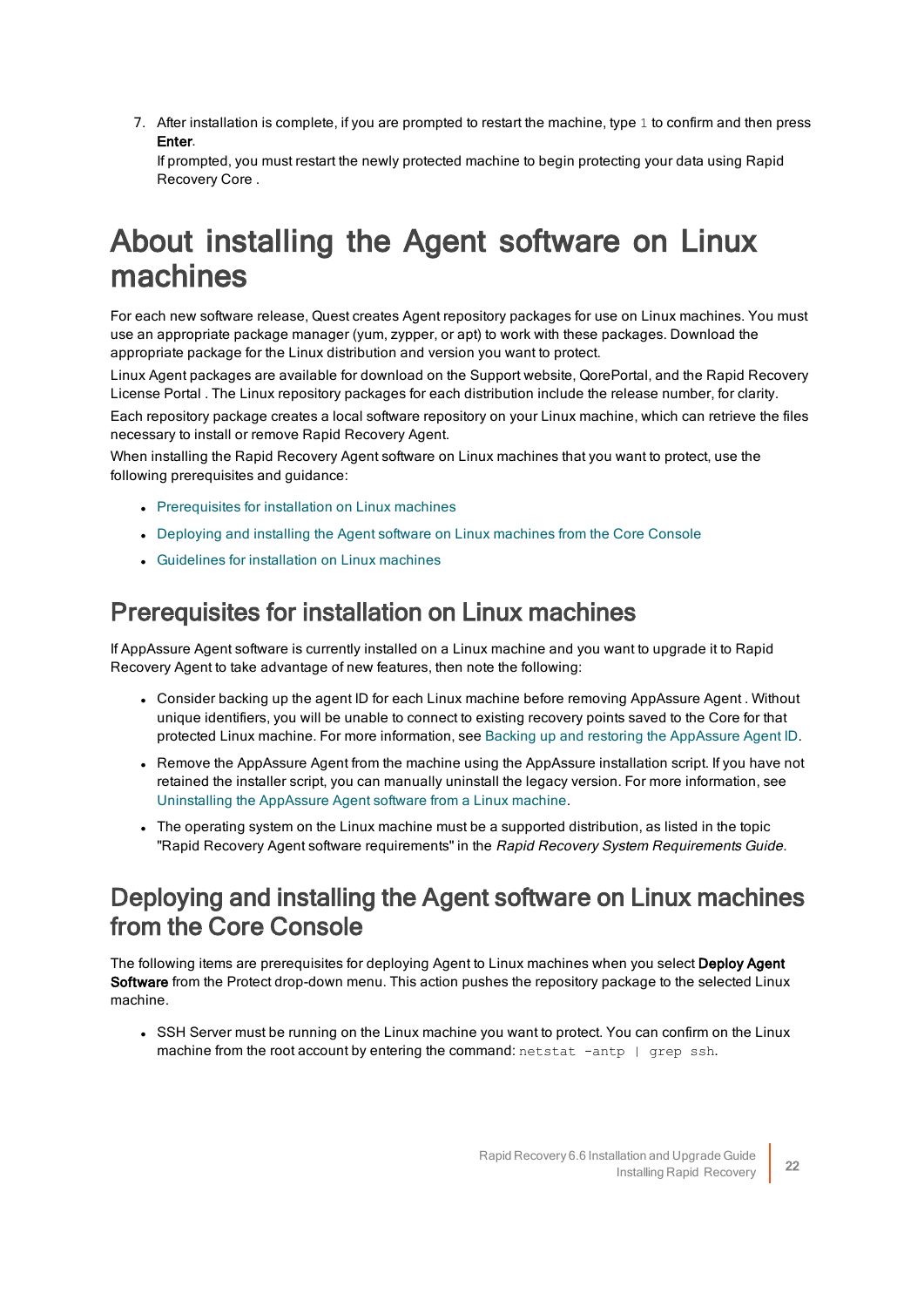- The firewall on the Linux machine you want to protect must be disabled, or not blocking port 22.
- The current Linux user must be a non-root user account with sudo privileges. To confirm, make sure that your user account is a member of the sudo, wheel, or root group by entering the command: groups <username>.
- The wget utility must be installed on the Linux machine you want to protect. To confirm, run the command: which wget.

#### <span id="page-26-0"></span>Guidelines for installation on Linux machines

AppAssure Agent software used installer shell scripts to install or remove the Agent software from Linux machines. Rapid Recovery Agent is installed or removed on Linux machines using a package manager utility (such as yum, zypper or apt). The following factors apply:

- NOTE: The local software repository is not related to the DVM storage repository in which Rapid Recovery backup data is saved.
	- You must use the package manager appropriate to your Linux distribution and version. For more information, see the table in Installing or [upgrading Rapid](#page-30-1) Recovery Agent on a Linux machine
	- Quest provides an Agent repository package for each supported Linux distribution. For each Linux machine you want to protect, you can download this Linux archive package from the Rapid Recovery License Portal. Pay attention to details to ensure you download the version specific to the Linux distribution and version you want to protect.
	- Each Linux archive (repository package) contains the files necessary to set up a software repository (rapidrecovery-repo) locally on the Linux machine you want to protect. The software repository is used for staging files for the relevant package managers.
	- After you install the software repository on your Linux machine, the package manager is able to retrieve and install the packages needed for installation or removal of Rapid Recovery Agent software and related components, such as local\_mount, rapidrecovery-vdisk, and Mono. For each package manager, you can run the appropriate command at the command line to determine if it is configured to download Rapid Recovery packages. These commands are listed in the following table.
	- Installations of Agent on a Linux machine with access to the internet are called online installations, and use the process described in the topic Installing or upgrading Rapid Recovery Agent on a Linux [machine](#page-30-1).
	- Each time you upgrade the Agent software on a Linux machine, you must remove the previous local repository and install its replacement. This process is represented by steps 3 and 4 in that topic.
	- Installations of Agent on a Linux machine with no access to the Internet (such as air-gapped or secured standalone machines) are called offline installations. For offline installations, you must first download an installation package from a Linux machine with Internet access. Then, move those installation files to the secured computer for installation. For more information, see the topic Installing the Agent software on offline Linux [machines.](#page-33-1)

#### Table 2: Command to show package manager repository configuration

#### Package Manager Command to list configured repositories

yum yum replolist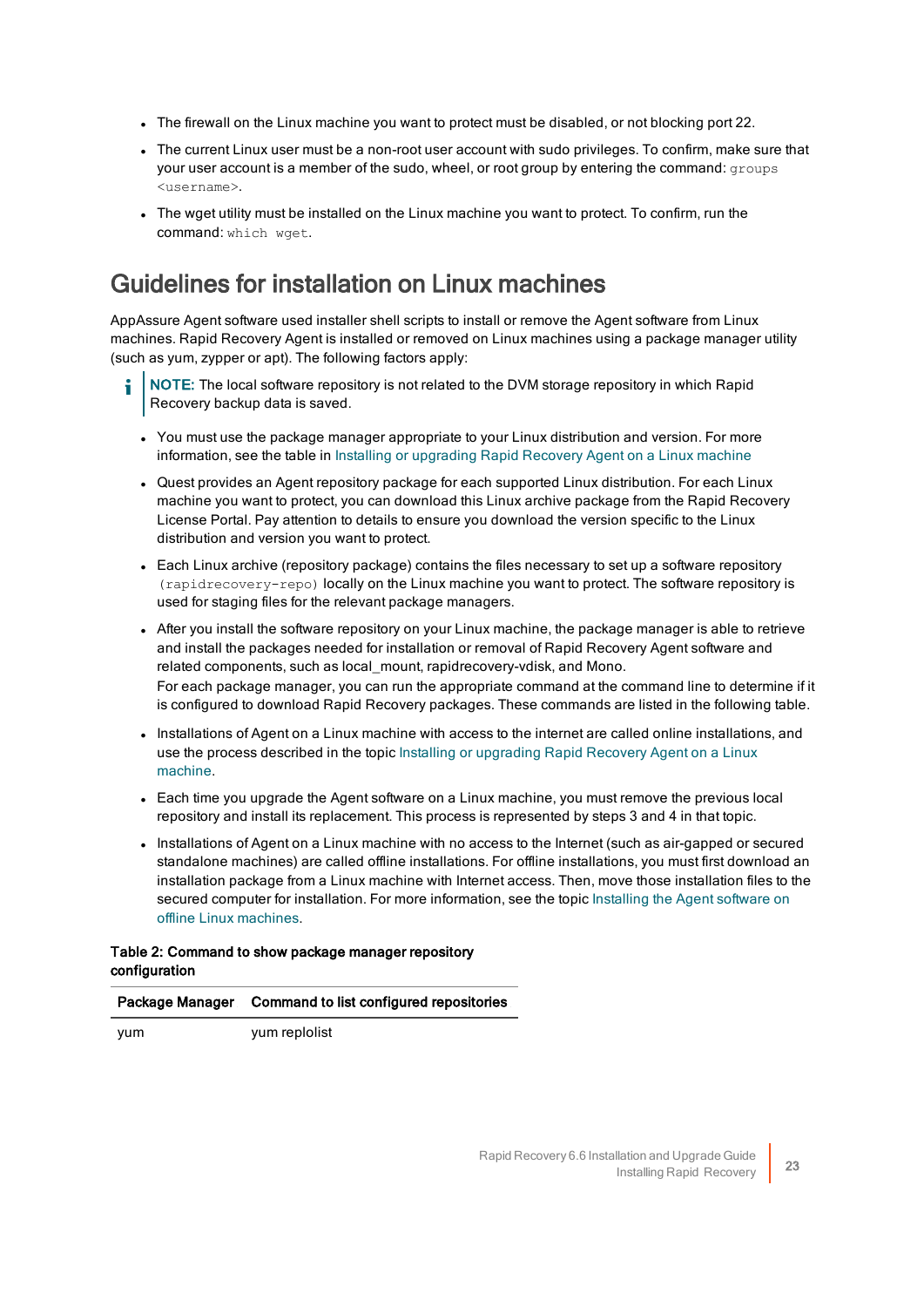| Package Manager Command to list configured repositories |
|---------------------------------------------------------|
|                                                         |

| zypper | zypper repos              |
|--------|---------------------------|
| apt    | ls/etc/apt/sources.list.d |

After configuring the newly installed Agent software on a Linux machine, you must restart the machine. Restarting ensures that the proper kernel module version is used to protect your machine.

#### <span id="page-27-0"></span>Guidelines for upgrading on Linux machines

Previous versions of the AppAssure Agent software must be removed from a Linux machine before installing the Rapid Recovery Agent version and protecting the Linux machine using the Rapid Recovery Core. This requirement applies to both online and offline installations. For more information, see  [Uninstalling](#page-42-0) the [AppAssure](#page-42-0) Agent software from a Linux machine.

Thus, the installation process when upgrading from AppAssure to Rapid Recovery involves:

- Backing up the agent ID (optional, but recommended).
- Removing the AppAssure Agent software (not required for first-time installations).
- On each Linux machine, downloading the repository package relevant to that distribution and version.
- Follow the procedure for installing Rapid Recovery Agent using the package manager, which creates the local software repository.
- Run the configuration utility to set ports, configure users, add firewall exclusions, install the kernel module, and start the Agent service.
- Restart the Linux machine.

See the following important information before you begin installation of Agent software.

- Downloading the Linux distribution
- About [security](#page-28-2)
- Location of Linux Agent files
- **Agent dependencies**
- Linux scripting information

#### <span id="page-27-1"></span>Guidelines for upgrading from Rapid Recovery Agent to a newer Agent version

When you upgrade from one version of Rapid Recovery Agent to another, you must first remove the local software repository. During the installation process, a new local repository is created with the appropriate installation files. Steps are included in the topic Installing or upgrading Rapid Recovery Agent on a Linux [machine](#page-30-1) specific to upgrading.

Thus, the installation process when upgrading versions of Rapid Recovery involves: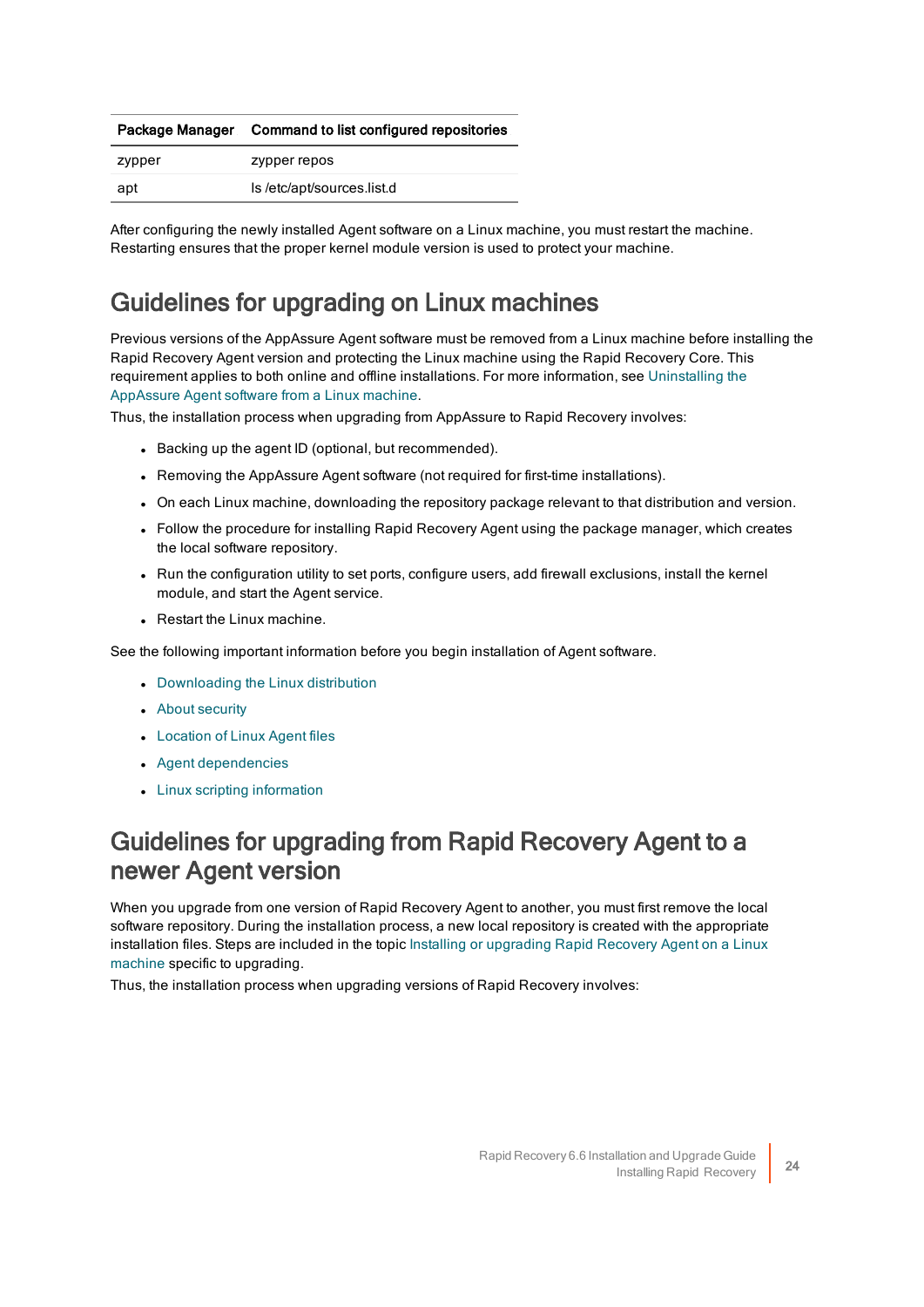- On each Linux machine, downloading the repository package relevant to that distribution and version.
- Follow the procedure for installing Rapid Recovery Agent using the package manager, including removing the existing local software repository for Rapid Recovery files.
- <sup>l</sup> Run the configuration utility to set ports, configure users, add firewall exclusions, install the kernel module, and start the Agent service.
- $\cdot$  Restart the Linux machine.

#### <span id="page-28-0"></span>After installation on Linux machines

After installing Rapid Recovery Agent, configure the Agent software as described in the topic  [Configuring](#page-35-0) the [Rapid Recovery](#page-35-0) Agent on a Linux machine.

Ī. CAUTION: After configuring the newly installed Agent software on a Linux machine, restart the machine. Restarting ensures that the proper kernel module version is used to protect your machine.

#### <span id="page-28-1"></span>Downloading the Linux distribution

You must download the distribution-specific 32-bit (x86) or 64-bit installer on every Linux machine that you want to protect. You can download the installers from the Rapid Recovery License Portalat  [https://licenseportal.com](https://licenseportal.com/).

#### <span id="page-28-2"></span>About security

Linux uses the Pluggable Authentication Module (PAM) to manage security. Once a user is authenticated through libpam, the user is only authorized to protect the machine if the user is in one of the following groups: sudo, admin, recovery, root, or wheel. For information on protecting a machine, see the section "Protecting a Machine" in the Rapid Recovery User Guide.

#### <span id="page-28-3"></span>Location of Linux Agent files

There are several files required to support the Rapid Recovery Agent software on a Linux machine. For all supported Linux distributions, these files are located in the following directories:

 $\cdot$  mono:

/opt/apprecovery/mono

• agent:

/opt/apprecovery/agent

• local mount:

/opt/apprecovery/local\_mount

• rapidrecovery-vdisk and aavdctl:

/usr/bin/aavdisk

• configuration files for rapidrecovery-vdisk:

/etc/apprecovery/aavdisk.conf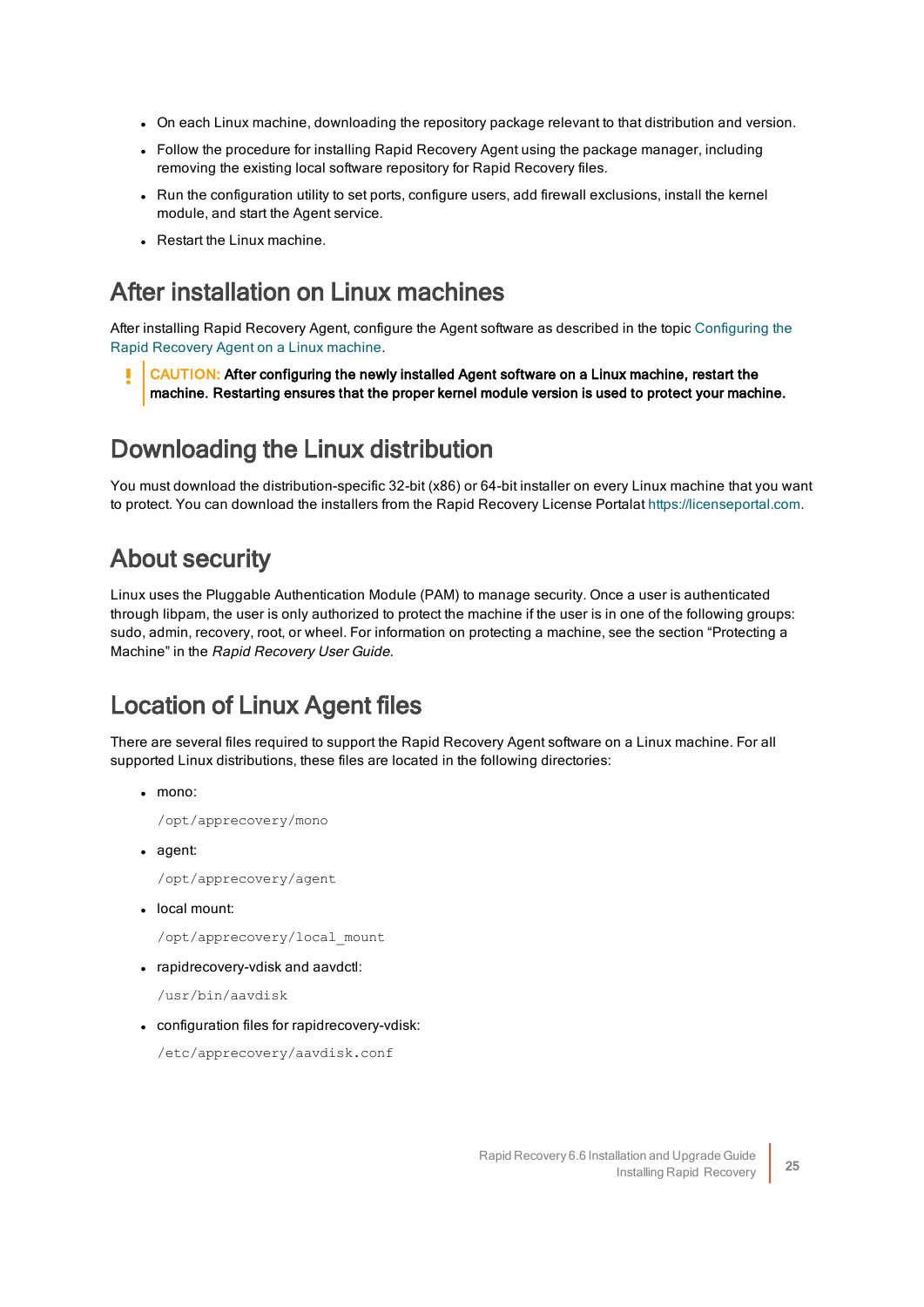- wrappers for agent and local\_mount
	- /usr/bin/agent
	- /usr/bin/local\_mount
- autorun scripts for agent and vdisk services:
	- /etc/init.d/rapidrecovery-agent
	- /etc/init.d/rapidrecovery-vdisk

#### <span id="page-29-0"></span>Agent dependencies

The following dependencies are required and are installed as part of the Agent installer package:

- For Debian 7 and Ubuntu 12.xx and 14.xx:
	- The rapidrecovery-agent requires:

```
lsscsi, libblkid1, e2fslibs, libpam0g, libc6, libpcre3, perl, make,
e2fsprogs, xfsprogs, python-minimal, apprecovery-dkms, rapidrecovery-mono,
sysvinit-utils
```
- The apprecovery-dkms requires: module-init-tools, gcc, build-essential, coreutils (>= 7.4), patch
- For Debian 8 and 9 and Ubuntu 15.xx, 16.xx, and 17.xx:
	- The rapidrecovery-agent requires:

lsscsi, libblkid1, e2fslibs, libpam0g, libc6, libpcre3, perl, make, e2fsprogs, xfsprogs, python-minimal, apprecovery-dkms, rapidrecoverymono, systemd

- The apprecovery-dkms requires: module-init-tools, gcc, build-essential, coreutils (>= 7.4), patch
- For Red Hat Enterprise Linux 6, CentOS 6, and Oracle Linux 6:
	- The rapidrecovery-agent requires:

lsscsi, make, gcc, pam, pcre, glibc, python, perl, e2fsprogs, apprecoverydkms, rapidrecovery-mono, nbd, libblkid, e2fsprogs-libs, xfsprogs, ntsysv

• The nbd requires:

apprecovery-dkms

- i. NOTE: nbd is a Network Block Device, used to access storage remotely across the network instead of residing locally. If the nbd module is compiled into the kernel, Linux can use a remote server as one of its block devices. Every time the client machine wants to read /dev/nbd0, it sends a request to the server using TCP. The server replies with the data requested. Unlike NFS, it is possible to put any file system on it, but nbd does not allow shared access from multiple machines.
- The apprecovery-dkms requires:

coreutils, cpio, findutils, gawk, gcc, grep, gzip, sed, tar, bash > 1.99, module-init-tools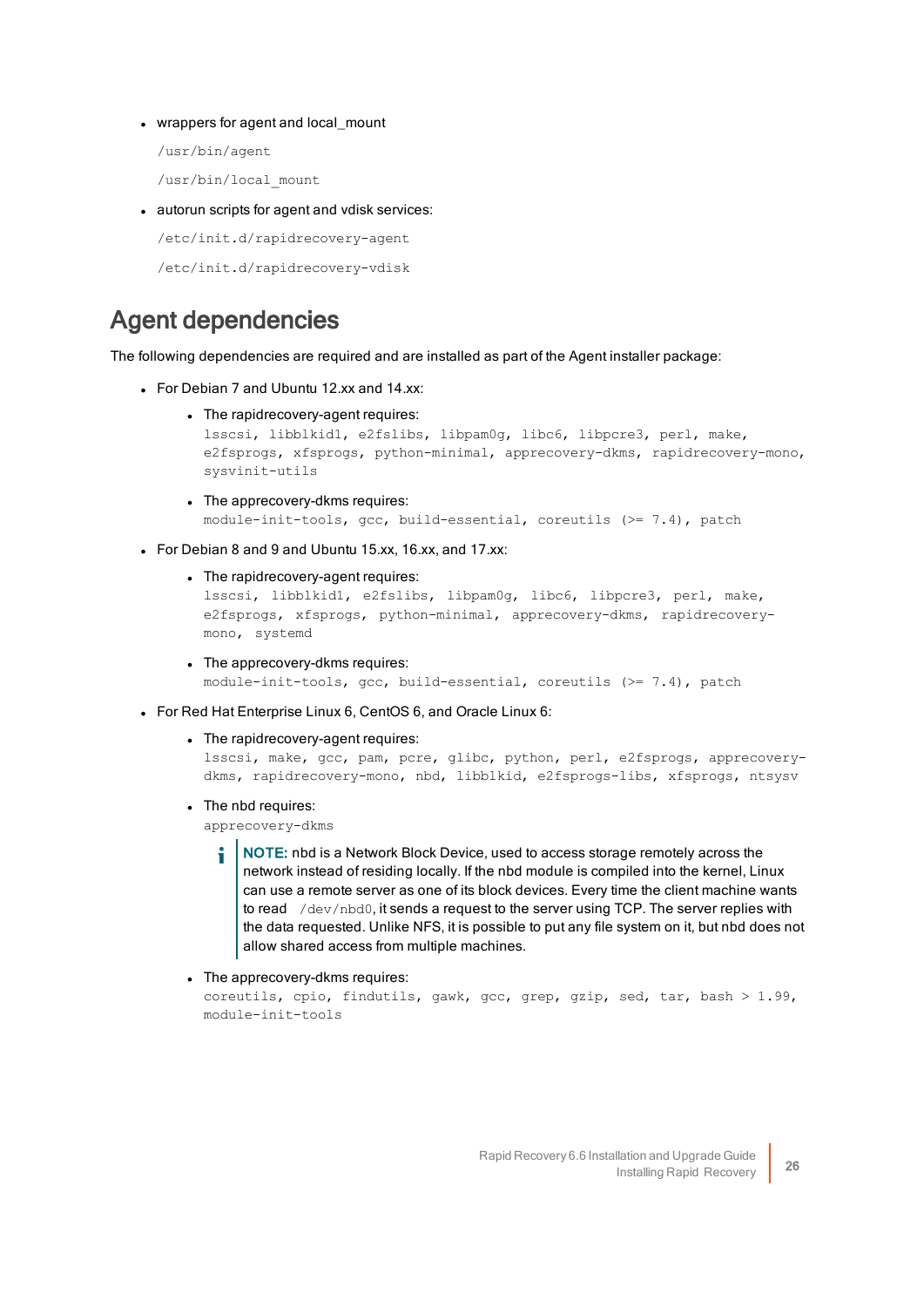- For Red Hat Enterprise Linux 7, CentOS 7, and Oracle Linux 7:
	- The rapidrecovery-agent requires:

lsscsi, make, gcc, pam, pcre, glibc, python, perl, e2fsprogs, apprecoverydkms, rapidrecovery-mono, nbd, libblkid, e2fsprogs-libs, xfsprogs, systemd

- The nbd requires: apprecovery-dkms
- The apprecovery-dkms requires:

bash > 1.99, coreutils, cpio, findutils, gawk, gcc, grep, gzip, kmod, sed, systemd, tar, rpmlib

- For SUSE Linux Enterprise Server 11:
	- The rapidrecovery-agent requires:

```
lsscsi, make, libblkid1, libext2fs2, pam, pcre, glibc, xfsprogs, python,
perl, apprecovery-dkms, rapidrecovery-mono, sysvinit
```
• The apprecovery-dkms requires:

coreutils, cpio, findutils, gawk, gcc, grep, gzip, sed, tar, bash > 1.99, module-init-tools

- For SUSE Linux Enterprise Server 12:
	- The rapidrecovery-agent requires:

lsscsi, make, libblkid1, libext2fs2, pam, pcre, glibc, xfsprogs, python, perl, apprecovery-dkms, rapidrecovery-mono, systemd

• The apprecovery-dkms requires:

bash > 1.99, coreutils, cpio, findutils, gawk, gcc, grep, gzip, kmod, sed, systemd, tar, rpmlib

#### <span id="page-30-0"></span>Linux scripting information

Information about Bourne Shell scripting supporting Linux protected machines is now included in the Rapid Recovery Commands and Scripting User Guide . See the topic "Using Bourne Shell and Bash scripting with Rapid Recovery."

#### <span id="page-30-1"></span>Installing or upgrading Rapid Recovery Agent on a Linux machine

If AppAssure Agent is currently installed on the Linux machine on which you want to run Rapid Recovery Agent, you must first uninstall AppAssure Agent. Before removing that software, consider backing up the agent ID. For more information, see Backing up and restoring the AppAssure Agent ID and Uninstalling the AppAssure Agent software from a Linux [machine.](#page-42-0)

See the prerequisite steps in the topic About installing the Agent software on Linux [machines](#page-25-0) before continuing with this procedure.

Standard online installations of Rapid Recovery Agent require an internet connection on the Linux machine you want to protect. You can obtain the latest Agent software from the Rapid Recovery License Portal in the form of a repository package (a Linux archive with the appropriate files). The files are extracted and installed using a package manager appropriate for the Linux version you want to protect.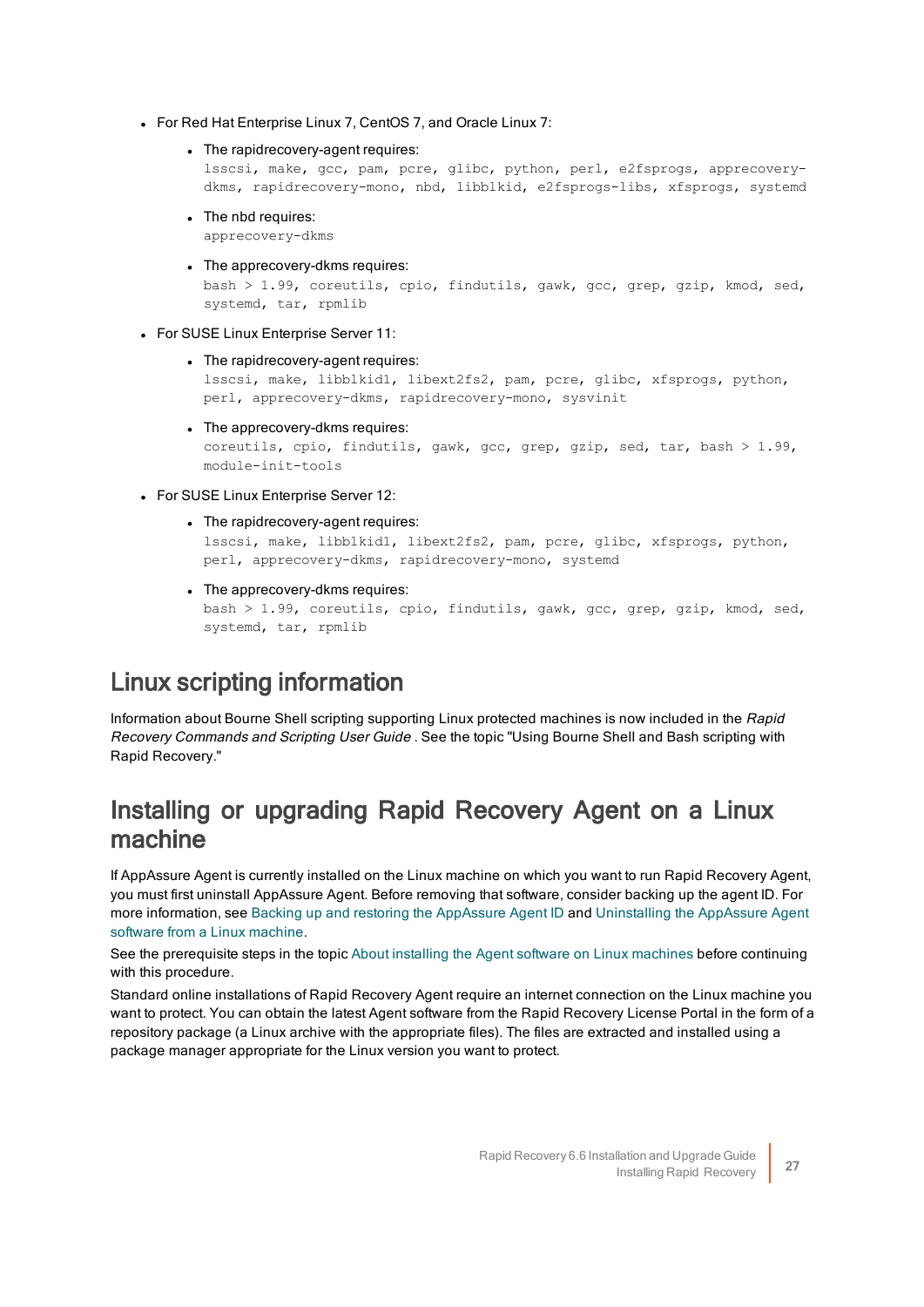If you want to protect a Linux machine that is offline (such as an air-gapped secure computer or a machine in a remote location), instead of using package managers and repository packages, you can download a shell script from the license portal. This single script can be used to install Rapid Recovery Agent on any supported Linux distribution and version. For more information, see Installing the Agent software on offline Linux machines.

The Linux distributions that Rapid Recovery supports use the package manager utilities shown in the following table.

#### Table 3: Linux distributions and relevant package managers

| <b>Linux Distribution</b>                                                                                 | Package<br><b>Manager</b> |
|-----------------------------------------------------------------------------------------------------------|---------------------------|
| Linux distributions based on Red Hat Enterprise Linux (RHEL), including RHEL, CentOS,<br>and Oracle Linux | vum                       |
| <b>SUSE Linux Enterprise Server (SLES)</b>                                                                | zypper                    |
| Linux distributions based on Debian, including Ubuntu                                                     | apt                       |

To install or upgrade Agent on a Linux machine, you must obtain the repository package relevant to your Linux distribution and version. These packages are found on the Rapid Recovery License Portal , as described in step 6.

The package managers work with a local Rapid Recovery repository created as part of this process. The local repository retrieves packages and files from remote repositories that Quest maintains for each specific Linux distribution. This process guarantees you have the correct files accessible for the Linux machine you want to protect.

If installing Rapid Recovery Agent for the first time, there is no need to uninstall software, or back up any configuration files.

If Rapid Recovery Agent is already installed and you are upgrading your Linux machine to a new version, steps are included to remove the previous local software repository.

Complete the following steps to install or upgrade the Rapid Recovery Agent on any supported Linux distribution.

- 1. Open a terminal session with root access.
- 2. If Rapid Recovery Agent was never installed on this machine, skip tostep 6. Otherwise, proceed to the next step.
- 3. If upgrading from a previous version of Rapid Recovery Agent, verify whether a local software repository is installed. Type the command shown below for the appropriate Linux distribution, and then press Enter:

| Option            | Command                                                          |
|-------------------|------------------------------------------------------------------|
|                   | RHEL, CentOS, and Oracle Linux rpm -qa   grep rapidrecovery-repo |
| <b>SLES</b>       | rpm -qa   qrep rapidrecovery-repo                                |
| Debian and Ubuntu | dpkg -1   grep rapidrecovery-repo                                |

If the repository for staging Rapid Recovery Agent files already exists, a value is returned; otherwise, no output results from this command.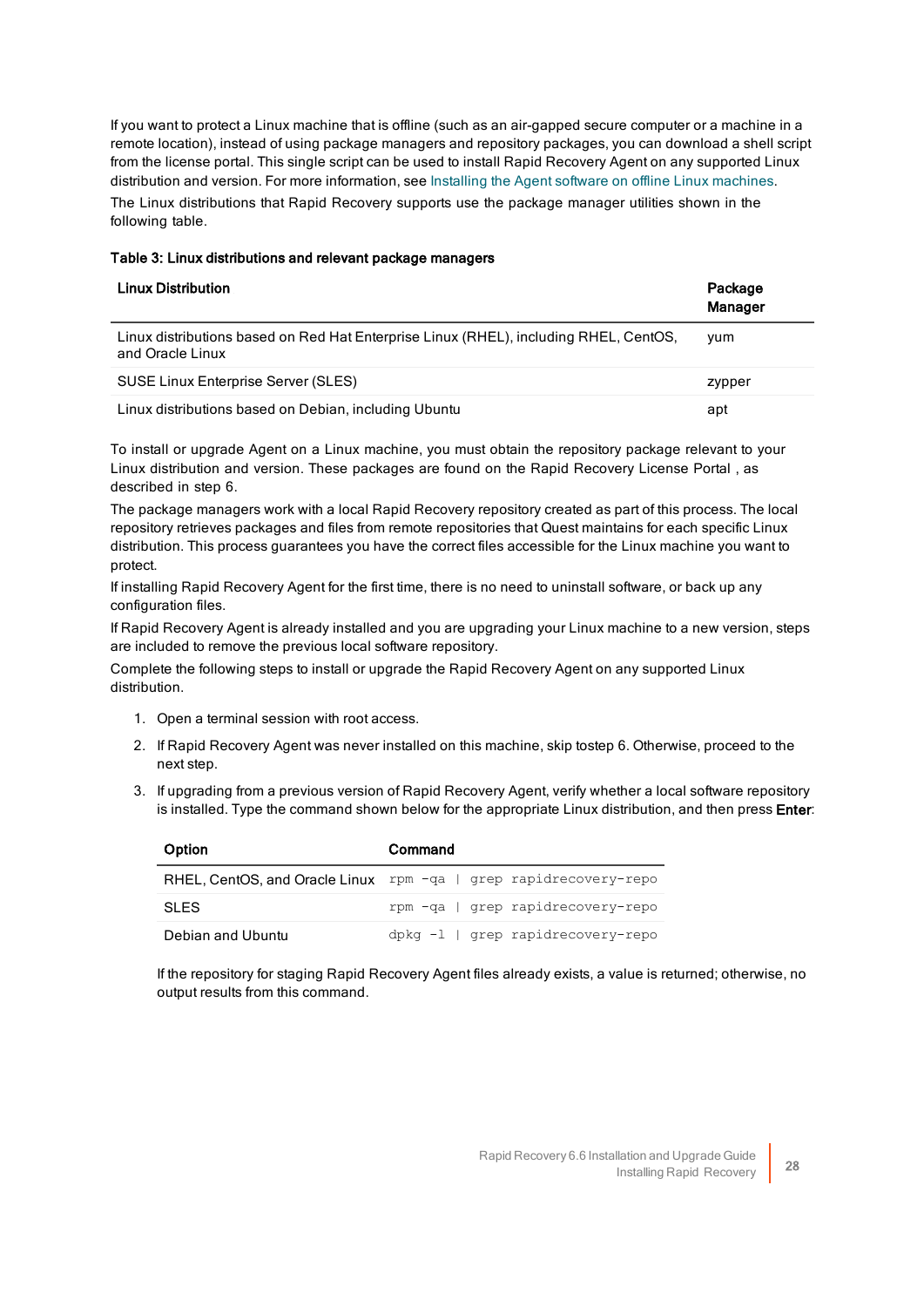4. If the repository exists, remove it. Type the command shown below for the appropriate Linux distribution, and then press Enter:

| <b>Option</b>                                            | Command                    |
|----------------------------------------------------------|----------------------------|
| RHEL, CentOS, and Oracle Linux rpm -e rapidrecovery-repo |                            |
| <b>SLES</b>                                              | rpm -e rapidrecovery-repo  |
| Debian and Ubuntu                                        | dpkg -P rapidrecovery-repo |
| The repository is removed.                               |                            |

5. Determine if the package manager is configured to download Rapid Recovery. Run the following command, and view the output. Type the command shown below for the appropriate Linux distribution, and then press Enter:

Option Command RHEL, CentOS, and Oracle Linux yum repolist SIFS zypper repos Debian and Ubuntu ls /etc/apt/sources.list.d The output lists existing local repositories. If Rapid Recovery is not listed in the output, then the local software repository has not been installed.

- 6. Download the new repository package from the license portal following the steps below.
	- a. Log into the Rapid Recovery License Portal at [https://rapidrecovery.licenseportal.com](https://rapidrecovery.licenseportal.com/).
	- b. From the left navigation menu, select Downloads.
	- c. On the Downloads page, scroll down to the Linux-Based Applications section.
	- d. Download the Agent repository package for the appropriate Linux distribution and version.
- 7. Update the local repository. Type the command shown below for the appropriate Linux distribution, and then press Enter:

| Option                            | Command                                                          |
|-----------------------------------|------------------------------------------------------------------|
| RHEL, CentOS, and Oracle<br>Linux | yum clean all (to delete files in the cache and update metadata) |
|                                   | yum makecache (to leave cached files and update metadata)        |
| <b>SLES</b>                       | zypper refresh 'rapidrecovery repository'                        |
| Debian and Ubuntu                 | apt-get update                                                   |

The local repository is updated with the correct files from the repository package to install Agent.

8. Instruct the package manager to install the Rapid Recovery Agent software. Type the command shown below for the appropriate Linux distribution, and then press Enter:

| Option                         | Command                             |
|--------------------------------|-------------------------------------|
| RHEL, CentOS, and Oracle Linux | yum install rapidrecovery-agent     |
| <b>SLES</b>                    | zypper install rapidrecovery-agent  |
| Debian and Ubuntu              | apt-get install rapidrecovery-agent |

The package manager prepares to install all dependent files.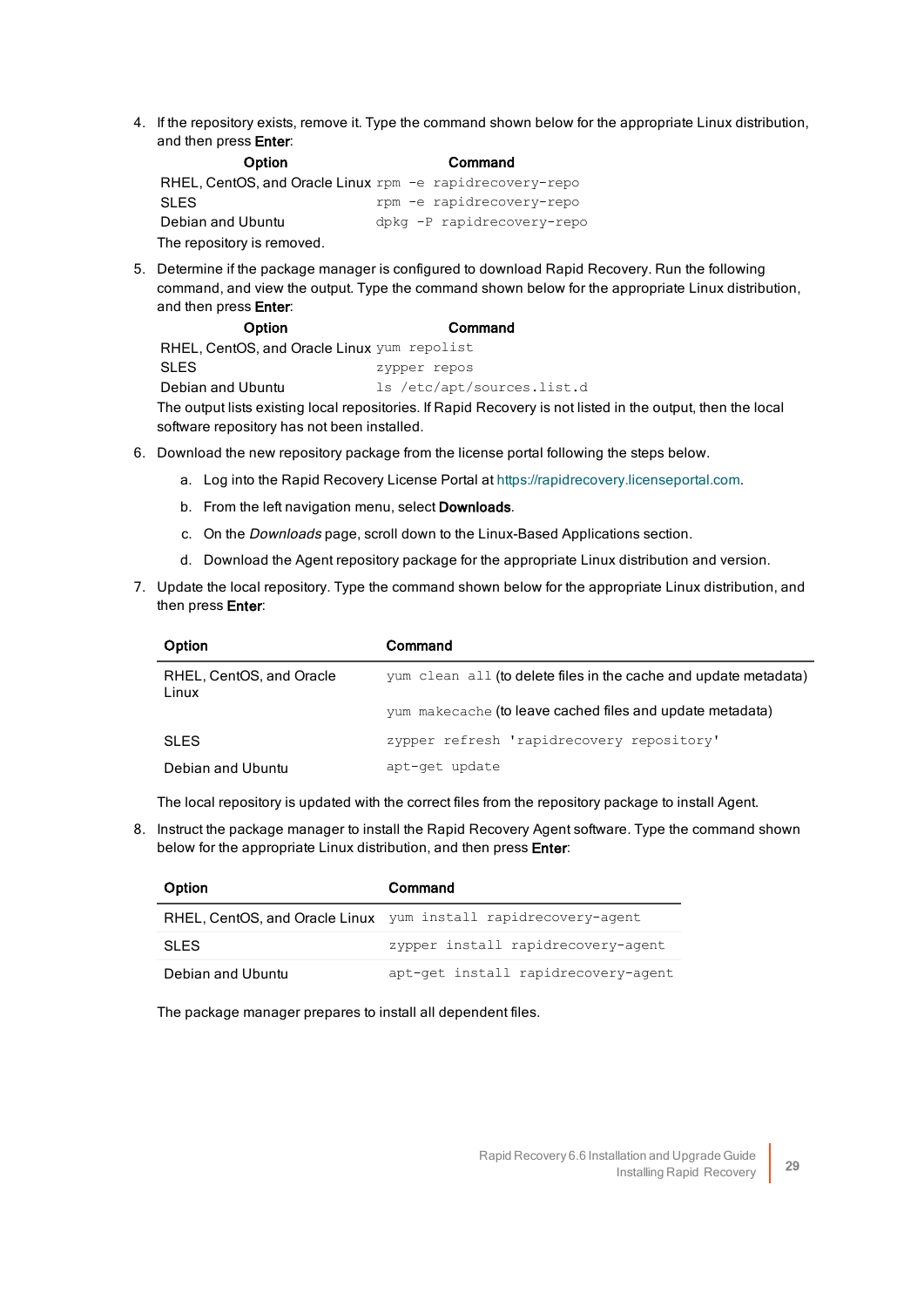- 9. If prompted to confirm installation of unsigned files, enter y and then press Enter.
	- NOTE: To ensure that the proper kernel module version is used to protect your machine, the best practice is to restart the machine after theRapid Recovery Agent upgrade is completey.

#### <span id="page-33-0"></span>Linux commands by package manager

Each supported Linux distribution uses a specific package manager, as listed in the table below. The package managers use commands that sometimes differ to accomplish the same task. The appropriate Linux commands required to remove AppAssure Agent, or install, upgrade, or remove Rapid Recovery Agent, are included in each individual topic. Those commands are repeated in this topic, listed by package manager for easy reference. Each cell in this table contains one complete command.

| <b>Command description</b>                                          | yum (RHEL, CentOS,<br>Oracle Linux)                                                    | zypper (SLES)                                                                          | apt (Debian, Ubuntu)                                                                     |
|---------------------------------------------------------------------|----------------------------------------------------------------------------------------|----------------------------------------------------------------------------------------|------------------------------------------------------------------------------------------|
| Manually remove AppAssure<br>Agent and dependent files<br>manually  | rpm--nodeps-e<br>appassure-vss<br>appassure-vdisk<br>appassure-mono<br>appassure-agent | rpm--nodeps-e<br>appassure-vss<br>appassure-vdisk<br>appassure-mono<br>appassure-agent | dpkg--force-all-P<br>appassure-vss appassure-<br>vdisk appassure-mono<br>appassure-agent |
| List all local software<br>repositories                             | yum repolist                                                                           | zypper repos                                                                           | ls/etc/apt/sources.list.d                                                                |
| Confirm if a local repository<br>for Rapid Recovery Agent<br>exists | rpm-qa $ $ grep<br>rapidrecovery-repo                                                  | rpm-qa $ $ grep<br>rapidrecovery-repo                                                  | dpkg-I   grep rapidrecovery-<br>repo                                                     |
| Remove existing<br>rapidrecovery-repo                               | rpm-e rapidrecovery-<br>repo                                                           | rpm -e rapidrecovery-<br>repo                                                          | dpkg-P rapidrecovery-repo                                                                |
| Update the local repository                                         | yum clean all (deletes<br>cache first)<br>yum makecache (just<br>updates metadata)     | zypper refresh<br>'rapidrecovery<br>repository'                                        | apt-get update                                                                           |
| Install Rapid Recovery Agent<br>from the repository package         | yum install<br>rapidrecovery-agent                                                     | zypper install<br>rapidrecovery-agent                                                  | apt-get install<br>rapidrecovery-agent                                                   |
| Remove Rapid Recovery<br>Agent and Mono database                    | yum remove<br>rapidrecovery-agent<br>rapidrecovery-mono                                | zypper remove<br>rapidrecovery-agent<br>rapidrecovery-mono                             | apt-get remove<br>rapidrecovery-agent<br>rapidrecovery-mono                              |
| Remove dependent files                                              | yum autoremove                                                                         | [Included in previous<br>command]                                                      | apt-get autoremove                                                                       |
| Remove the repository<br>package                                    | yum remove<br>rapidrecovery-repo                                                       | zypper remove<br>rapidrecovery-repo                                                    | apt-get remove<br>rapidrecovery-repo                                                     |

#### Table 4: Commands by package manager and Linux distribution

#### <span id="page-33-1"></span>Installing the Agent software on offline Linux machines

This task requires access to an online Linux machine, removable storage media, and access to the final offline Linux machine. If AppAssure Agentis installed on the offline Linux machine, you must first uninstall it before installing Rapid Recovery Agent . For more information, see Uninstalling the AppAssure Agent software from a Linux [machine](#page-42-0).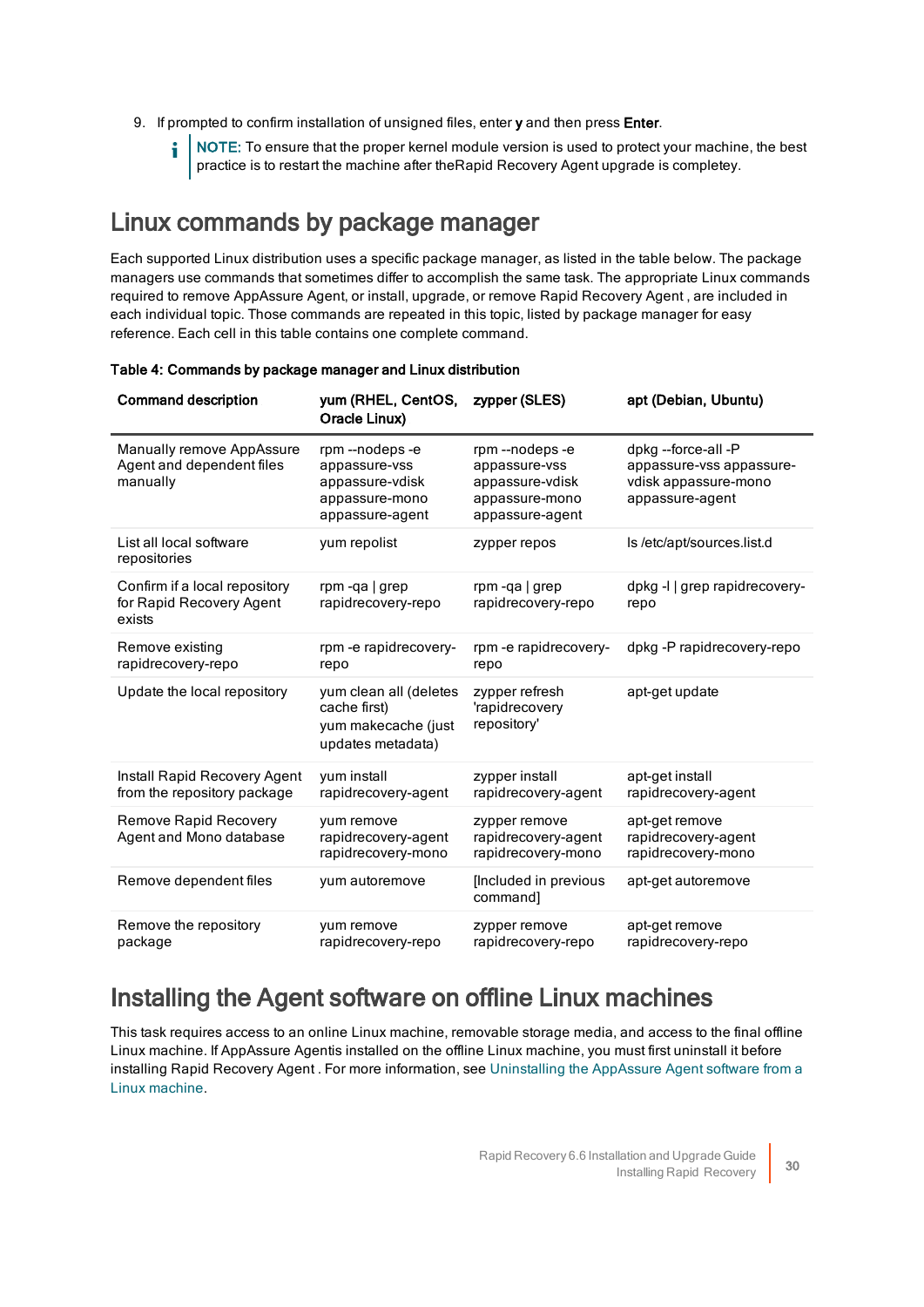When installing the Agent software on Linux machines that do not have access to the Internet, follow this procedure. After installation is complete, configure the Agent as described in the topic [Configuring](#page-35-0) the Rapid [Recovery](#page-35-0) Agent on a Linux machine.

NOTE: If installing on multiple Linux distributions, perform this procedure once for each distribution.

- 1. From a Linux machine with access to the Internet, download the shell script for off-line Agent installation from the license portal:
	- a. Browse to [https://licenseportal.com](https://licenseportal.com/).

i

- b. Log into the license portal and, from the left navigation menu, click Downloads. The Downloads page appears.
- c. Under Linux-Based Applications, scroll down to the Offline Agent installation for Linux entry, and click Download.

The shell script downloads to your current directory.

- d. Using removable storage media compatible with both machines, transfer the shell script file to the appropriate offline Linux machine.
- 2. Run the shell script by executing the following command:

bash packages-downloader.sh

The script executes and prompts you to select a specific Linux distribution and architecture.

- 3. Type the index of the installation package you want and press Enter. For example, to obtain an installation package for Red Hat Enterprise Linux 7, enter 3 and press Enter. The appropriate installer is extracted into the  $\sim$ /rapidrecovery.packages/directory. Note: The tilde  $\sim$  / characters represent your home directory.
- 4. Copy the packages for Rapid Recovery Agentto removable media. The specific location of your removable media can differ based on Linux distribution. Type the following command and then press Enter:

cp -R ~/rapidrecovery.packages/ <your\_removable\_media>

For example, if using a removable USB drive that is mounted to location /media/USB-drive-1, type the following command and then press Enter:

cp -R ~/rapidrecovery.packages/ /media/USB-drive-1/

All the necessary files are copied to the removable medium.

- 5. Take the removable medium to the offline Linux machine and mount the drive.
- 6. Copy the data from the mounted device to your home directory or other desired location. For example, type the following command and then press Enter:

cp -R /media/USB-drive-1/ ~/rapidrecovery.packages/

7. Change to the Rapid Recovery directory. For example, type the following command and then press Enter:

cd ~/rapidrecovery.packages/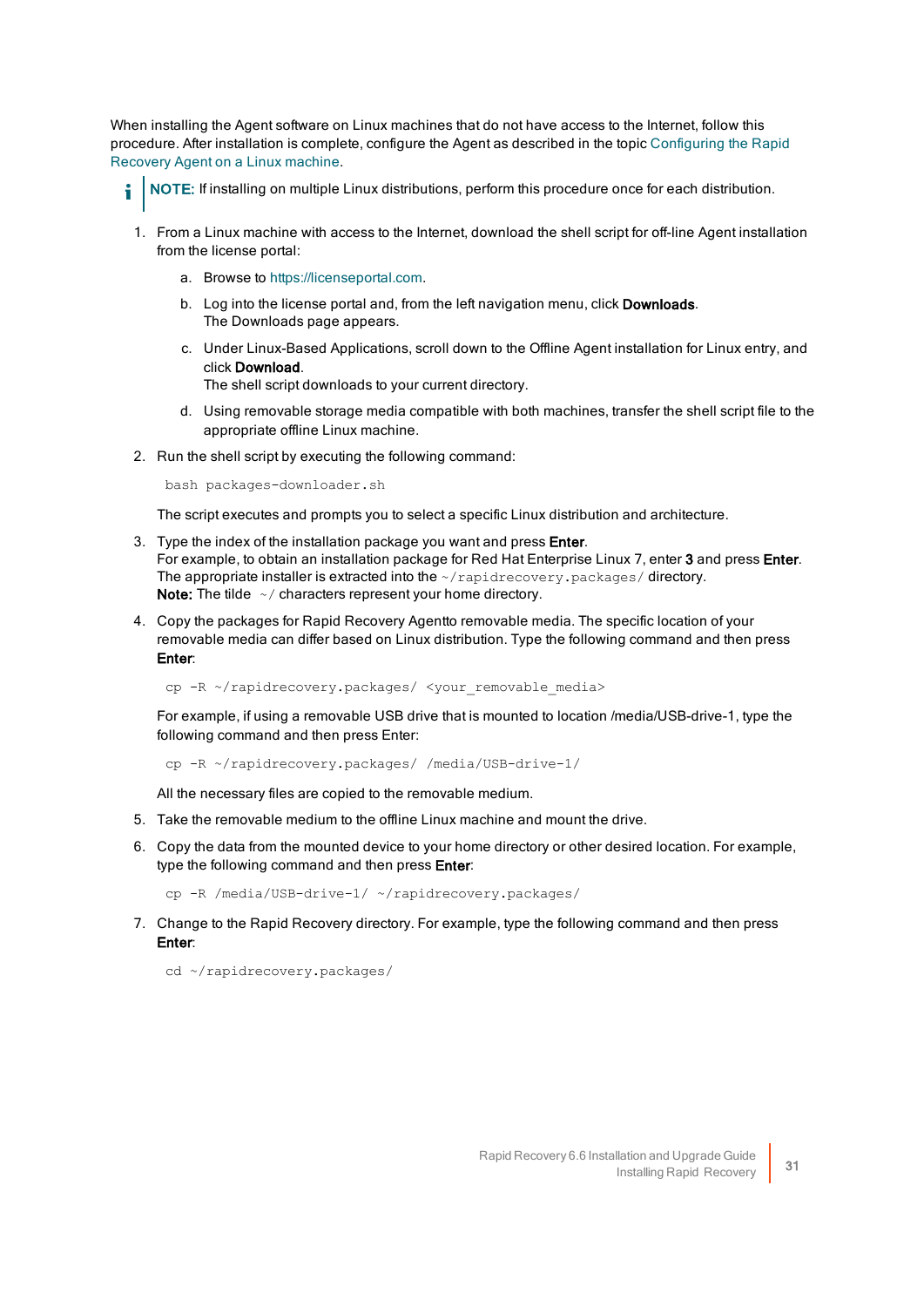8. Run the installation of Agent with root privileges. This command differs based on Linux distribution. For Red Hat, SLES, Oracle, and CentOS, type the following command and then press Enter:

sudo rpm -i \*.rpm

For Debian and Ubuntu, type the following command and then press Enter:

sudo dpkg -i \*.deb

The local package manager runs the installation of Rapid Recovery Agent .

After installation is complete, configure the Agent software as described in the topic  [Configuring](#page-35-0) the Rapid [Recovery](#page-35-0) Agent on a Linux machine.

CAUTION: After configuring the newly installed Agent software on a Linux machine, you must restart the machine. Restarting ensures that the proper kernel module version is used to protect your machine.

### <span id="page-35-0"></span>Configuring the Rapid Recovery Agent on a Linux machine

Run the Rapid Recovery Configuration utility after installing theRapid Recovery Agent software on a Linux machine.

The configuration utility compiles the kernel module (in option 4) and offers several configuration options. The utility provides hints in the numbered steps of the instructions when it detects your specific configuration information.

Complete the steps below to configure the Rapid Recovery Agent software on any Linux machine. Some configuration options differ based on the Linux distribution you are installing.

- 1. Open a terminal session with root access, or use sudo (as demonstrated in the example below).
- 2. Launch the configuration utility by typing the following command, and then press **Enter**:

sudo /usr/bin/rapidrecovery-config

<span id="page-35-1"></span>The configuration utility starts. The utility lists several configuration options, each with an index number to enter for the appropriate configuration step.

3. Configure the port for this protected machine by typing the following command, and then press Enter. The default port is 8006.

1 <agent port>

For example, if using the default port, type the command:

1 8006 **Enter**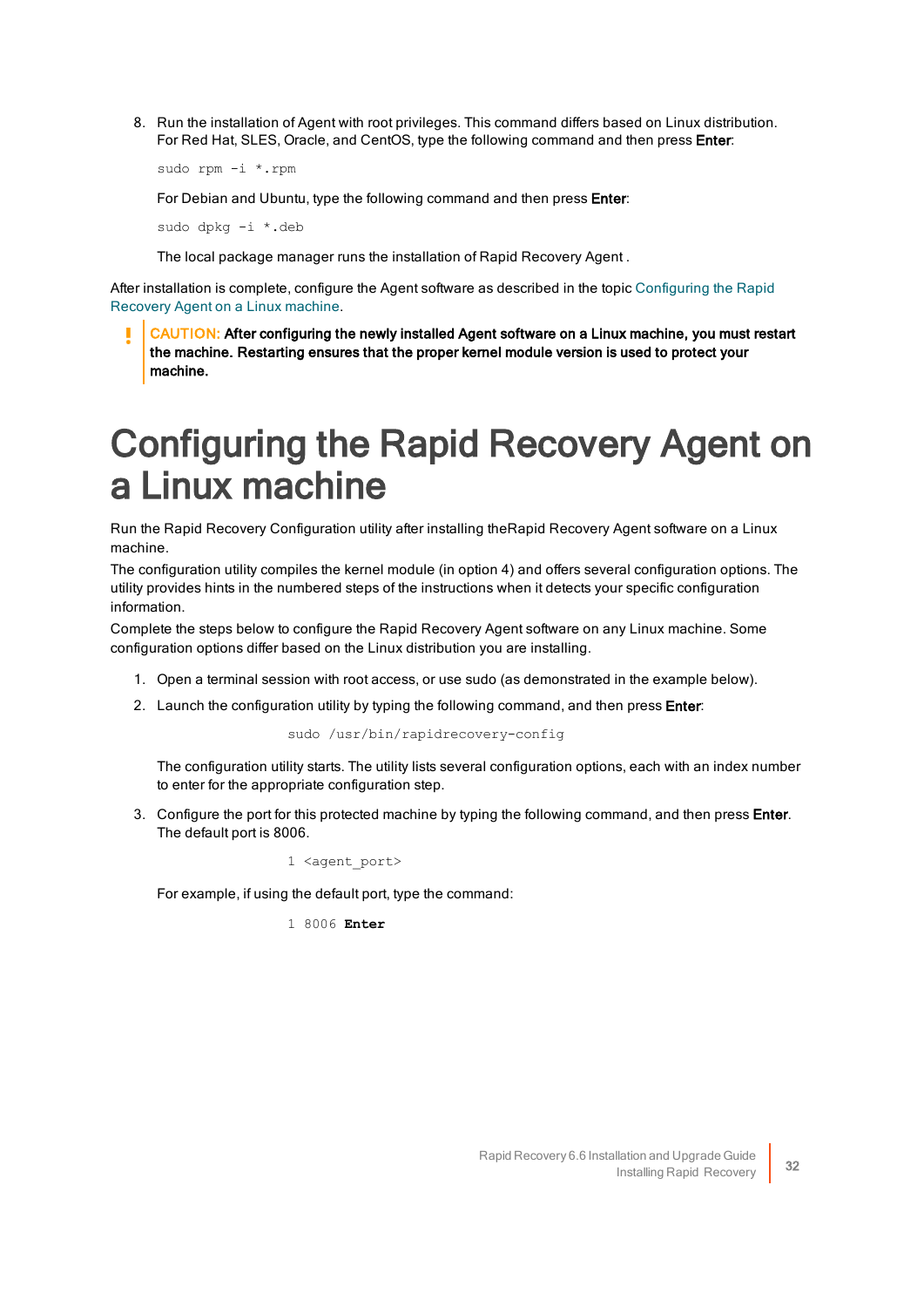4. Configure users available for protection, by typing the following command, and then press Enter:

2 <user\_names\_separated\_by\_comma>

For example, if using usernames michael, administrator, and test user1, type the command:

2 michael,administrator,test\_user1 **Enter**

Note: The root account is not allowed.

5. Configure firewall rules to select a firewall configuration manager. This establishes firewall exceptions for the port designated in step 3.

If the utility detects one or more firewall configuration managers (such as lokkit or firewalld), each is listed in the utility in line 3. Select the appropriate configuration manager and enter it, starting with the command number (3), and then press Enter:

3 <firewall\_configuration>

For example, if using firewalld, type the command:

3 firewalld **Enter**

6. Query the list of compatible kernel modules from the utility by entering the command number, and then press Enter.

NOTE: This step is required. Without performing this step, backups will fail.

4

A sub-shell returns all kernel modules compatible for installation. For example, the following could be returned:

```
Searching for all available for installation kernels.
This might take a while, depending on the Internet connection speed.
Kernels compatible for module installation:
0 - linux-image-3.16.0.23-generic
1 - linux-image-3.16.0.31-generic
 2 - linux-image-3.16.0.33-generic
 3 - linux-image-3.16.0.34-generic
Input indices of the kernel modules you wish to install, delimited by space; use
'all' to install into all supported kernels, or 'q' to quit.
```
- 7. Configure the appropriate Rapid Recovery kernel module. For example, to enter kernel modules for 3.16.0-23 and 3.16.0-34, type 1 4 and then press Enter.
	- To enter all kernel modules, enter all and press Enter.
- 8. After configuring the newly installed Agent software, restart the machine. Restarting ensures that the proper kernel module version is used to protect your machine.

After completing this process, the local repository has been configured on this Linux machine. The Agent software is installed and the kernel module is loaded.

<span id="page-36-0"></span>Your next step is to protect the machine on the Rapid Recovery Core .

### Starting and stopping the Linux Agent Daemon

After installing or upgrading the Agent software on a Linux machine, you should configure the Agent, and then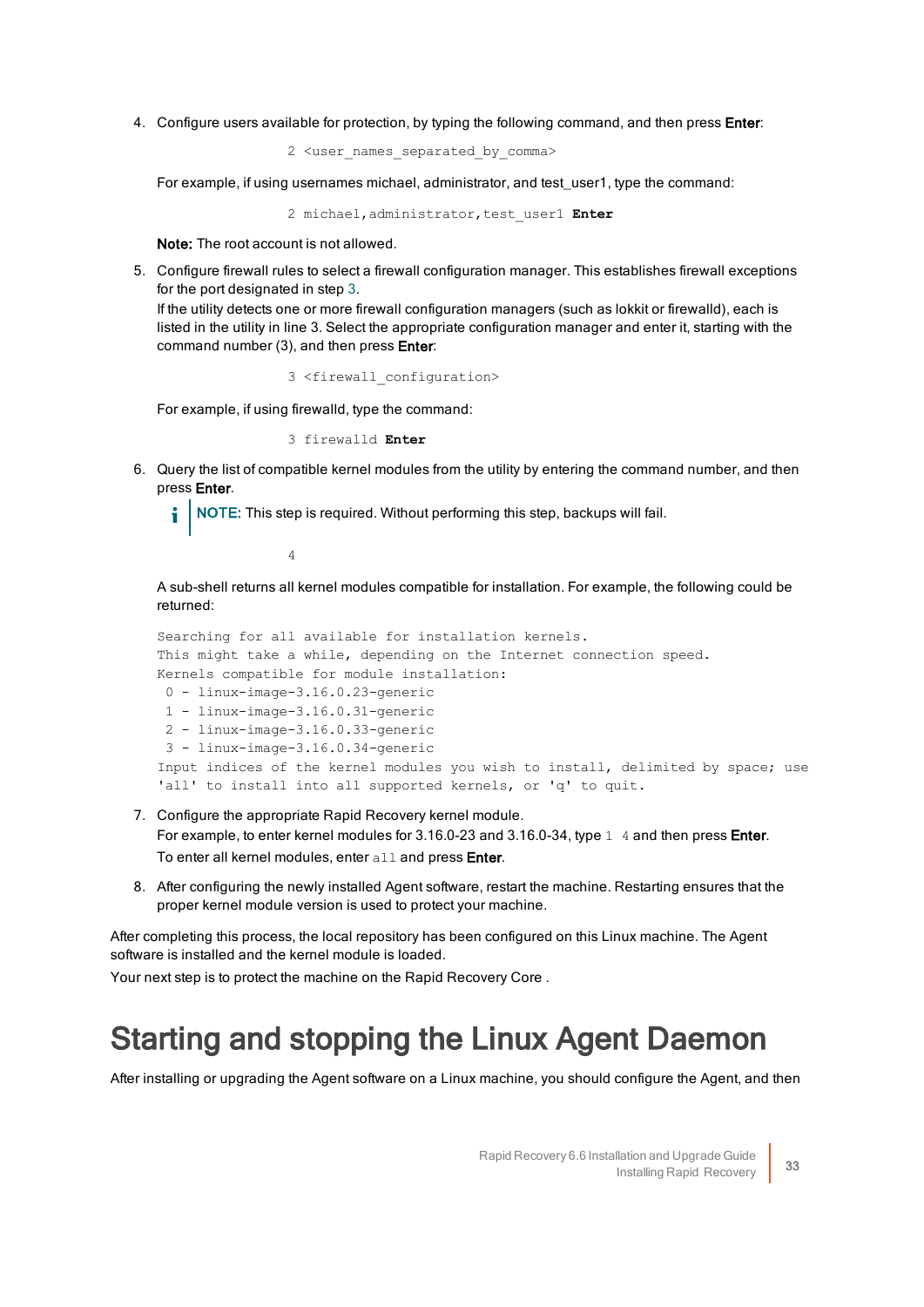restart. Restarting ensures that the Rapid Recovery Agent services start automatically, which is required to protect your Linux machine.

You can manually start, stop, and view the status of the Rapid Recovery Agent and rapidrecovery-vdisk services in all supported distributions by using the default commands as described in the following tables, respectively. Note: To run a command with administrative privileges, begin the command with sudo. For example: To start the Rapid Recovery Agent service with administrative privileges on a SystemV system, use sudo service rapidrecovery-agent start.

| Action      | <b>Systemd Command</b>                                                    | SystemV Command                    |
|-------------|---------------------------------------------------------------------------|------------------------------------|
| Start       | systemctl start rapidrecovery-agent                                       | service rapidrecovery-agent start  |
| Restart     | systemctl restart rapidrecovery-agent service rapidrecovery-agent restart |                                    |
| Stop        | systemctl stop rapidrecovery-agent                                        | service rapidrecovery-agent stop   |
| View status | systemctl status rapidrecovery-agent                                      | service rapidrecovery-agent status |

#### Table 5: Using the Linux agent service

Table 6: Using rapidrecovery-vdisk

| Action      | <b>Systemd Command</b>                                                    | SystemV Command                    |
|-------------|---------------------------------------------------------------------------|------------------------------------|
| Start       | systemctl start rapidrecovery-vdisk                                       | service rapidrecovery-vdisk start  |
| Restart     | systemctl restart rapidrecovery-vdisk service rapidrecovery-vdisk restart |                                    |
| Stop        | systemctl stop rapidrecovery-vdisk                                        | service rapidrecovery-vdisk stop   |
| View status | systemctl status rapidrecovery-vdisk                                      | service rapidrecovery-vdisk status |

## <span id="page-37-0"></span>Automatically installing updates

When installing the Rapid Recovery Core, you can choose whether to automatically update the Rapid Recovery Core software. For specific steps on selecting these options, see Installing the Rapid [Recovery](#page-11-1) Core.

CAUTION: The automatic update feature requires users to install Rapid Recovery Core release 6.2 or ı later and to consent to let Quest Software Inc. use a limited amount of personal data. If installing Rapid Recovery Core for the first time in release 6.2 or later, you must read the privacy policy described and consent to the use of personal data. If upgrading from a version of Rapid Recovery Core prior to 6.2, you must upgrade manually one time, and consent to the use of personal data. Thereafter, you can use the automatic update feature.

You can also choose to be notified when an updated version of the Core software is available, or to ignore updates. Once installation is complete, settings related to updates can be changed at any time. For more information on changing automatic update settings, see "Configuring update settings" in the Rapid Recovery User Guide.

If you choose automatic updates, or if you choose to be notified about updates, then the software on the Rapid Recovery Core is checked against new versions of Rapid Recovery software periodically.

• If you choose automatic updates, then when a new version is detected, the version on the Core is updated after other scheduled nightly jobs have completed.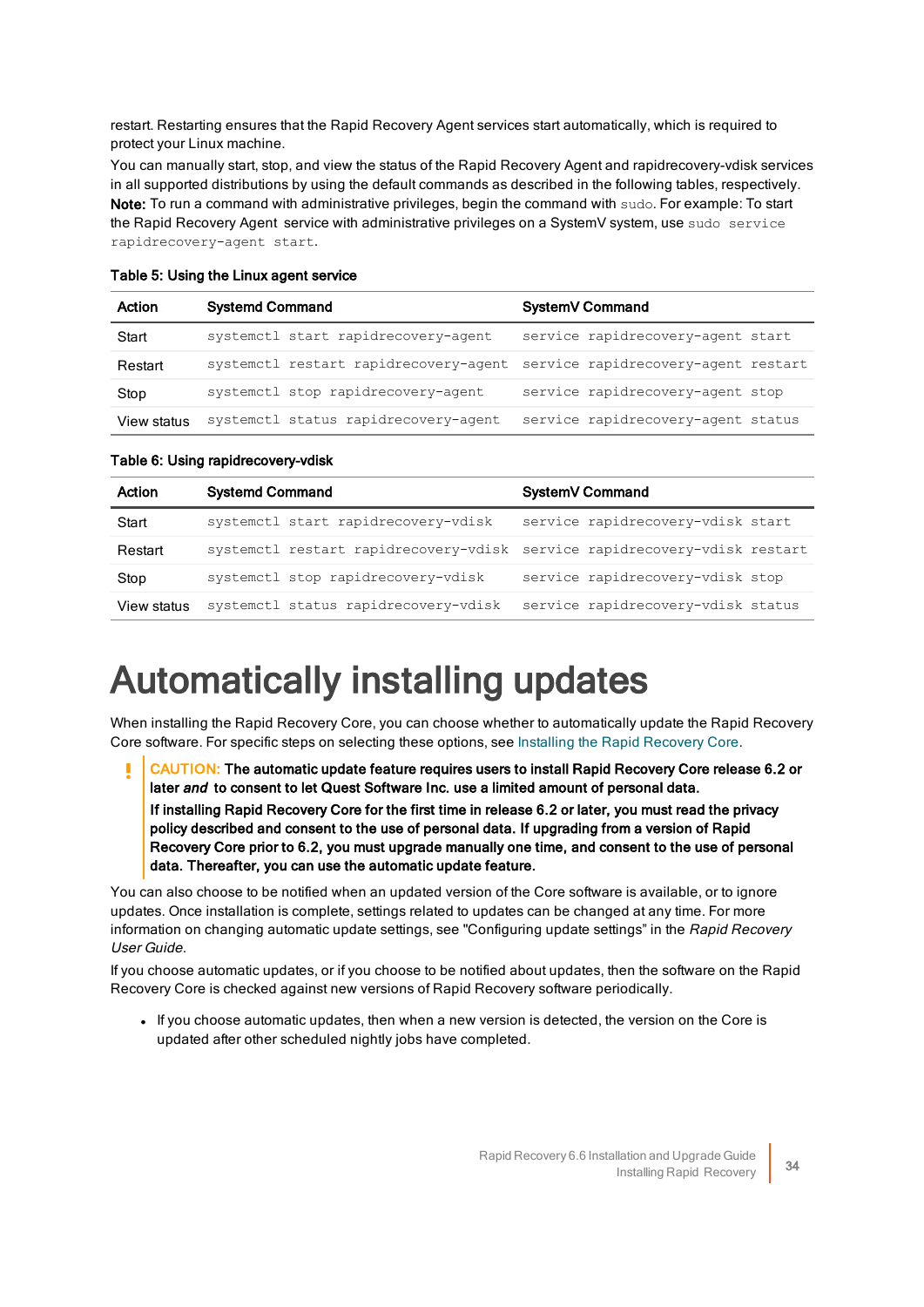If you choose to be notified about updates, then when a new version is detected, a message appears on the Core Console under the button bar indicating that a new version is available. The message includes a link to obtain the update.

Generally, Quest recommends using the automatic update option. Upgrading a source Core before upgrading its target Core could result in replication failure. For replication users, Quest recommends administrators apply automatic upgrades only to the target Core, and then manually upgrade the source Core, and lastly upgrade the Agent software on protected machines.

The default setting for automatic updates is to check for updates weekly. You can change how frequently the system checks for updates (options include daily, weekly, monthly, or never) at any time by configuring the update settings for the Core on the  $\circledR$  Settings page of the Rapid Recovery Core Console . For more information on how to change these settings, see the topic "Configuring Update Settings" in the Rapid Recovery User Guide.

i NOTE: The automatic update feature requires a license using the standard phone-home mode. If using a software license in non-phone home mode, your Core does not have permission to communicate with the Rapid Recovery License Portal and cannot update the Core or notify you of available updates. For more information, see the topic "Managing privacy" in the Rapid Recovery User Guide.

## <span id="page-38-0"></span>About the QorePortal

Rapid Recovery integrates with the QorePortal, accessible from the web location <https://qoreportal.quest.com/>. The QorePortal lets you manage multiple Cores; access the dashboard we can monitor tasks and events, view repository status, and check system health; generate reports; download software; and perform a growing list of other functions from a single web-based user interface.

Rapid Recovery users with a current maintenance agreement are entitled to use the QorePortal. No plugin or additional software is required to integrate Rapid Recovery 6.6 with the QorePortal. The connection between the Rapid Recovery Core Console and the QorePortal is enabled by default in the Core settings under the QorePortal category.

NOTE: While enabled by default, you can change the settings from the  $\circledR$  Settings page on the Rapid Recovery Core Console. The single QorePortal setting lets you enable or disable the connection to the portal as appropriate.

This portal is backward compatible to Core release 5.4.3. If using a Core version older than release 6.2, you need a plugin to use the portal. From each Core server for releases earlier than 6.2, log in to the Rapid Recovery License Portal, and navigate to the *Downloads* page. The plugin installer is available under Windows-Based Applications. Download and run the installer on the Core server. It automatically installs the correct components for your Core server.

Rapid Recovery release 6.2 and later and the QorePortal comply with the General Data Protection Regulation (GDPR), which governs the handling of individuals' personally identifiable information (PII). If using a software license in standard phone-home mode, Rapid Recovery Core collects a small amount of PII. For information about compliance with GDPR, to understand the PII that Rapid Recovery can collect, how it is used, and how you can control it, see "Managing privacy" in the Rapid Recovery User Guide. If you choose not to share PII with Quest, and register a non-phone home license on your Core, the connection between the Core and the QorePortal is disabled.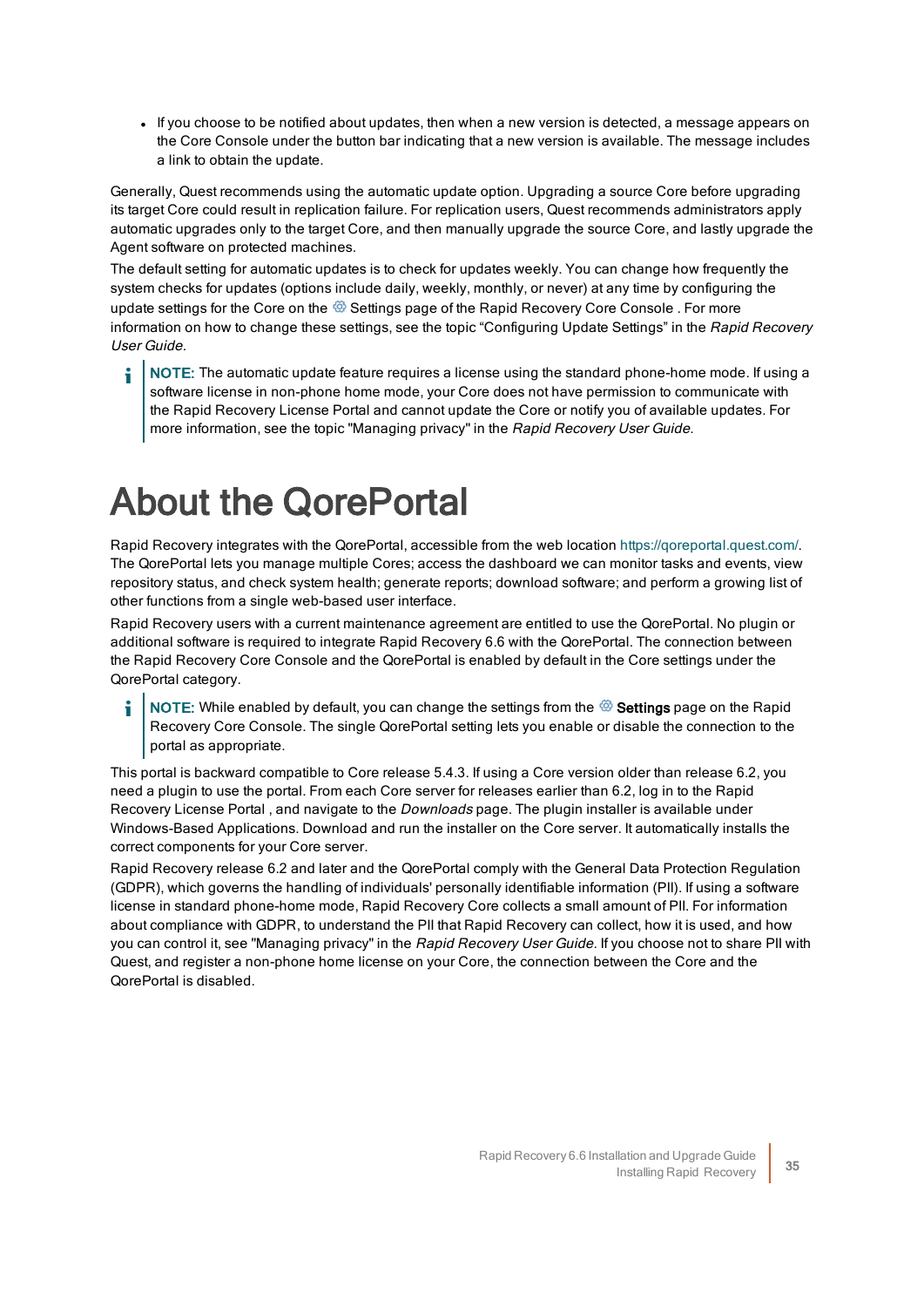# <span id="page-39-0"></span>Uninstalling the Rapid Recovery Core

If you are uninstalling a Rapid Recovery Core release prior to 6.2, and the Core connects to the QorePortal, a portal plug-in is also present on the Core machine. Before you uninstall the Core, first remove the portal plug-in from the machine.

Complete the steps in this procedure to uninstall the Rapid Recovery Core. The same steps apply to uninstall an AppAssure Core. Only the version number will be different.

- 1. On the Windows server from which you want to uninstall the Rapid Recovery Core, as a best practice, first stop the Core service gracefully as follows::
	- a. Navigate to the  $\circled{2}$  Settings page for the Core.
	- b. At the top of the page, click  $\bigcirc$  Shut Down Core Service.
- 2. Open the Control Panel, and click Programs and Features.
- 3. In the Programs and Features window, double-click the installed Rapid Recovery Core instance. Based on the version of Windows on your machine, you may need to select the executable file by name. For example:

```
Core-X64-6.0.x.xxxxx.exe
```
If uninstalling AppAssure Core, the version number will be different, for example:

Core-X64-5.4.x.xxxxx.exe

- 4. Do one of the following:
	- If the version of Rapid Recovery Core installed does not include support for localization, then the Rapid Recovery Core Installation Wizard appears, showing the Repair/Remove page. Skip to [step](#page-39-1) 5.
	- If the version of Rapid Recovery Core installed includes support for localization, then the Setup dialog box appears.
		- . In the Setup dialog box, from the Choose your language drop-down menu, select the appropriate display language, and then click OK. For example, select English.
		- $\bullet$  Proceed to [step](#page-39-1) 5. The Rapid Recovery Core Installation Wizard appears, showing the Repair/Remove page.
- <span id="page-39-1"></span>5. On the Repair/Remove page of the Rapid Recovery Core Installation wizard, select Remove, and then click Next.

The Remove Options page appears.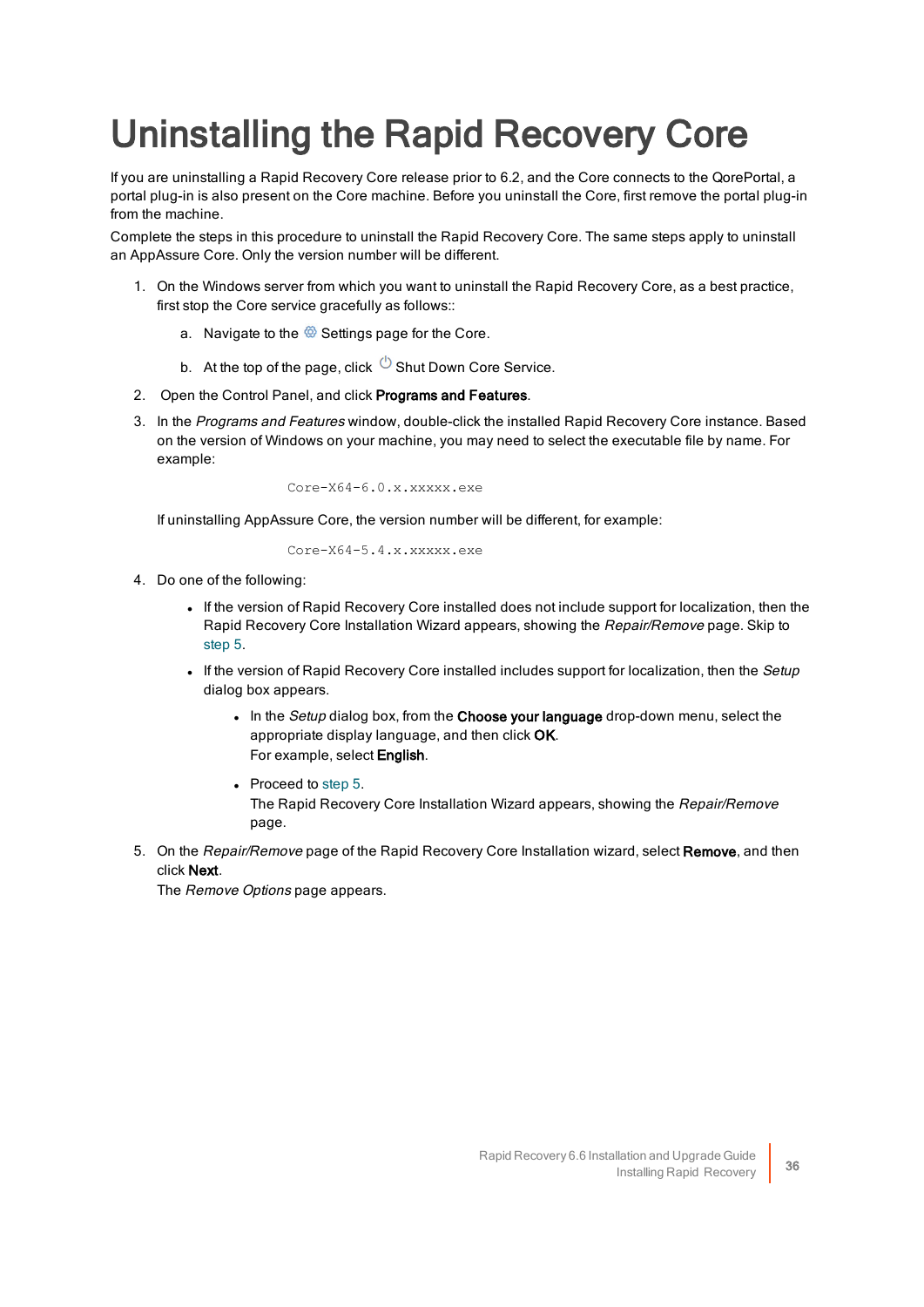- 6. Do one of the following:
	- To remove your repository, as well as all recovery points and change logs, select Uninstall the configuration settings and data including all backup images and change logs, and then click Uninstall.
	- NOTE: If you select this option, you will delete all data in the repository, including the repository folder and all subfolders. This option is appropriate for typical installations where the repository is installed on an otherwise empty volume. If you have other data on the directory where your repository is located, do not select this option.
		- To leave your repository but remove the Rapid Recovery Core software, clear this option and then click Uninstall.

The Progress page appears, on which you can view the progress of the uninstall action. When the uninstall is complete, the *Completed* page appears.

<span id="page-40-0"></span>7. Click Finish to close the wizard and exit.

## Uninstalling the Rapid Recovery Agent software from a Windows machine

Complete the steps described in this procedure to uninstall the Rapid Recovery Agent software from a Windows machine.

Note: If uninstalling the AppAssure Agent Agent software from a Windows machine, the steps are the same except for the product name in the control panel or uninstall wizard.

- 1. On the computer from which you want to uninstall the Rapid Recovery Agent software, open the Control Panel, click Programs and Features, and then click Uninstall a Program.
- 2. In the Programs and Features window, double-click the installed version of theRapid Recovery Agent (or AppAssure Agent ) software.

The Rapid Recovery Agent Installation Wizard appears, showing the Repair/Remove page.

- 3. Select **Remove**, and then click **Next**. The Remove Options page appears.
- 4. To remove all data and settings installed by the Rapid Recovery Agent software, select Uninstall the configuration settings and data, including all backup images and change logs and then click Uninstall.
	- CAUTION: If you select this option, the Agent ID setting (a unique identifier assigned to this protected machine) is removed. If you remove the agent ID, and install Rapid Recovery Agent on this machine in the future, you will not be able to connect to existing recovery points saved in the repository. If you want to protect this machine with all of the previous settings and be able to access the existing recovery points in the future, do not select this option.

The Progress page appears. You can view the progress of the uninstall action on the Progress page. When the removal is complete, the Completed page appears.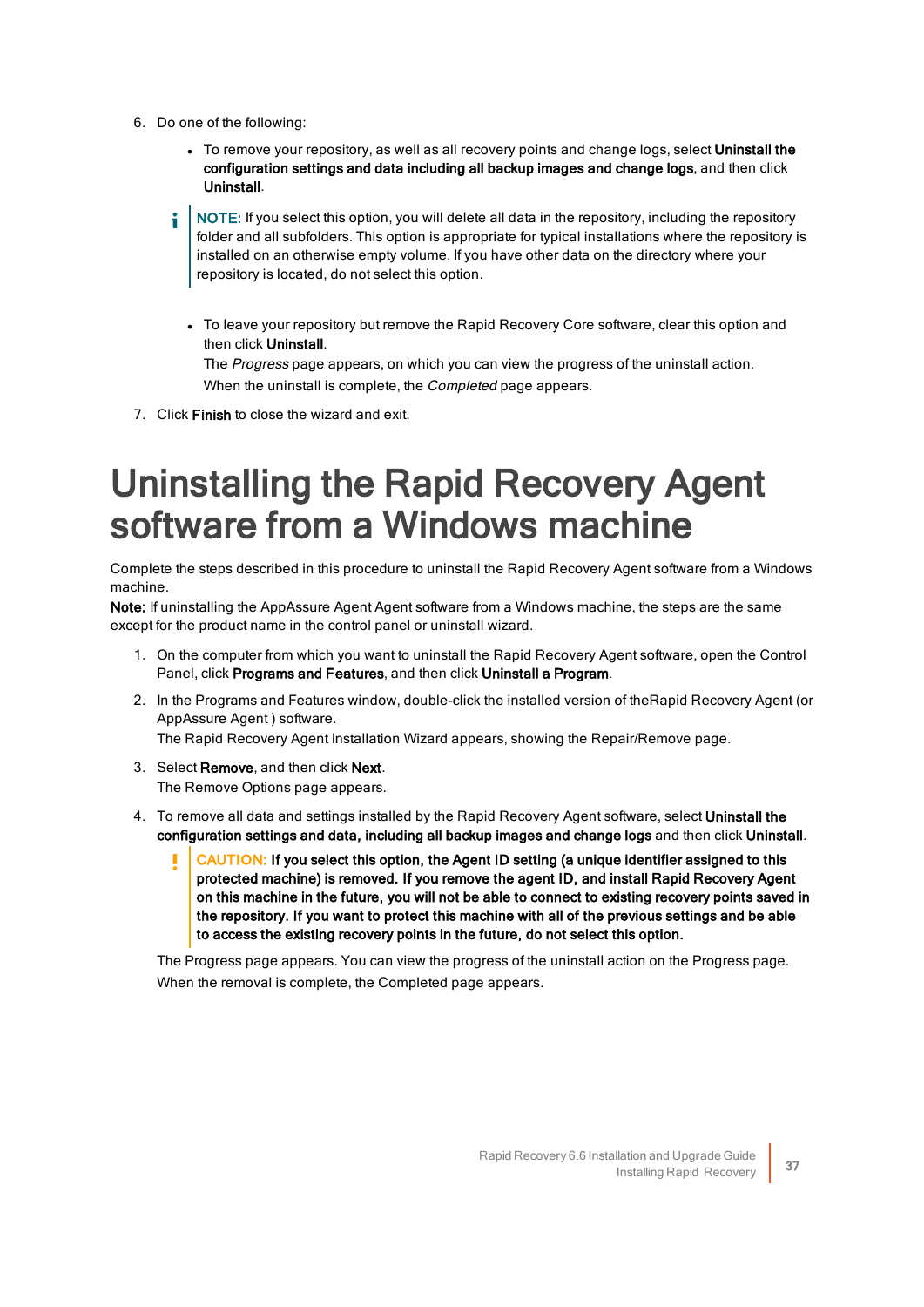5. On the Completed page, you see a message indicating that the system must be restarted before the configuration changes take effect. Take one of the following actions, and then click Finish: To restart now, select Yes, I want to restart my computer now. To restart later, clear the Yes, I want to restart my computer now option. Note: You must restart your system to complete the removal of the Agent software.

## <span id="page-41-0"></span>Uninstalling the Rapid Recovery Agent software from a Linux machine

Rapid Recovery Agent is uninstalled using the package manager relevant to the Linux distribution on the protected machine.

| Table 7: Package managers and commands for removing Rapid Recovery Agent |  |  |
|--------------------------------------------------------------------------|--|--|
|                                                                          |  |  |

| <b>Linux Distribution</b>                                                                                    | Package<br>Manager | <b>Command to</b><br>remove Agent and<br>dependent files        | Command to<br>remove Agent<br>dependent files | Command to<br>remove<br>repository<br>package |
|--------------------------------------------------------------------------------------------------------------|--------------------|-----------------------------------------------------------------|-----------------------------------------------|-----------------------------------------------|
| Linux distributions based on Red Hat<br>Enterprise Linux (RHEL), including<br>RHEL, CentOS, and Oracle Linux | yum                | yum remove<br>rapidrecovery-agent<br>rapidrecovery-<br>mono     | vum<br>autoremove                             | yum remove<br>rapidrecovery-<br>repo          |
| SUSE Linux Enterprise Server (SLES)                                                                          | zypper             | zypper remove<br>rapidrecovery-agent<br>rapidrecovery-<br>mono  | [Included in]<br>zypper remove]               | zypper<br>remove<br>rapidrecovery-<br>repo    |
| Linux distributions based on Debian,<br>including Ubuntu                                                     | apt                | apt-get remove<br>rapidrecovery-agent<br>rapidrecovery-<br>mono | apt-get<br>autoremove                         | apt-get<br>remove<br>rapidrecovery-<br>repo   |

NOTE: This procedure describes how to remove the contemporary Rapid Recovery Agent software.To f uninstall the legacy AppAssure Agent software, use the original installer shell script, or manually uninstall it. For more information, see Uninstalling the AppAssure Agent software from a Linux machine.

When you first install Rapid Recovery Agent on a Linux machine, the repository package creates a local software repository. Then the package manager is able to retrieve and install the packages needed for installation or removal of Rapid Recovery Agent and related software components, such as aamount (now called local mount), aavdisk (now called rapidrecovery-vdisk), and Mono (an open source, Ecma standardcompliant, .NET Framework-compatible tool set used for porting the Agent software to Linux platforms). Complete the following steps to uninstall the Rapid Recovery Agent software from a Linux machine.

- 1. Open a terminal session with root access.
- 2. If you want to remove the configuration file for the software repository, as well as remove Rapid Recovery Agent and related files, skip to step 4.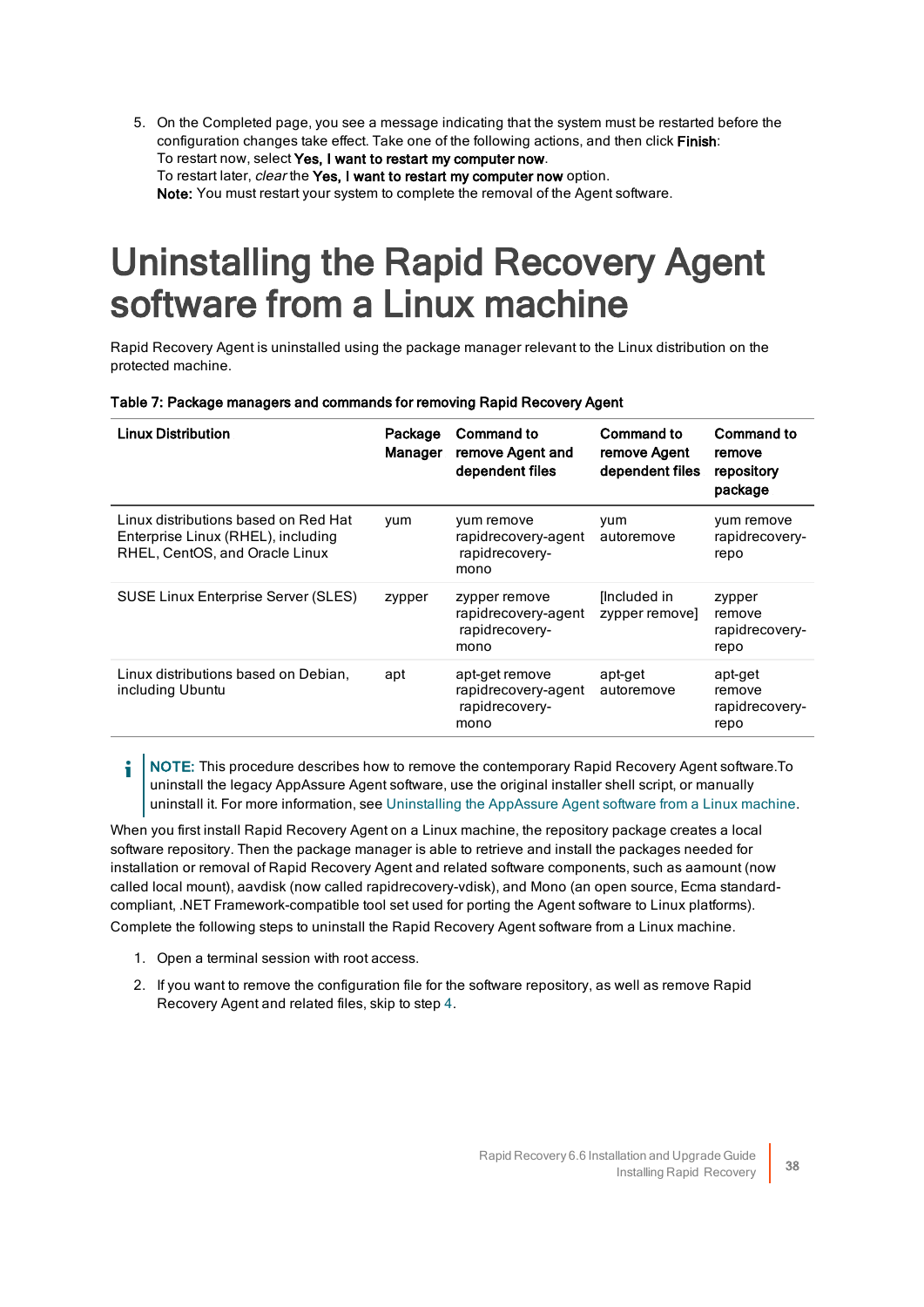3. To remove Rapid Recovery Agent and related files, but leave the repository package configuration file, type the command shown below for the appropriate Linux distribution, and then press Enter:

| Option            | <b>Description</b>                                                               |
|-------------------|----------------------------------------------------------------------------------|
|                   | RHEL, CentOS, and Oracle Linux yum remove rapidrecovery-agent rapidrecovery-mono |
| <b>SLES</b>       | zypper remove rapidrecovery-agent rapidrecovery-mono                             |
| Debian and Ubuntu | apt-get remove rapidrecovery-agent rapidrecovery-mono                            |

<span id="page-42-1"></span>The package manager removes the Rapid Recovery Agent application and related files. Skip to step 5.

4. To remove Rapid Recovery Agent, related files, and the repository package configuration file, type the command shown below for the appropriate Linux distribution, and then press Enter:

| Option                            | <b>Description</b>                                                          |
|-----------------------------------|-----------------------------------------------------------------------------|
| RHEL, CentOS, and Oracle<br>Linux | yum remove rapidrecovery-agent rapidrecovery-mono rapidrecovery-<br>repo    |
| <b>SLES</b>                       | zypper remove rapidrecovery-agent rapidrecovery-mono<br>rapidrecovery-repo  |
| Debian and Ubuntu                 | apt-get remove rapidrecovery-agent rapidrecovery-mono<br>rapidrecovery-repo |

<span id="page-42-2"></span>The package manager removes the application, related files and the software repository. On SLES. dependent files are also removed. For other Linux distributions, continue to the next step.

5. To remove files that are dependencies of the software (including dkms, gcc, and so on), type the command shown below for the appropriate Linux distribution, and then press Enter:

| Option                                        | <b>Description</b> |
|-----------------------------------------------|--------------------|
| RHEL, CentOS, and Oracle Linux yum autoremove |                    |
| Debian and Ubuntu                             | apt-get autoremove |

The package manager removes the dependent files from the Linux machine.

<span id="page-42-0"></span>After Rapid Recovery Agent is removed from the system, to protect your machine in the Rapid Recovery Core, re-install the Rapid Recovery Agent software or use agentless protection.

## Uninstalling the AppAssure Agent software from a Linux machine

This topic describes how to remove AppAssure Agent from a Linux machine for any supported distribution. Uninstalling AppAssure Agent is required before installing Rapid Recovery Agent.

NOTE: If you want the Linux machine to be able to connect to existing recovery points, before uninstalling, Quest recommends first backing up the unique agent ID. For more information, see Backing up [and restoring](#page-44-0) the AppAssure Agent ID.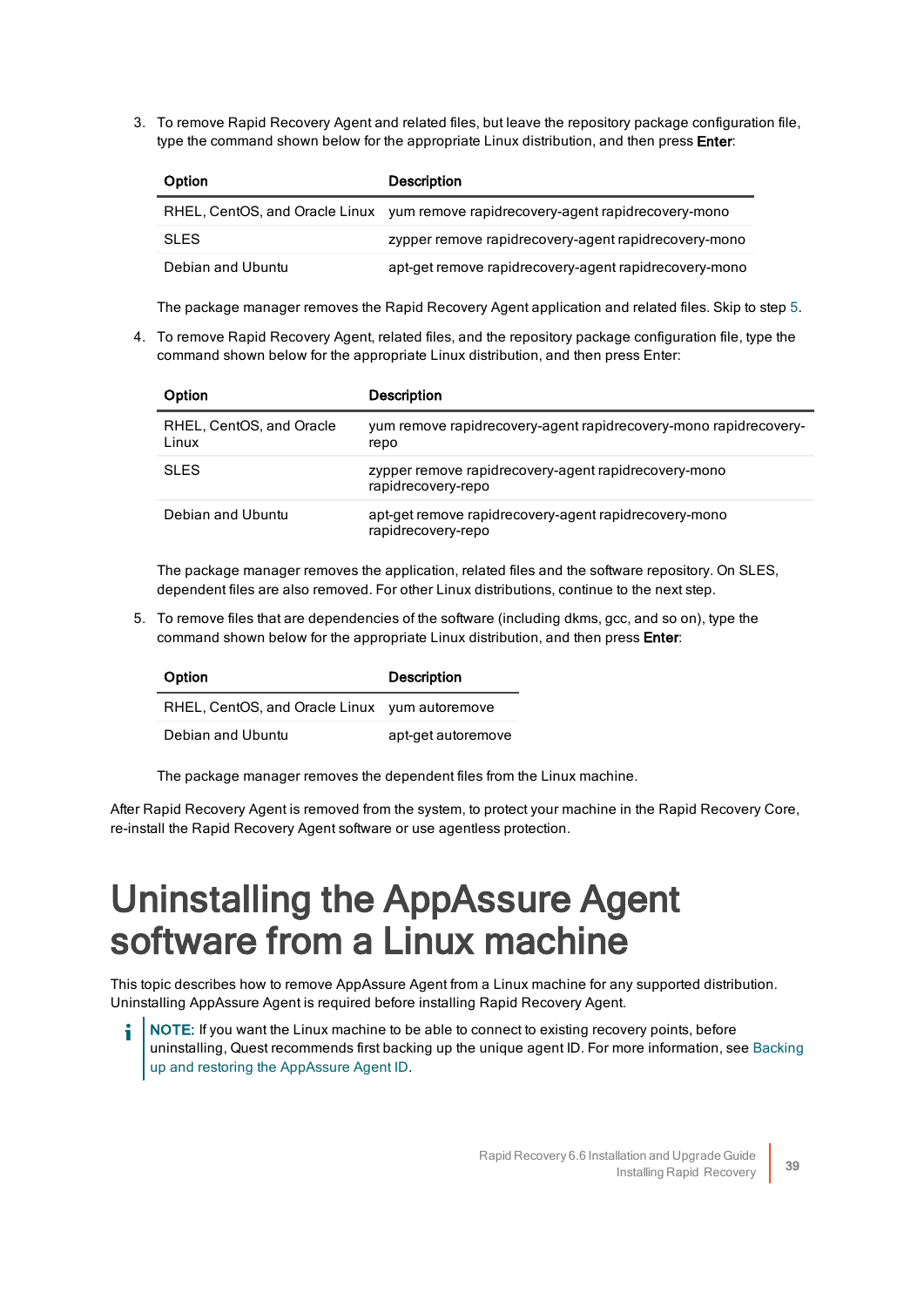The standard method to install or remove AppAssure Agent on a Linux machine is to run the appropriate AppAssure installer (a shell script). If you did not retain the installer, manual steps are included to remove AppAssure Agent .

NOTE: Quest recommends retaining the binary installer file for any currently installed Rapid Recovery i software product. You can use this file in the future to reinstall, repair, or remove the software.

For information about removing Rapid Recovery Agent, see Uninstalling the Rapid Recovery Agent software from a Linux [machine](#page-41-0).

The process to remove the AppAssure Agent software from a Linux machine uses a shell script. The uninstall instructions differ depending on the Linux distribution you are using.

Complete the steps in the following topics to uninstall the AppAssure Agent software from a Linux machine. Complete the following steps to uninstall the AppAssure Agent software from a Linux machine.

- å. NOTE: The following steps apply to both 32-bit and 64-bit environments. For 32-bit RHEL, CentOS, Ubuntu, and SLES systems, the file extension in the steps below will change from "x86\_64" to "i386".
- 1. Open a terminal session with root access.
- 2. If you do not have access to the installer script, proceed to step 6.
- 3. If you have access to the installer script, change to the directory that includes the AppAssure installation script, for example:

cd /home/AppAssure/

4. Run the following command to identify the specific build number of the Agent software you want to remove:

cat /var/log/appassure/appassure\*.log | grep "Agent Version" | awk '{print \$3}' | tail -n1

For example, you may have AppAssure Agent version 5.4.3.106 installed.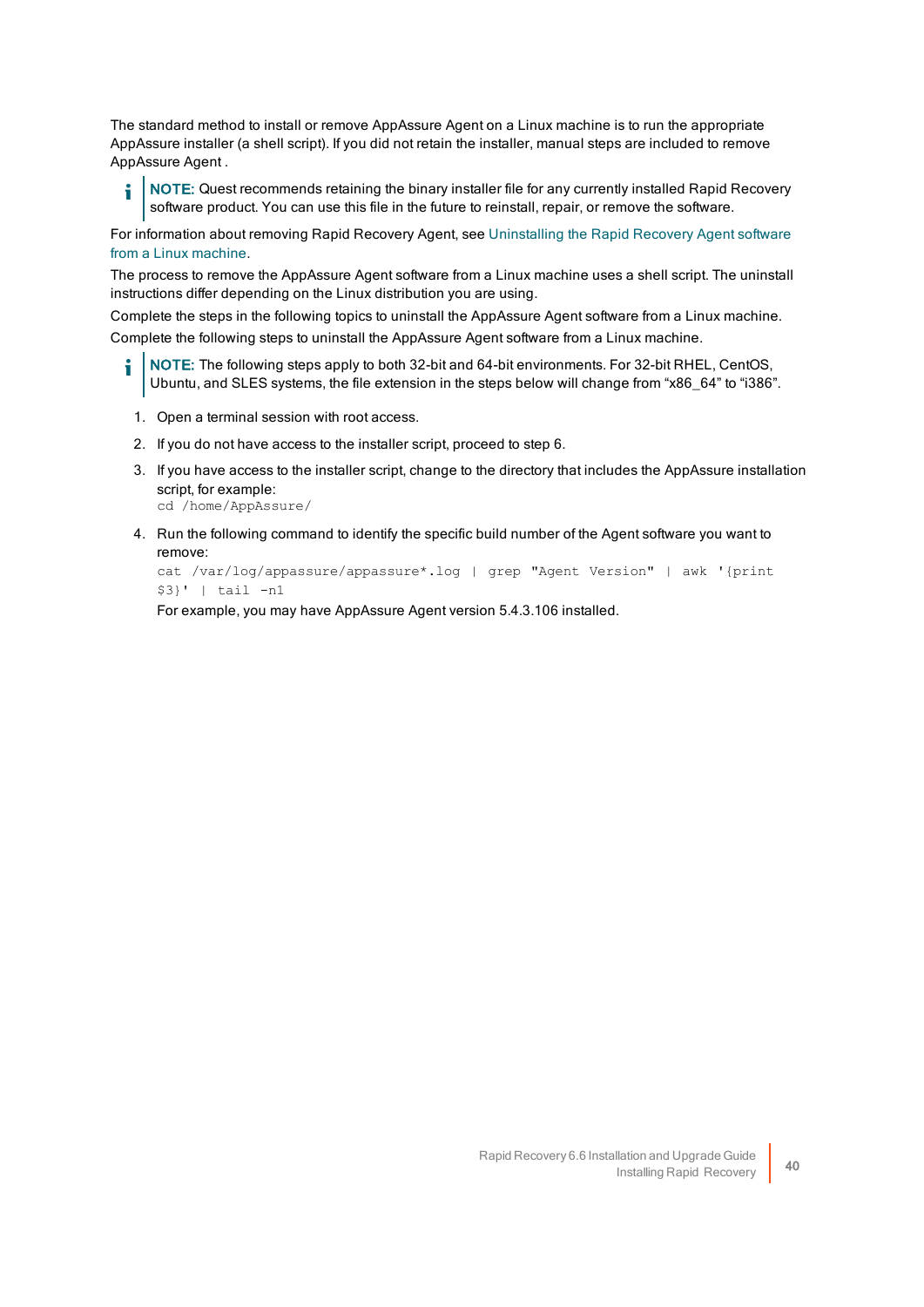5. Based on the Linux distribution installed, run the following command, modifying it to specify the build number you identified in the previous step:

| <b>Distribution</b> | Command                                                               |
|---------------------|-----------------------------------------------------------------------|
|                     | RHEL and CentOS bash appassure-installer rhel amd64 5.x.x.xxxxx.sh -u |
| <b>SLES</b>         | bash appassure-installer sles amd 64 5.x.x.xxxxx.sh -u                |
| Ubuntu              | bash appassure-installer_ubuntu_amd64_5.x.x.xxxxx.sh -u               |

For example, if uninstalling AppAssure Agent version 5.4.3.106, the modified command is:

- For 32-bit RHEL or CentOS: bash appassure-installer ubuntu i386 5.4.3.106.sh -u
- For 64-bit RHEL or CentOS: bash appassure-installer\_ubuntu\_amd64\_5.4.3.106.sh -u
- For 32-bit SUSE Linux Enterprise Server (SLES): bash appassure-installer\_sles\_i386\_5.4.3.106.sh -u
- For 64-bit SLES: bash appassure-installer sles amd64 5.4.3.106.sh -u
- For 32-bit Debian and Ubuntu: bash appassure-installer ubuntu i386 5.4.3.106.sh -u
- For 64-bit Debian and Ubuntu: bash appassure-installer ubuntu amd64 5.4.3.106.sh -u

The system removes the AppAssure Agent files and directories.

- 6. Alternatively, to remove the AppAssure Agent software manually without the use of the script, run one of the commands below:
	- a. For Debian and Ubuntu: dpkg --force-all -P appassure-vss appassure-vdisk appassure-mono appassure-agent
	- b. For CentOS, Oracle Linux, RHEL, and SLES: rpm --nodeps -e appassure-vss appassureagent appassure-mono appassure-vdisk

The AppAssure Agent components specified are removed from the system.

After AppAssure Agent is removed from the system, to protect your machine in the Rapid Recovery Core, install the AppAssure Agent software or use agentless protection.

#### <span id="page-44-0"></span>Backing up and restoring the AppAssure Agent ID

When you remove the AppAssure Agent software in preparation for installing the more recent Rapid Recovery Agent, you also remove the unique identification number associated with that machine. This removal results in the inability to connect to the recovery points saved to the Core for that protected Linux machine.

Before removing AppAssure Agent, you can back up the agent ID values. Then you can install Rapid Recovery Agent and restore the settings.

Use the following procedure to back up agent ID values, and then to restore them afterward.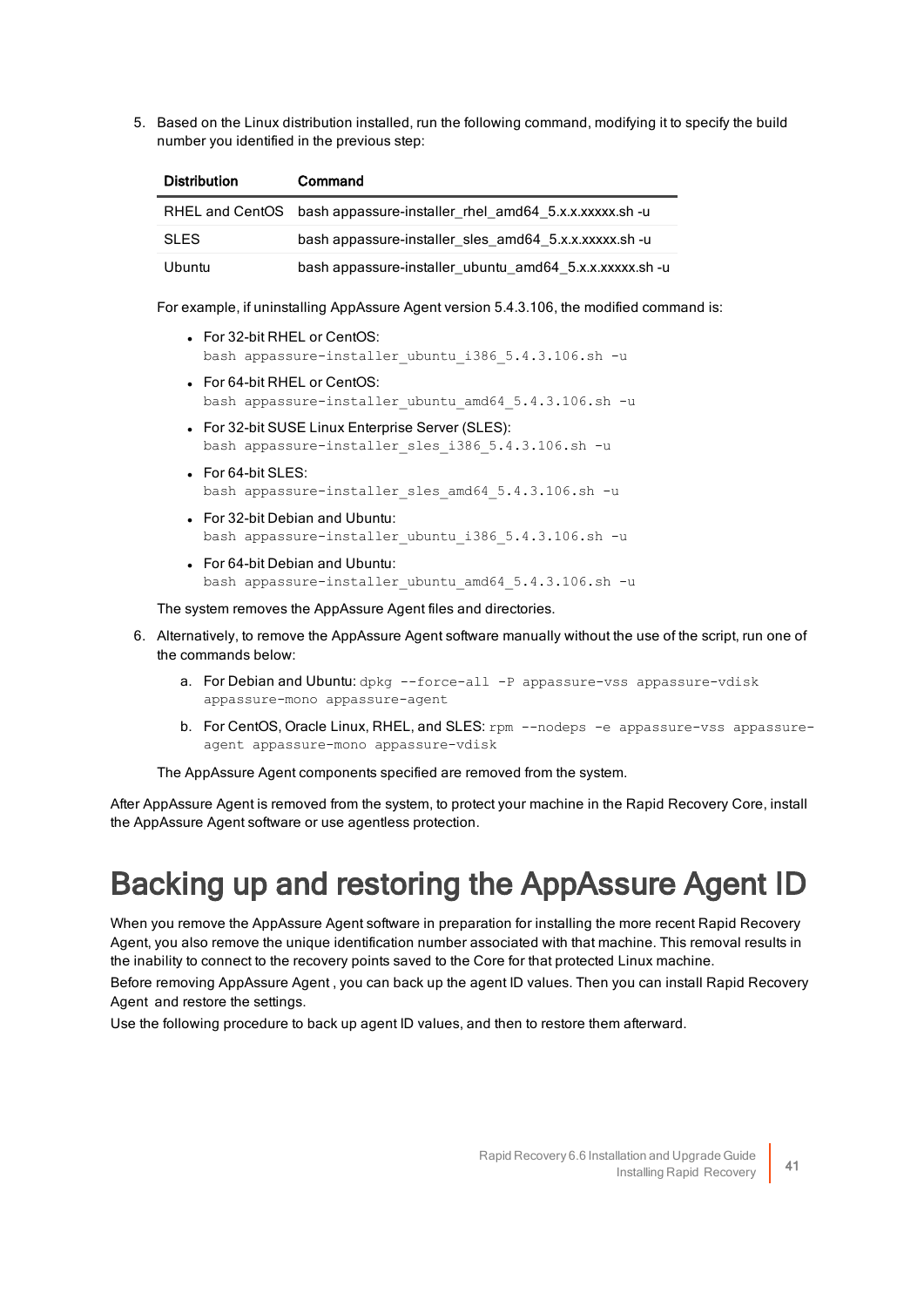1. On the Linux machine from which you intend to remove AppAssure Agent, open a command prompt. Type the following command and then press Enter:

```
sudo cp -p 
/root/.mono/registry/CurrentUser/software/apprecovery/agent/agentid/values.xml 
~/values-backup.xml
```
A file named values-backup.xml containing your unique agent ID is saved to the specified location.

- 2. Remove AppAssure Agent following the steps specific to the appropriate Linux distribution. For more information, see Uninstalling [the AppAssure](#page-42-0) Agent software from a Linux machine.
- 3. Install Rapid Recovery Agent online using the appropriate package manager, or offline using the appropriate steps. For more information, see About installing the Agent software on Linux [machines](#page-25-0).
- 4. Run the appropriate configuration steps for the updated Linux machine. For more information, see Configuring the [Rapid Recovery](#page-35-0) Agent on a Linux machine.
- 5. Copy the values-backup.xml file to the new location by typing the following command and then pressing **Enter:**

```
sudo mv ~/values-backup.xml 
/root/.mono/registry/CurrentUser/software/apprecovery/agent/agentid/values.xml
```
6. Restart the rapidrecovery-agent service or reboot the machine. The original agent ID for that machine is now associated with the updated Rapid Recovery Agent software.

Check the Rapid Recovery Core to see if the machine appears. If not, use the Protect Machine wizard to add the upgraded machine to protection in the Core.

<span id="page-45-0"></span>NOTE: After updating Rapid Recovery Agent, the first snapshot will result in a base image, creating a new recovery point chain.

## Uninstalling the Rapid Recovery Central Management Console

The Central Management Console is not supported for Rapid Recovery release 6.2 and later. To manage multiple Cores, remove this component if applicable and use the QorePortal at [https://qoreportal.quest.com/.](https://qoreportal.quest.com/) Complete the steps in this procedure to uninstall the Rapid Recovery Central Management Console.

- 1. On the Windows server from which you want to uninstall the Rapid Recovery Central Management Console, open the Control Panel, click Programs and Features, and then click Uninstall a Program.
- 2. In the Programs and Features window, double-click the installed Rapid Recovery Central Management Console instance; for example:

Central Console-X64-6.x.x.xxxxx.exe

The Rapid Recovery Central Management Console Installation Wizard appears, showing the Repair/Remove page.

3. Select Remove, and then click Next. The Remove Options page appears.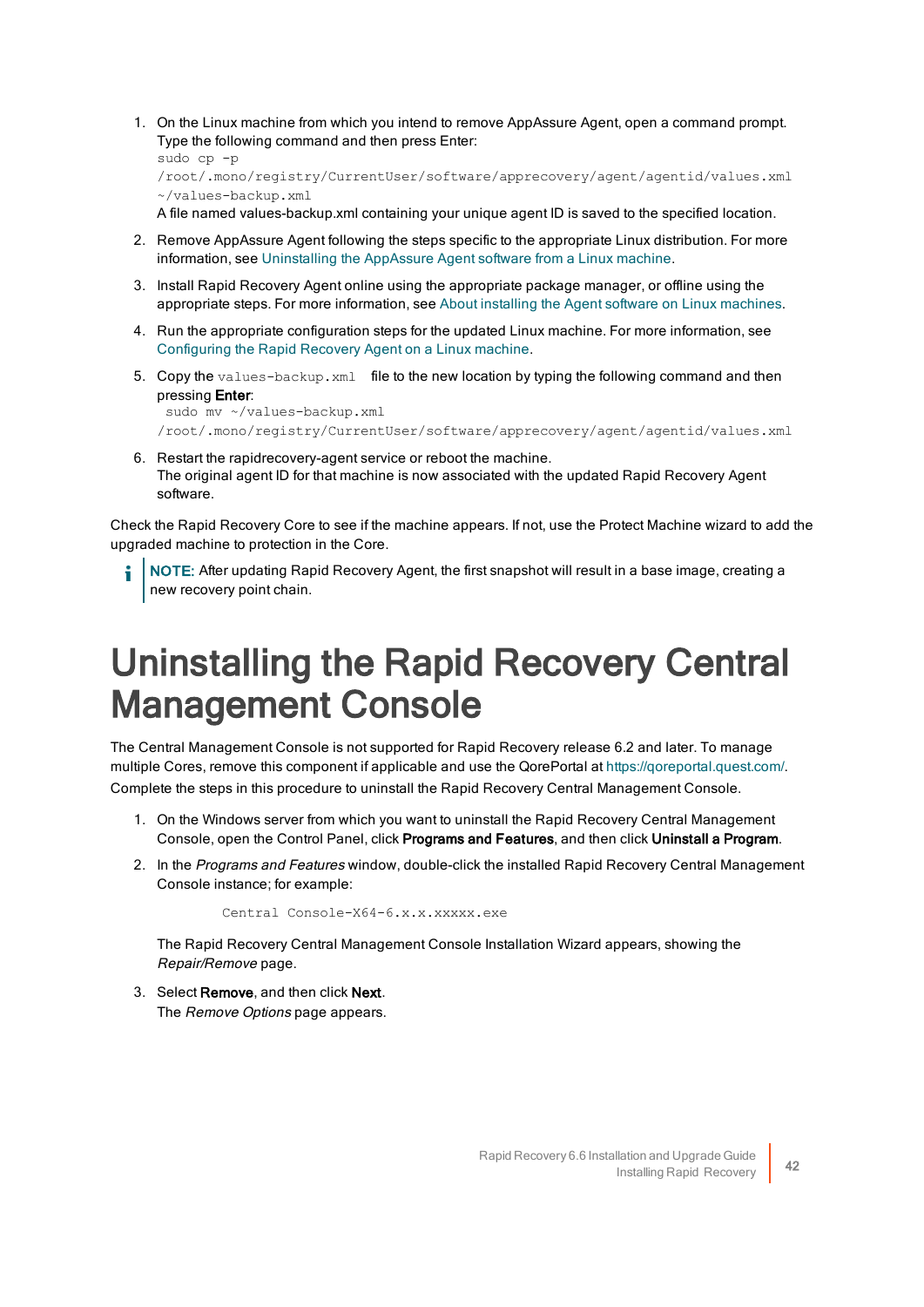4. Select Uninstall configuration settings and data including all backup images and change logs, and then click Uninstall.

The Progress page appears. You can view the progress of the uninstall action on the Progress page. When the uninstall is complete, the *Completed* page appears.

<span id="page-46-0"></span>5. Click Finish to close the wizard and exit.

# About the Local Mount Utility

The Local Mount Utility (LMU) is a downloadable Windows-based application that lets you mount a Rapid Recovery recovery point in any of the three available modes on any compatible Windows machine. The lightweight utility can be installed on the same 32-bit and 64-bit Windows operating systems as the Rapid Recovery Agent software, but it does not have to be installed on the same machine as the Agent. The LMU includes the rapidrecovery-vdisk (formerly aavdisk) and aavstor drivers, but it does not run as a service. When you install the utility, by default, it is installed in the directory C:\Program Files\AppRecovery\Local Mount Utility and a shortcut appears on the machine's desktop.

While the utility was designed for remote access to a Rapid Recovery Core machine, you can also install the LMU on the same machine as a Rapid Recovery Core. When it runs on a Core, the application recognizes and displays all mounts from that Core, including mounts performed through the Rapid Recovery Core Console. Likewise, mounts performed on the LMU also appear in the Core Console.

When the LMU is installed on the same machine as Mailbox Restore, the LMU automatically launches Mailbox Restore when you use it to open an Exchange database. Mailbox Restore is the Rapid Recovery application used to restore Microsoft Exchange data stores and items. You can install it upon installation of the LMU or the Rapid Recovery Core. For more information about Mailbox Restore, see the latest release of the Rapid Recovery Mailbox Restore for Exchange User Guide.

NOTE: Linux machines use a command-line utility, local\_mount, to query the Core for protected machines and their corresponding recovery points. Similarly, that tool lets users remotely mount a recovery point volume; lets users explore the volume contents at the file levels; and lets users restore a individual files or an entire volume from the recovery point, including BMR of the system volume. For more information, see the Rapid Recovery User Guide.

### <span id="page-46-1"></span>Downloading the Local Mount Utility

You can download the web installer version of the Local Mount Utility software directly from the Rapid Recovery Core Console, described as follows.

For other ways to obtain the LMU software, see the topic Obtaining Rapid Recovery software.

NOTE: Quest recommends retaining the binary installer file for any currently installed Rapid Recovery software product. You can use this file in the future to reinstall, repair, or remove the software.

Complete the following steps to download the Local Mount Utility from the Rapid Recovery Core Console.

- 1. From the machine on which you want to install the LMU, access the Rapid Recovery Core Console by entering the console URL into your browser and logging on with your user name and password.
- 2. From the Rapid Recovery Core Console, in the icon bar, click **<sup>888</sup>** (More), and then select **...** Downloads.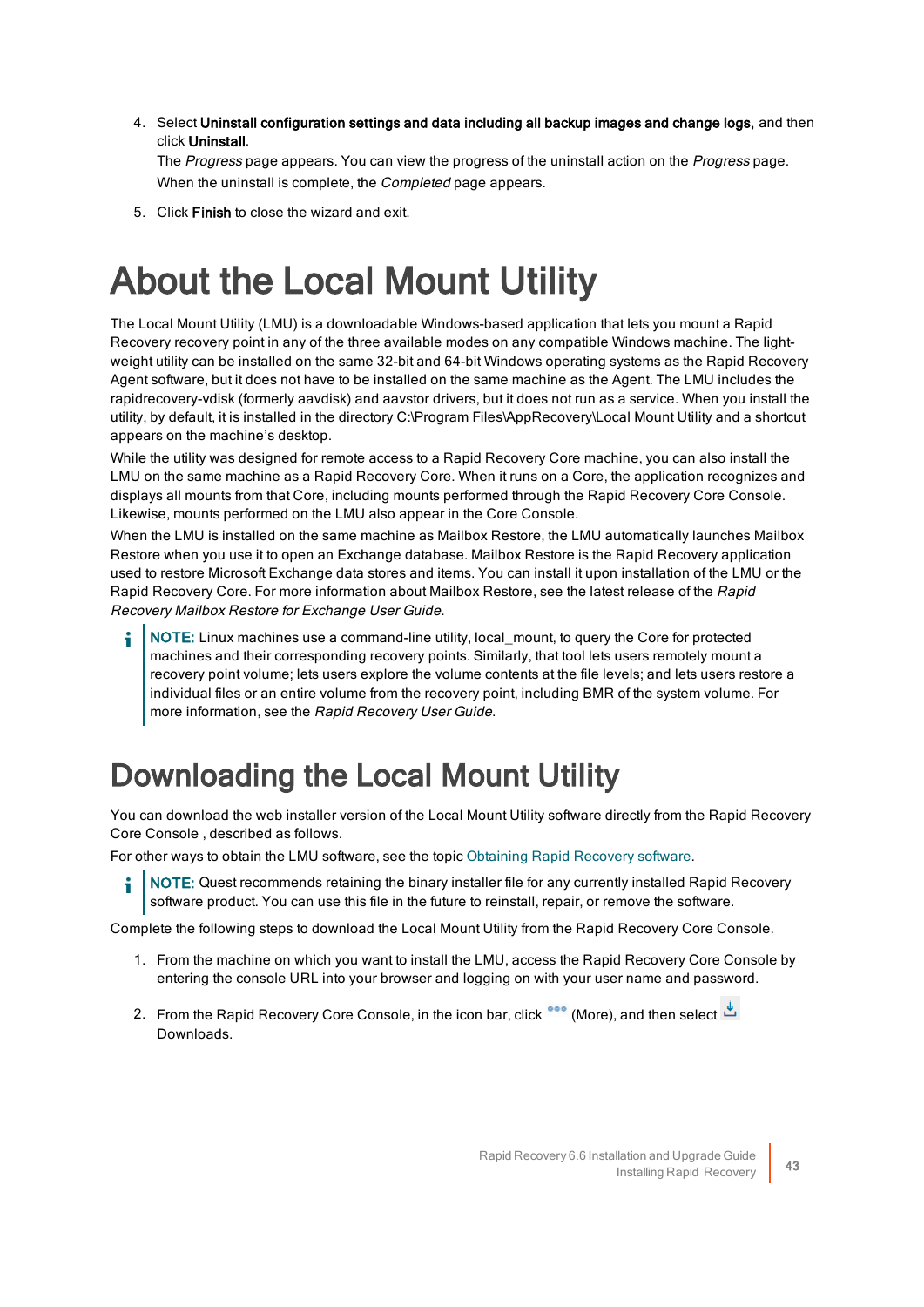- 3. Under Local Mount Utility, click Download web installer. A window or dialog box displays. On some systems, you have the option to run the installation or save the installer.
- 4. Save the web installer to your *Downloads* folder. For detailed steps on installing, see Installing the [Local Mount](#page-47-0) Utility.

### <span id="page-47-0"></span>Installing the Local Mount Utility

The Rapid Recovery Local Mount Utility (LMU) can be installed using the web installer, or using an executable installation file specific to the architecture of the machine on which it is being installed. The process is the same regardless of which installer you use. Follow the procedure below to install or upgrade the Local Mount Utility.

Complete the procedure below to install or upgrade the Local Mount Utility.

- NOTE:Quest recommends retaining the binary installer file for any currently installed Rapid Recovery product. You can use this file in the future to reinstall, repair, or remove the software.
- 1. From the machine on which you want to install the LMU, locate the executable installation file.
	- If you downloaded the LMU installer from the Core, the install file uses the web installer, which is named LocalMountUtility-Web.exe.
	- If you downloaded the LMU installer from another source (such as the QorePortal or the Rapid Recovery License Portal), the installer name includes the architecture of your operating system and the version number, for example LocalMountUtility-X86-6.5.X.xxxxx.exe or LocalMountUtility-X64-6.5.X.xxxxx.exe.
- 2. Double-click on the executable LMU installer file to start the installer. Depending on the configuration of your machine, the User Account Control window or the Open File -Security Warning window may appear.
- 3. If prompted for permission, confirm that you want to run the installer and make changes to the system.
- 4. If .NET components are missing or need to be upgraded, accept the prompts to download and install the framework. This may require a reboot.
- 5. In the Setup dialog box, from the language field, select the appropriate language and then click OK.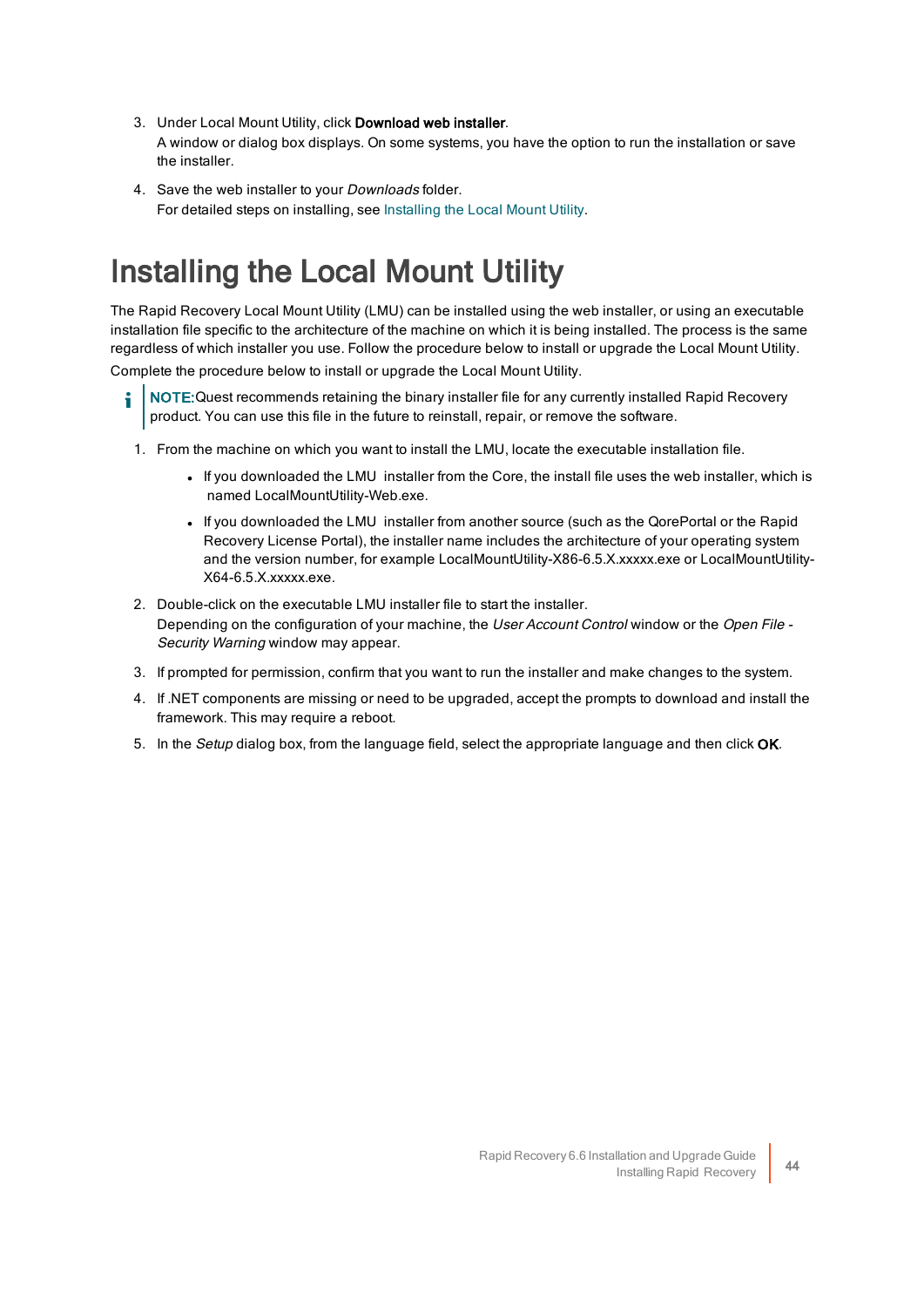- 6. When installing the LMU, consider each of the following cases:
	- If this is the first time the LMU software is being installed on this machine, the installer prepares the installation, and then the Rapid Recovery Local Mount Utility Installation wizard appears. Proceed to  [step](#page-48-0) 7.
	- If this machine has an earlier version of the Local Mount Utility software installed, you will see a message asking if you want to upgrade to the current version.

NOTE: When upgrading, you only see a limited number of steps in the installation wizard.

Assuming you wish to continue and upgrade, click Yes.

The dialog box closes, and the Rapid Recovery Core Installation Wizard appears.

- a. If prerequisite files must be installed on this machine, the *Prerequisites* page of the wizard displays. Proceed to [step](#page-49-1) 9.
- b. If Windows updates are pending that require a restart, you are prompted to restart your machine. Click to confirm the restart, and after restart, return to this procedure.
- c. If neither of these situations applies, the Progress page of the wizard displays, and includes a status bar that lets you monitor the progress of the installation.
	- NOTE: If you are prompted to install the Replay virtual SCSI device driver, please confirm installation.

If you are prompted to install the Replay virtual SCSI device driver, please confirm installation.

- d. When finished, the wizard automatically advances to the *Completed* page. Proceed to  [step](#page-49-1) 13.
- <span id="page-48-0"></span>7. In the Rapid Recovery Local Mount Utility Installation Wizard, on the Welcome page, click Next to continue with the installation.

The License Agreement page appears.

8. On the License Agreement page, select I accept the terms in the license agreement, and then click Next.

The Prerequisites page appears.

- 9. The Rapid Recovery LMU Installer verifies the existence of the prerequisite files.
	- <sup>l</sup> If the prerequisite files are not already installed, the Installer identifies which files are needed and displays the results accordingly. Click Install Prerequisites.
	- <sup>l</sup> If the prerequisite files exist, a message appears indicating that all prerequisites are installed on the machine.
- 10. Once the installation of the prerequisite files is completed, click Next.
	- If installing LMU for the first time, the *Installation Options* page appears. Proceed to the next step.
	- If upgrading LMU, the Progress page of the wizard displays, and includes a status bar that lets you monitor the progress of the installation. When finished, the wizard automatically advances to the *Completed* page. Proceed to [step](#page-49-1) 13.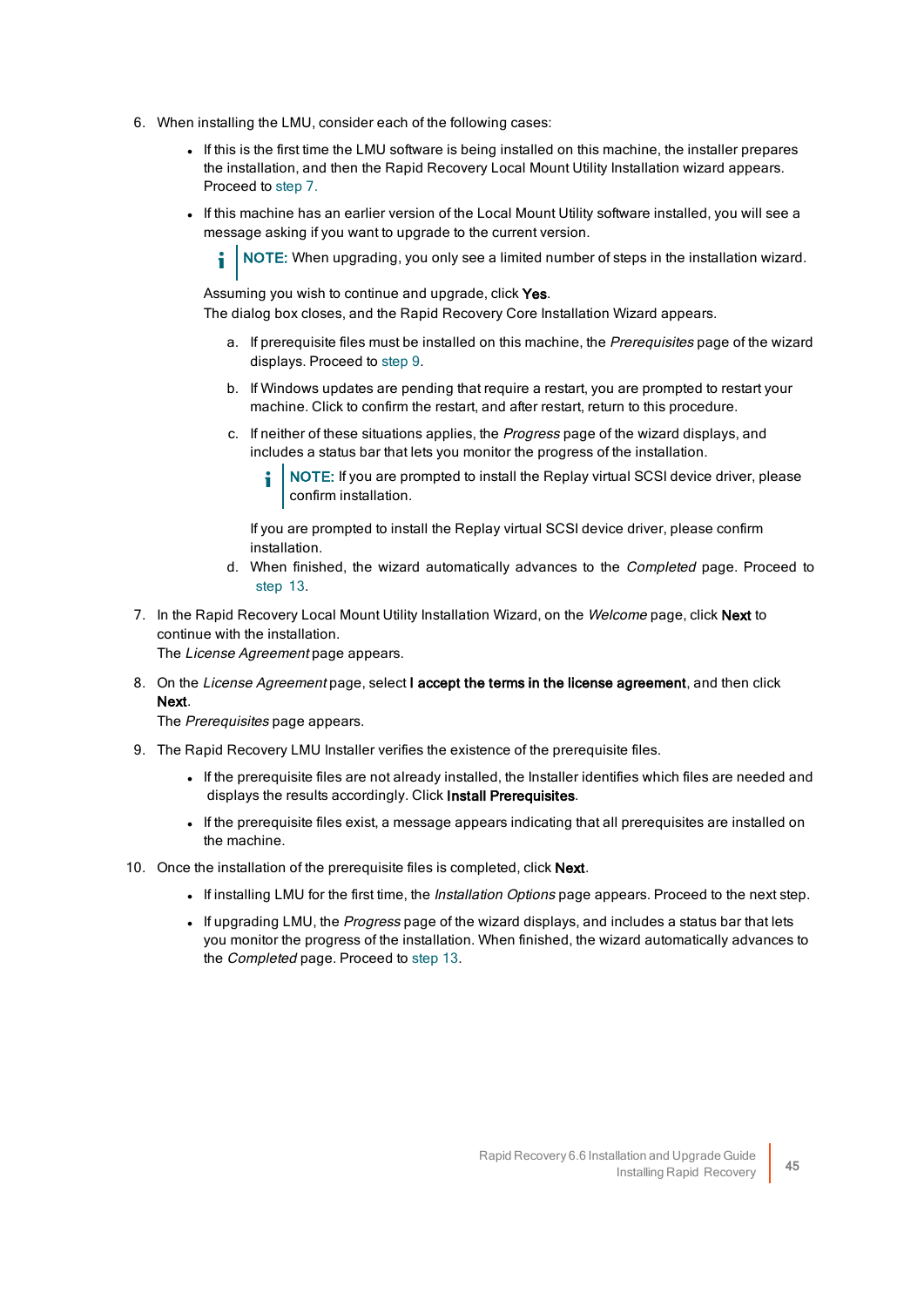- 11. On the *Installation Options* page, review the installation options. If necessary, modify them as described below.
	- In the Destination Folder text field, review the destination folder for the installation. If you want to change the location, do the following:
		- a. Click the folder icon.
		- b. In the Browse to Destination Folder dialog box, select a new location.
		- c. Click OK.
	- Optionally, in the Select optional components area, if you want to install Mailbox Restore, select Mailbox Restore for Exchange. If you do not wish to install Mailbox Restore, clear this option. Mailbox Restore for Microsoft Exchange is a comprehensive email recovery program that works with Rapid Recovery and the LMU to recover Exchange items from a full data store to a single email message. For more information about Mailbox Restore, see the latest edition of the Rapid Recovery Mailbox Restore for Exchange User Guide.
		- NOTE: You can install Mailbox Restore only on 64-bit machines. i
- 12. Once you are satisfied with the installation options, click Install.

The Progress page of the wizard appears, and the application downloads to the destination folder, with progress displayed in the progress bar.

NOTE: If you are prompted to install the Replay virtual SCSI device driver, please confirm installation.

<span id="page-49-1"></span>When finished, the wizard automatically advances to the *Completed* page.

<span id="page-49-0"></span>13. On the Completed page, click Finish to close the wizard.

### Uninstalling the Local Mount Utility

Complete the steps in this procedure to uninstall the Rapid Recovery Local Mount Utility.

- 1. On the Windows server from which you want to uninstall the Rapid Recovery Local Mount Utility, open the Control Panel, click Programs and Features, and then click Uninstall a Program.
- 2. In the Programs and Features window, double-click the program you want to remove.
- 3. Do one of the following:
	- If the version of Rapid Recovery LMU installed does not include support for localization, then the Rapid Recovery Local Mount Utility Installation Wizard appears, showing the Repair/Remove page. Skip to  [step](#page-50-0) 4.
	- If the version of Rapid Recovery LMU installed includes support for localization, then the Setup dialog box appears.
		- $\bullet$  In the Setup dialog box, from the Choose your language drop-down menu, select the appropriate display language, and then click OK. For example, select English.
		- $\bullet$  Proceed to step 4. The Rapid Recovery Local Mount Utility Installation Wizard appears, showing the Repair/Remove page.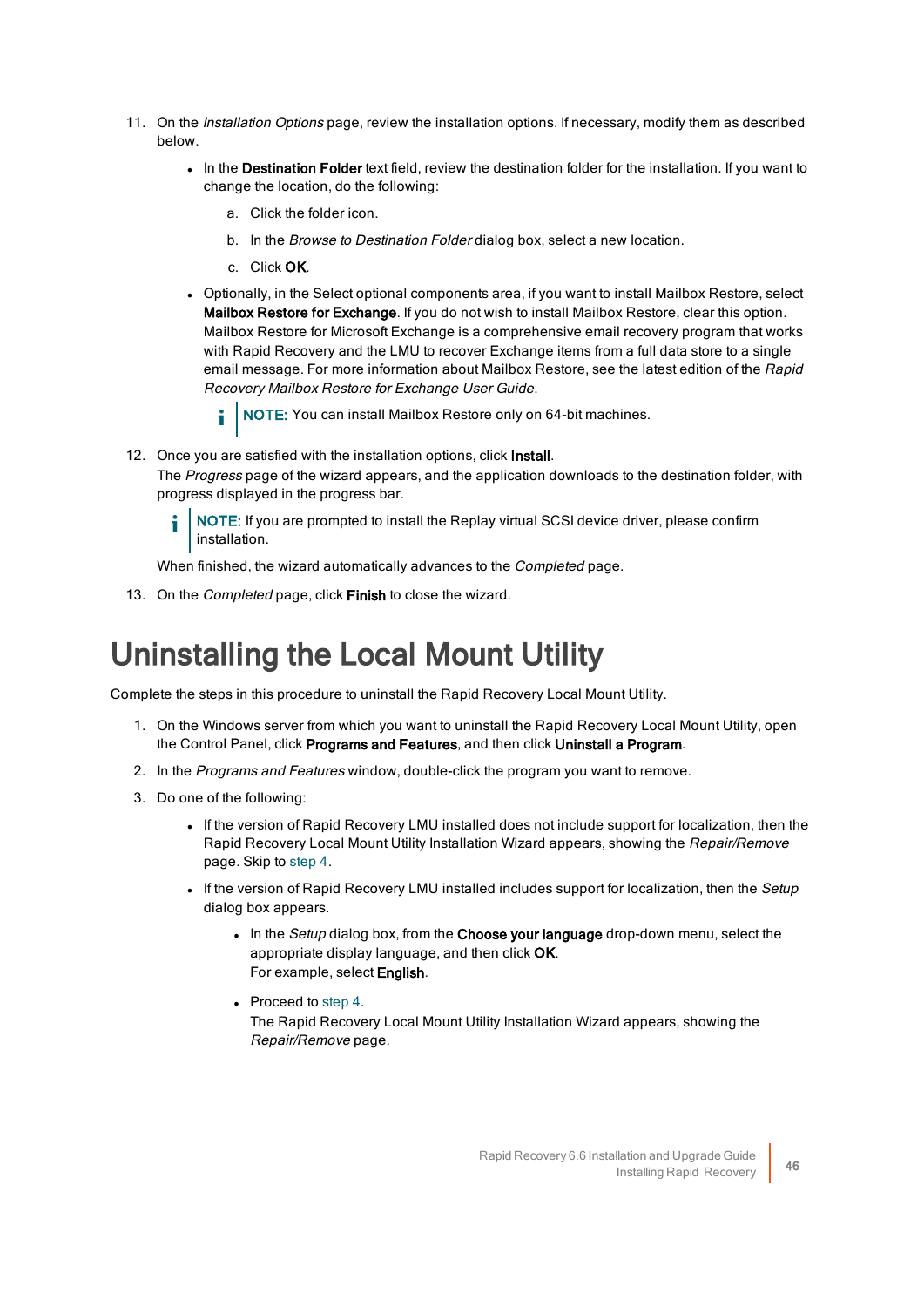- <span id="page-50-0"></span>4. On the Repair/Remove page of the wizard, select Remove, and then click Next. The Remove Options page appears.
- 5. Do one of the following:
	- To remove the LMU application and any supporting log files, select Uninstall the configuration settings and data including all backup images and change logs, and then click Uninstall.
	- To leave LMU log files on this machine but remove the Rapid Recovery LMU software, clear this option and then click Uninstall. The Progress page appears. You can view the progress of the uninstall action. When the uninstall is complete, the *Completed* page box appears.
- 6. Click Finish to close the wizard and exit.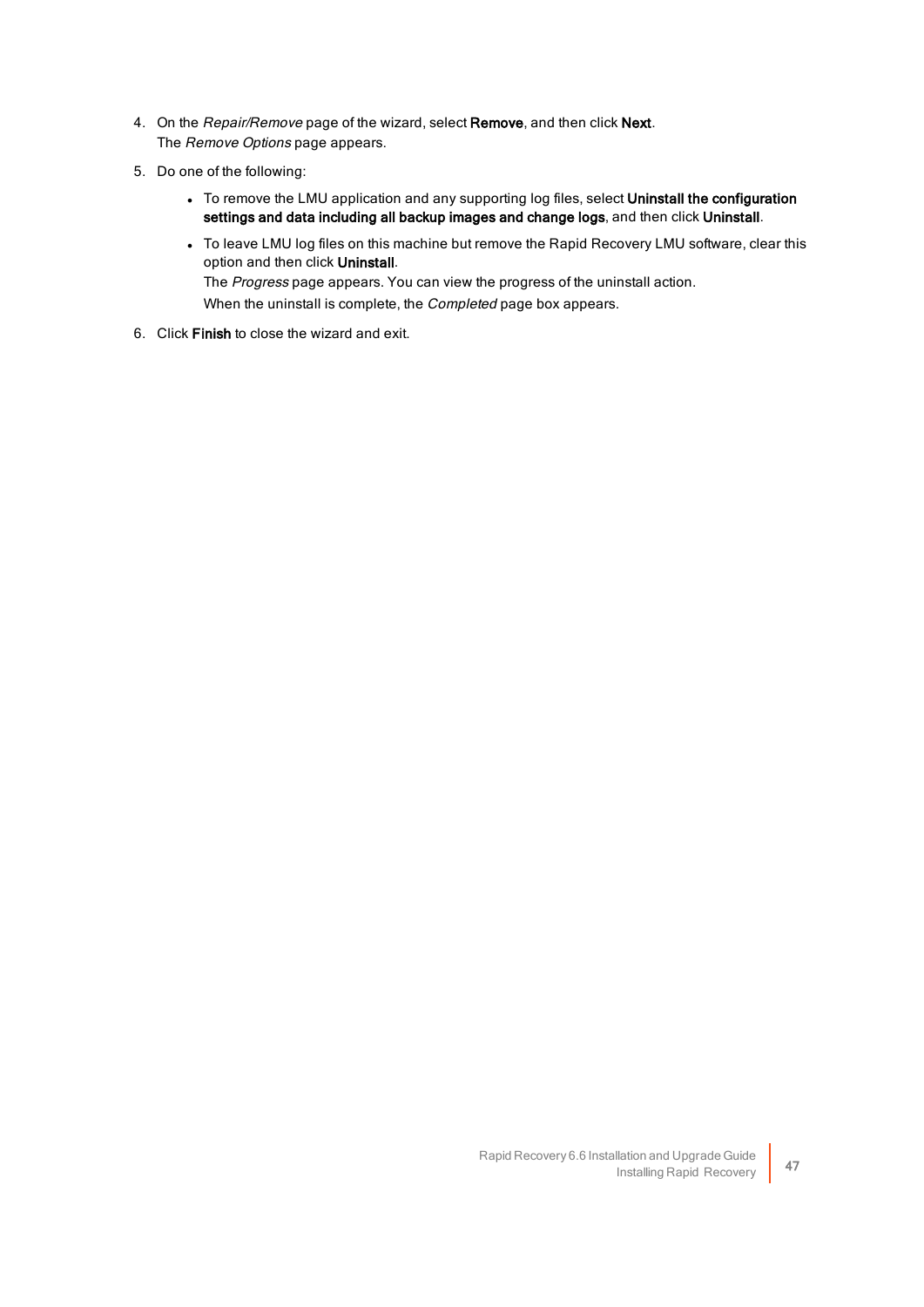# Upgrading Rapid Recovery

<span id="page-51-0"></span>This section includes the following topics:

[Documentation](#page-52-0) resources for upgrading other Rapid Recovery components [Automatic](#page-52-1) Update advisory Rapid Recovery Core and Agent [compatibility](#page-53-0) Upgrading factors [to consider](#page-53-1) [Preparing](#page-57-0) the Core server to upgrade Upgrading the [Rapid Recovery](#page-58-0) Core Upgrading the [Rapid Recovery](#page-59-0) Agent software [Upgrading](#page-61-1) Rapid Recovery Agent on a Linux machine

Upgrading to the latest release of Rapid Recovery ensures that your environment is equipped with the latest features, fixes and enhancements available. For a summary of each, and a list of known issues, see the Rapid Recovery Release Notes edition specific to that release. Quest requires users to carefully review release notes and system requirements pertaining to each release prior to upgrading, to help identify and preclude potential issues. System requirements unique to each release are documented in the Rapid Recovery System Requirements Guide specific to that release.

Release notes, system requirements, and other Rapid Recovery technical documents are available on the Quest documentation website at https://support.quest.com/rapid-recovery/technical-documents/. The default view of the technical [documentation](https://support.quest.com/rapid-recovery/technical-documents/) website shows documentation for the most recent generally available version of the Rapid Recovery software. Using the filters at the top of the page, you can view documentation for a different software release. You can also filter the view by guide category.

Due to legal divestiture agreements between Dell and Quest, only rebranded versions of Rapid Recovery [documentation](https://support.quest.com/rapid-recovery/release-notes-guides/) and software (release 6.1.2 and later) can be downloaded from the technical documentation [website](https://support.quest.com/rapid-recovery/release-notes-guides/) and the Quest support [website,](https://support.quest.com/rapid-recovery/download-new-releases) respectively.

 Read this section in its entirety before deciding whether to upgrade to Rapid Recovery release 6.6. Upgrade only after careful consideration about the effect it may have on your machines. For example:

• Most work environments expand over time, adding computer systems and complexity. Quest recommends customers review their environments before upgrading and adjust accordingly. As a best practice, Quest recommends performing this review at least once annually, whether or not you are upgrading.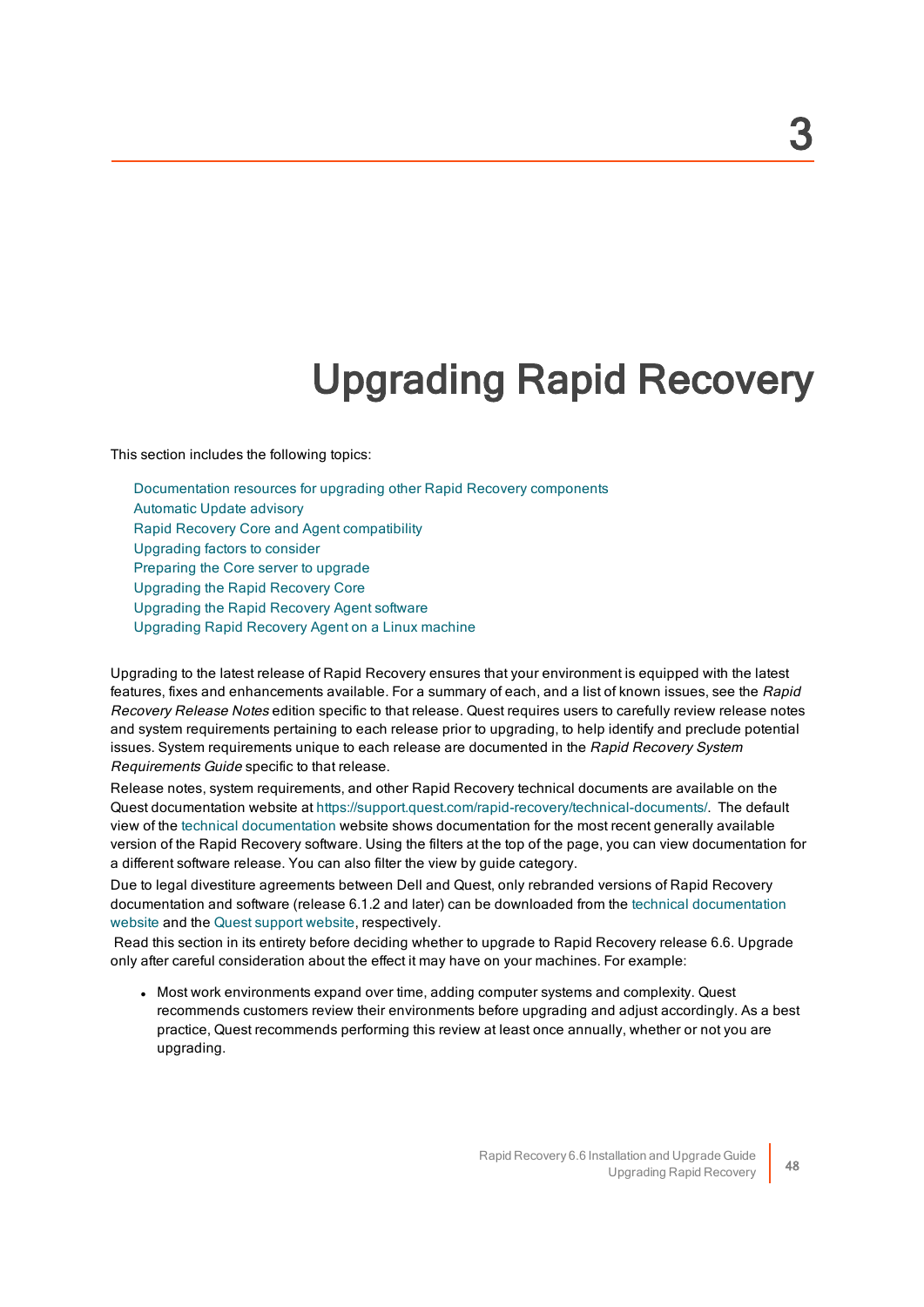- To help determine that enough resources are dedicated to sufficiently protect your environment with Rapid Recovery, review Quest Knowledge Base article 185962, "Sizing Rapid Recovery [Deployments."](https://support.quest.com/rapid-recovery/kb/185962/sizing-rapid-recovery-deployments)
- Rapid Recovery Core and Agent require the Microsoft .NET Framework version 4.6.2. On the Core, some operating systems require the corresponding ASP .NET 4.6.2 role or feature. Due to the requirement for this version of .NET on the machine hosting the Rapid Recovery Agent, and support for Secure Hash Algorithm 2 (SHA2) introduced in release 6.2, older Windows versions that do not fully support these requirements are no longer supported. See Rapid Recovery System Requirements Guide for details on supported operating systems.
- You can continue to protect machines with older versions of Rapid Recovery Agent. Naturally, for these machines, you cannot take advantage of newer features added to the Agent software. You can also protect VMs agentlessly. Ensure you review the requirements for your Cores and protected machines before you upgrade.

When upgrading from any version of Rapid Recovery to release 6.6, you can install the new version without removing the old version. This is known as an in-place upgrade. Simply run the installer on the machine with the older version. This applies to Rapid Recovery Core, Rapid Recovery Agent, and other components such as the Local Mount Utility, Mailbox Restore for Exchange, and DocRetriever for SharePoint.

Quest recommends retaining the binary installer file for any currently installed Rapid Recovery product. You can use this file in the future to reinstall, repair, or remove the software.

<span id="page-52-0"></span>If upgrading older (5.x) versions, intermediate steps may be required. See Upgrading [AppAssure](#page-55-1) 5.x Core to Rapid [Recovery](#page-55-1) Core.

## Documentation resources for upgrading other Rapid Recovery components

This section applies to upgrading Rapid Recovery Core , Rapid Recovery Agent, and the Local Mount Utility. For documentation on upgrading other Rapid Recovery components, see the following:

- For installation or upgrade of Mailbox Restore, see the latest edition of the Rapid Recovery Mailbox Restore for Exchange User Guide.
- For installation or upgrade of DocRetriever, see the latest edition of the Rapid Recovery DocRetriever for SharePoint User Guide.
- For installation or upgrade of Rapid Recovery on a cloud instance of a target Core hosted in Microsoft Azure, or to run a Rapid Recovery Core in Azure, see the latest edition of the Rapid Recovery Azure Setup Guide.

<span id="page-52-1"></span>Not all Rapid Recovery documentation is produced for each software release. If you do not see release 6.6 editions of the books referenced above, use versions from the prior release.

# Automatic Update advisory

If upgrading from Rapid Recovery release 6.2 or later, you can use the Automatic Update feature to upgrade to this release, if it is enabled in your Core. Use of this feature requires you to consent to Quest using a limited amount of your personal data. For more details, see the topic "How Rapid Recovery uses personal information" in the Rapid Recovery User Guide.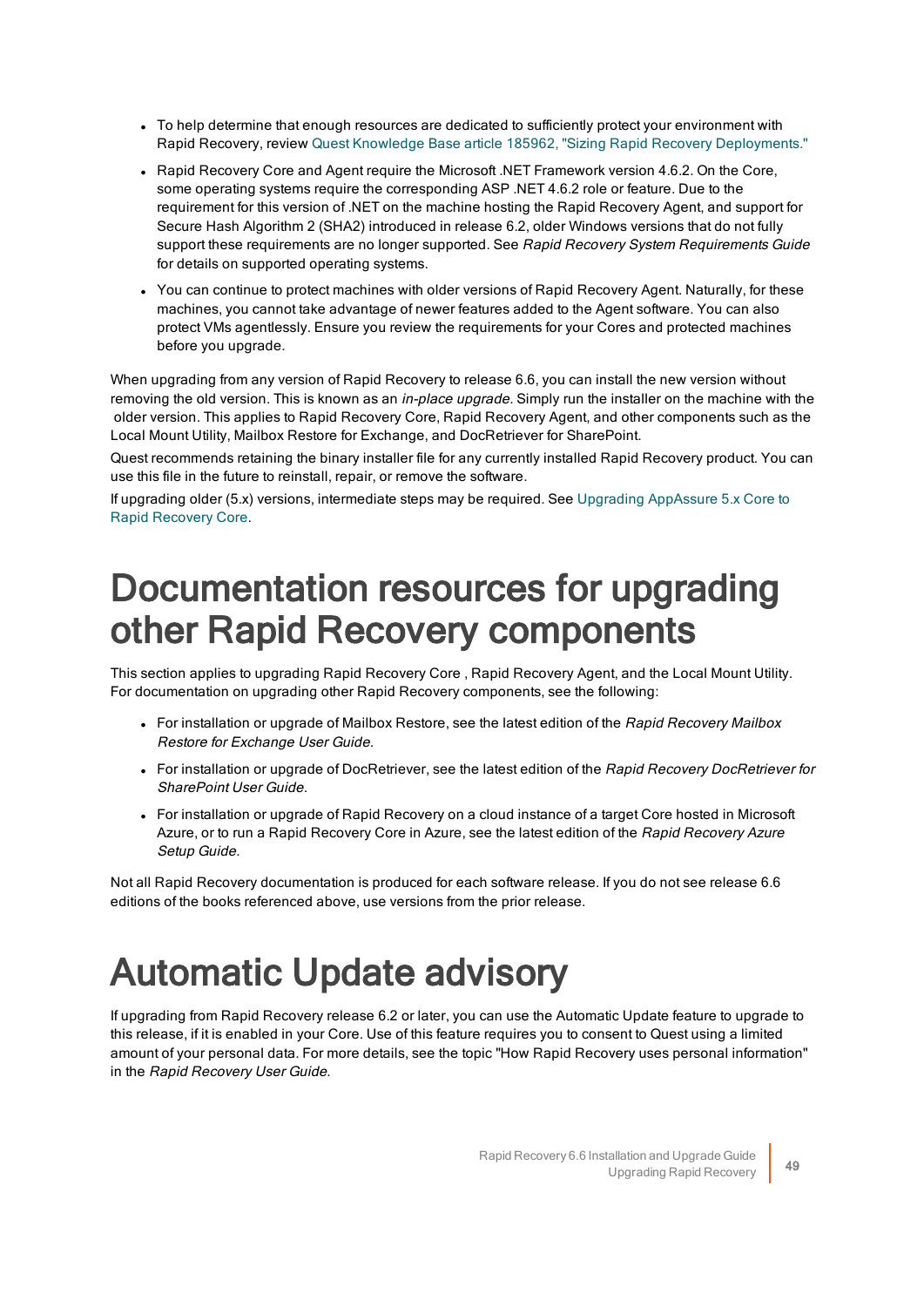Due to parameters included as part of GDPR compliance in Rapid Recovery release 6.2 and later, customers using Rapid Recovery versions prior to 6.2 will not be able to use the Automatic Update feature to upgrade. You must manually upgrade the software one time instead. Once you have upgraded to Rapid Recovery release 6.2 or later and consented to the use of personal data, you can resume using the Automatic Upgrade feature.

# <span id="page-53-0"></span>Rapid Recovery Core and Agent compatibility

The following table provides a visual guide of the compatibility between supported versions of Rapid Recovery Core and Rapid Recovery Agent.

| <b>Table of Companishing Bothcon cappoitoa Colo and Agont Toloiono</b> |                  |          |                  |  |
|------------------------------------------------------------------------|------------------|----------|------------------|--|
|                                                                        | Version 6.4 Core | 6.5 Core | 6.6 <sub>0</sub> |  |

Table 8: Compatibility between supported Core and Agent versions

| <b>Version</b> | 6.4 Core         | 6.5 Core         | 6.6 Core         |
|----------------|------------------|------------------|------------------|
| 6.4<br>Agent   | Fully compatible | Fully compatible | Fully compatible |
| 6.5<br>Agent   | Not compatible   | Fully compatible | Fully compatible |
| 6.6<br>Agent   | Not compatible   | Not compatible   | Fully compatible |

# <span id="page-53-1"></span>Upgrading factors to consider

When upgrading from AppAssure to Rapid Recovery on your machines, or upgrading from one version of Rapid Recovery to a more recent version, it is important to be mindful of the following best practices:

• If upgrading to Rapid Recovery Core release 6.6, you can continue to protect machines with older versions of Agent. If you have a current maintenance contract and are experiencing difficulties, contact Quest Data Protection Support for assistance with any release version covered under full or limited support.

To see which support status (full, limited, or discontinued support) applies to each Rapid Recovery software release, and to understand those terms, refer to the product life cycle information on the Support website. Navigate to [https://support.quest.com/rapid-recovery/,](https://support.quest.com/rapid-recovery/) select the appropriate release in the product filter, and then click the "Product Life Cycle and Policies" tab.

To use any new features or enhancements in the latest Agent software, you must upgrade your protected machines to that version. Before upgrading, always make sure the operating system on the protected machine is supported. In general, Quest supports the latest generally available versions of Windows and many recent distributions of Linux. For specific information on supported operating systems for this release, see the Rapid Recovery System Requirements Guide.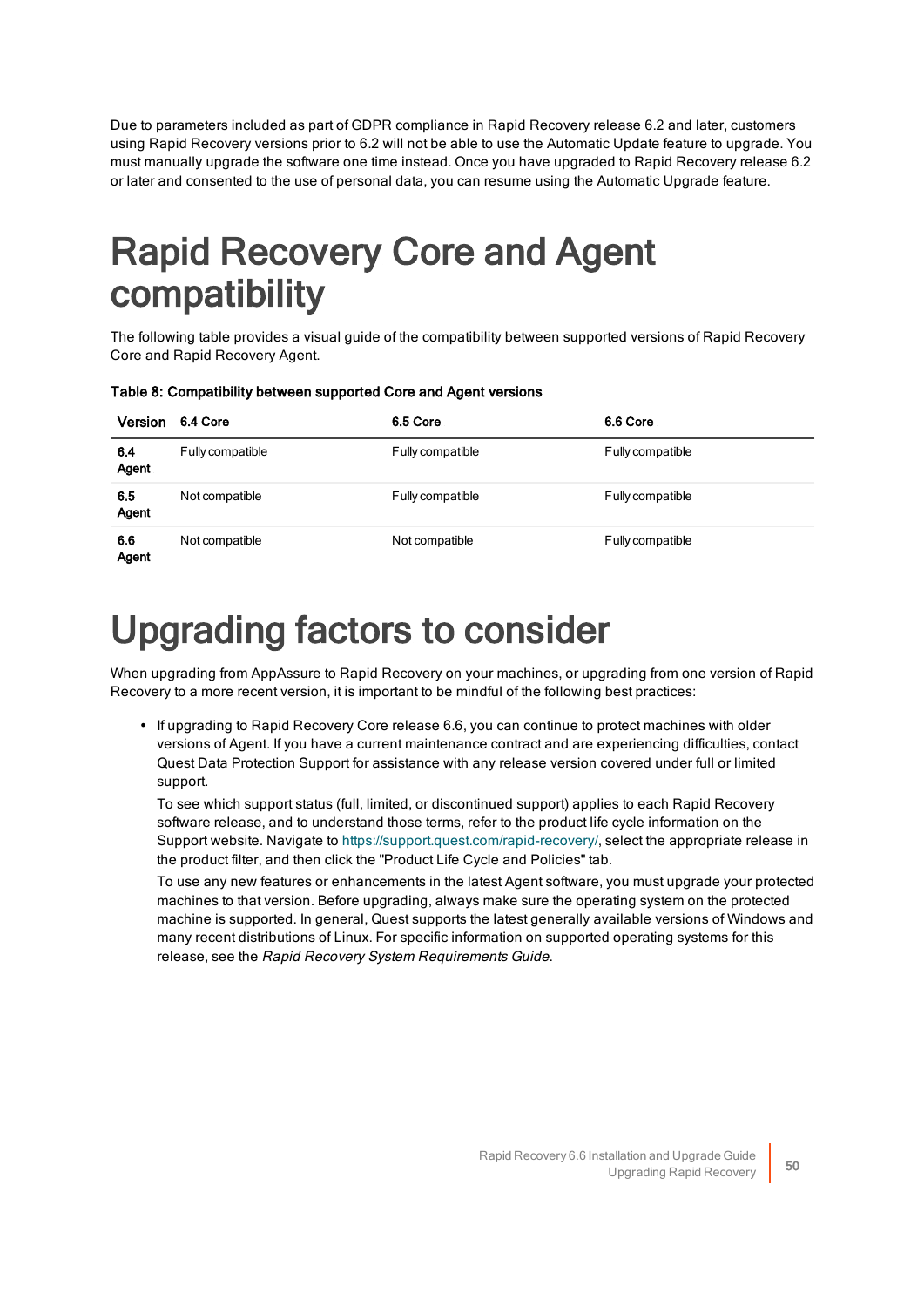- Quest Data Protection Support always recommends upgrading to the latest versions.
	- For support of all current features between the Core and protected machines, including Exchange Server or SQL Server application support with Rapid Snap for Virtual agentless protection, upgrade your Core and protected machines to Rapid Recovery Core release 6.6.
	- For compatibility with agentless protection, Quest suggests you upgrade to Rapid Recovery Core and Agent release 6.1.3 or later, with version 6.6 offering the most features.
	- In release 6.6, Rapid Recovery supports the compatibility of transfers, replication, virtual export, and restores of machines protected with Rapid Recovery Agent versions 6.2.1 and 6.1.3.
- The same Rapid Recovery installers for all components can be used for first-time installation or for upgrading. For information about obtaining software installers, see Obtaining [Rapid Recovery](#page-11-0) software.
- You can install or upgrade Rapid Recovery Core from the Core installer or the web installer. The Core installer downloads the executable file in one task. The web installer streams a download of the latest version of the Core installer, which runs directly from the web and lets you pause and resume the process as needed. From a compatibility perspective, there is no difference between using the Core installer or the web installer.
	- NOTE: Quest recommends retaining the binary installer file for any currently installed Rapid Recovery software product. You can use this file in the future to reinstall, repair, or remove the software.
- Installations of Rapid Recovery Core prior to release 6.2 integrate with the QorePortal using a plug-in. Connectivity to the QorePortal is native to Rapid Recovery versions 6.2 and later. If you upgrade from an earlier version to 6.2 or later, the Core installer automatically removes the outdated plug-in.
- When using the Core Web Installer or the automatic update feature of Rapid Recovery, a silent installation of the Core takes place in the background. Additional parameters were added in Rapid Recovery Core release 6.2.0 to support GDPR that prevent a silent installation from occurring. These users must upgrade manually by explicitly running the Core installer.
	- <sup>l</sup> When upgrading from a version prior to release 6.2, you must either accept or decline Quest's use of your personally identifiable information (PII).
	- Once you have upgraded to release 6.2.0 or later, the use of PII is saved in Core general settings. Thereafter, you can again use the web installer or the automatic update feature.
	- NOTE: If you declined to share PII with Quest, you must obtain and register a non-phone home ÷ key before using your Core. For more information about managing your PII, the GDPR, the functions you cannot perform if you do not accept the use of personal data, and how to obtain a non-phone-home license, see the topic "Managing privacy" in the Rapid Recovery User Guide. For more information about registering a phone-home or non-phone-home license with your Core, see Updating or changing a license.
- Before upgrading, verify that your system meets operating system, memory, processor, storage, and network requirements. For additional guidance for sizing your hardware, software, memory, storage, and network requirements, see Quest [Knowledge](https://support.quest.com/rapid-recovery/kb/185962/sizing-rapid-recovery-deployments) Base article 185962, "Sizing Rapid Recovery [Deployments."](https://support.quest.com/rapid-recovery/kb/185962/sizing-rapid-recovery-deployments)
- Always upgrade the Core before upgrading protected machines with the most recent Rapid Recovery Agent software. The Core machine can run a version of Rapid Recovery that is the same as, or more recent than, the Agent version installed on protected machines.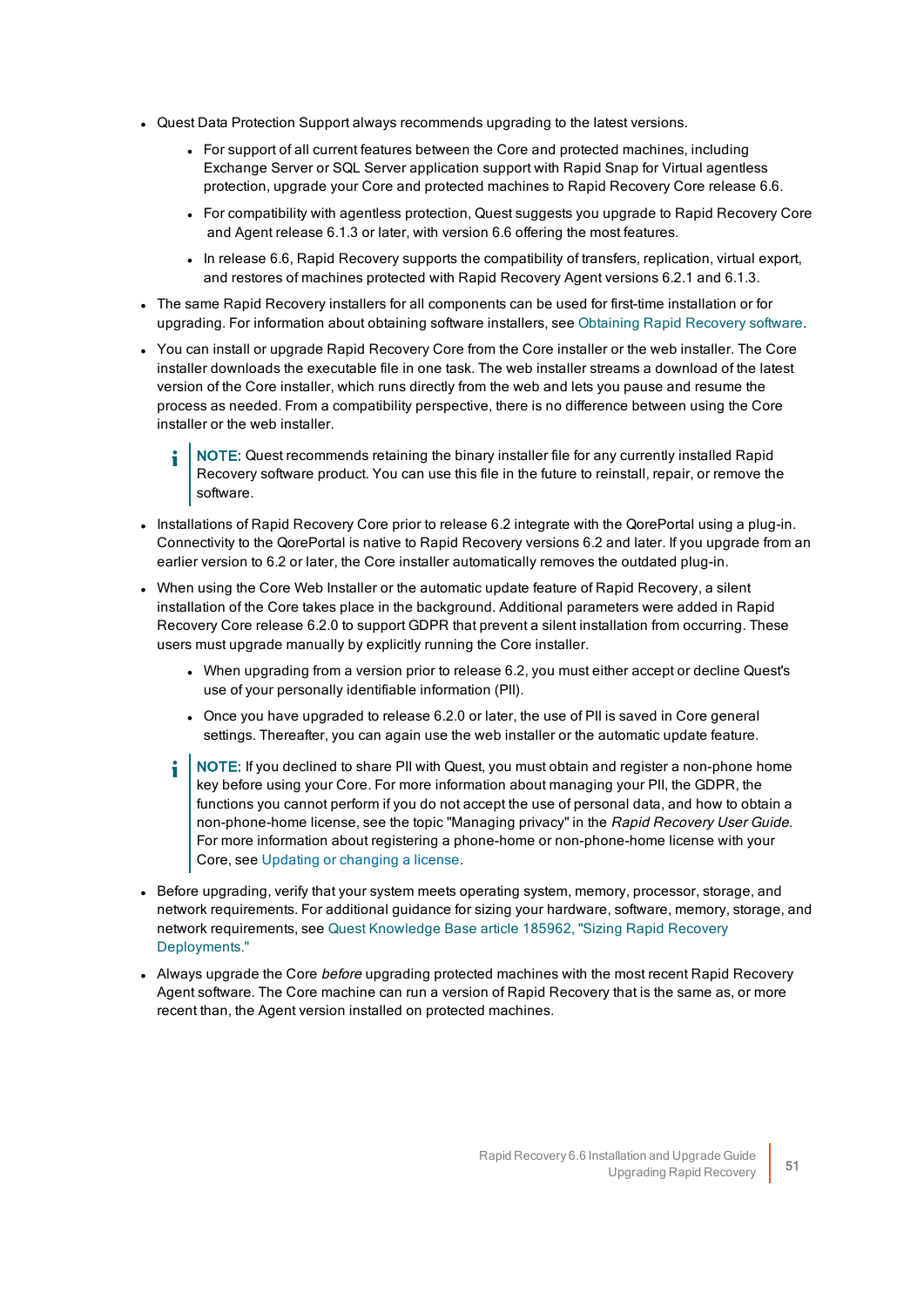- Protected machines must not run a version of the Agent software that is more recent than the version installed on the Core. This guideline only applies to the first three sets of digits in a release name (for example, 6.2.1, 6.3.0, 6.4.0). Build numbers (the set of numbers in a release designation that appear after the third decimal point) can differ without interoperability concerns. In some cases, the build numbers are different for Windows and Linux versions of the Agent software. Your Cores may protect machines with the same major/minor version of Agent but with different build numbers if automatic update is enabled for some but not all protected machines.
- If using replication, always upgrade the target Core first, then upgrade the source Core, and lastly upgrade the Agent software on your protected machines.
- The source Core must not run a version of Rapid Recovery more recent than the target Core.
	- CAUTION: If automatic update notification is enabled, you may see a message in the Core Console of a source Core indicating that a newer version of the Core software is available. If the message also indicates that a replicated (target) Core has an earlier version, Quest recommends pausing replication on both Cores, manually upgrading first the target Core and then the source Core, and then resuming replication. If you see that message but opt to select Update Now on the source Core first, the next attempt to replicate will fail until you also upgrade the target Core.
- If using cross replication (when two Cores are replicating recovery points from each other's protected machines), Quest recommends manually pausing replication, backups, and other scheduled activities. Then both Cores should be upgraded prior to resuming these functions.

<span id="page-55-0"></span>Before upgrading any Core server, please read the topic Preparing the Core server to upgrade.

### Consider localization before upgrading

Rapid Recovery release 6.6 is an international release. In addition to availability in English, this release is localized into simplified Chinese, French, Korean, German, Japanese, Brazilian Portuguese, and international Spanish. When a localized version is installed, you can see or change the current display language set for the Core Console in the general settings for the Core.

<span id="page-55-1"></span>To change these settings, see "Configuring Core general settings" in the Rapid Recovery User Guide.

### Upgrading AppAssure 5.x Core to Rapid Recovery Core

To install the latest version of Rapid Recovery, download the installers as described in the topic Obtaining Rapid Recovery software.

NOTE: Quest recommends retaining the binary installer file for any currently installed Rapid Recovery î software product. You can use this file in the future to reinstall, repair, or remove the software.

Quest Software Inc. policy for Rapid Recovery is to support the current release, plus the latest maintenance release of the two prior major or minor software releases. For specific information on full, limited, or discontinued support, see the Product Life Cycle and Policies tab from our Support website at  [https://support.quest.com/rapid](https://support.quest.com/rapid-recovery/)[recovery/.](https://support.quest.com/rapid-recovery/)

If upgrading from any version of AppAssure, also read the next subsection, Upgrading from AppAssure.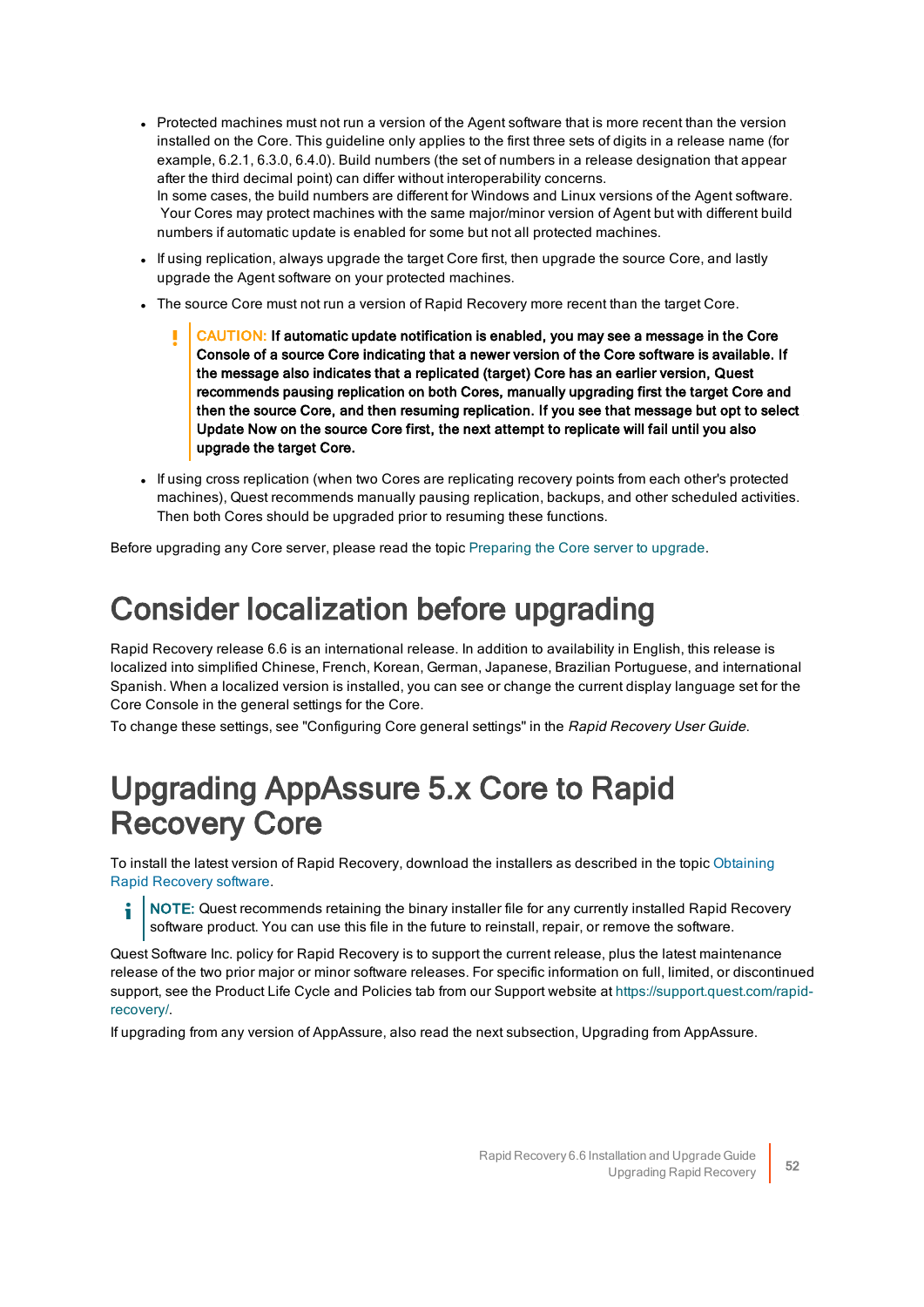When upgrading from any version of Rapid Recovery to release 6.5, you can perform an in-place upgrade. Always upgrade the Core before upgrading protected machines. If using replication, upgrade target Cores before source Cores.

When upgrading the Core (or when upgrading the Agent software on Windows machines) from AppAssure Agent 5.4.3 or Rapid Recovery Agent release 6.x, you can install the new version without removing the old version. If you want to upgrade a version older than 5.4.3, best practice is to first upgrade to release 5.4.3. You can then run the installer for the new Agent software.

#### <span id="page-56-0"></span>Upgrading from AppAssure Core

Before upgrading the AppAssure Core to Rapid Recovery Core, verify if you have any custom binary patches applied, and note the patches used. On the Core machine, access the Programs and Features control panel, and take note of any custom binaries (identified by the letter P, a dash and six digits; for example, P-000678). Having this list accessible can increase the ability of Quest Data Protection Support to assist you in the event of upgrading difficulties.

Keep in mind the following:

- If upgrading from AppAssure Core 5.2.x to Rapid Recovery Core, you must use a three-step process. First, upgrade to AppAssure Core 5.3.7. Then upgrade to AppAssure Core release 5.4.3. Finally, upgrade to Rapid Recovery Core release 6.6.
- $\bullet$  If you want to upgrade from AppAssure Core 5.3.x, 5.4.1, or 5.4.2, best practice is to perform a two-step upgrade process. The first step is to upgrade to AppAssure Core 5.4.3. As the second step, run the Rapid Recovery release 6.6 installer as in-place upgrade for the Core and Agent components, respectively.
- $\bullet$  If upgrading from AppAssure Core 5.4.3 to Rapid Recovery Core release 6.6, you can obtain the new Rapid Recovery Core release 6.6 installer, and run it on your 5.4.3 Core as an in-place upgrade. You can also perform in-place upgrades from AppAssure Agent release 5.4.3 to Rapid Recovery Agent on Windows machines.
- NOTE: Due to legal divestiture agreements between Dell and Quest, only rebranded versions of Rapid Recovery documentation and software (release 6.1.2 and later) can be downloaded from the [technical](https://support.quest.com/rapid-recovery/release-notes-guides/) [documentation](https://support.quest.com/rapid-recovery/release-notes-guides/) [website](https://support.quest.com/rapid-recovery/download-new-releases) and the Quest support website, respectively. If you have not retained the installer, Quest cannot provide it. In such cases, uninstall the earlier software version.
- ţ CAUTION: Before uninstalling AppAssure Agent, make sure the protected machine backs up to the Core. When you see the option to Uninstall the configuration settings and data, including all backup images and change logs, clear the option. You must retain settings and data. Then, perform a clean install of a supported Rapid Recovery version on the same machine.

In all cases, before upgrading the version of the Agent software on protected machines, verify that the operating system on each relevant machine is still supported. For supported operating systems, refer to the relevant matching edition of the Rapid Recovery System Requirements Guide.

When upgrading the Agent software on Linux machines from any AppAssure release to Rapid Recovery Agent, first remove the old Agent software version. When removing AppAssure Agent on Linux machines, the preferred process is to use the shell script in the original installer. However, a process is included to manually remove the Agent if necessary. For more information, see Uninstalling [the AppAssure](#page-42-0) Agent software from a Linux [machine.](#page-42-0)

Then, perform a clean install of Rapid Recovery Agent. When upgrading the Agent software on Linux machines from Rapid Recovery Agent release 6.0.1 or later, you can use the appropriate package manager for your distribution of Linux. For more information, see Uninstalling the Rapid Recovery Agent software from a Linux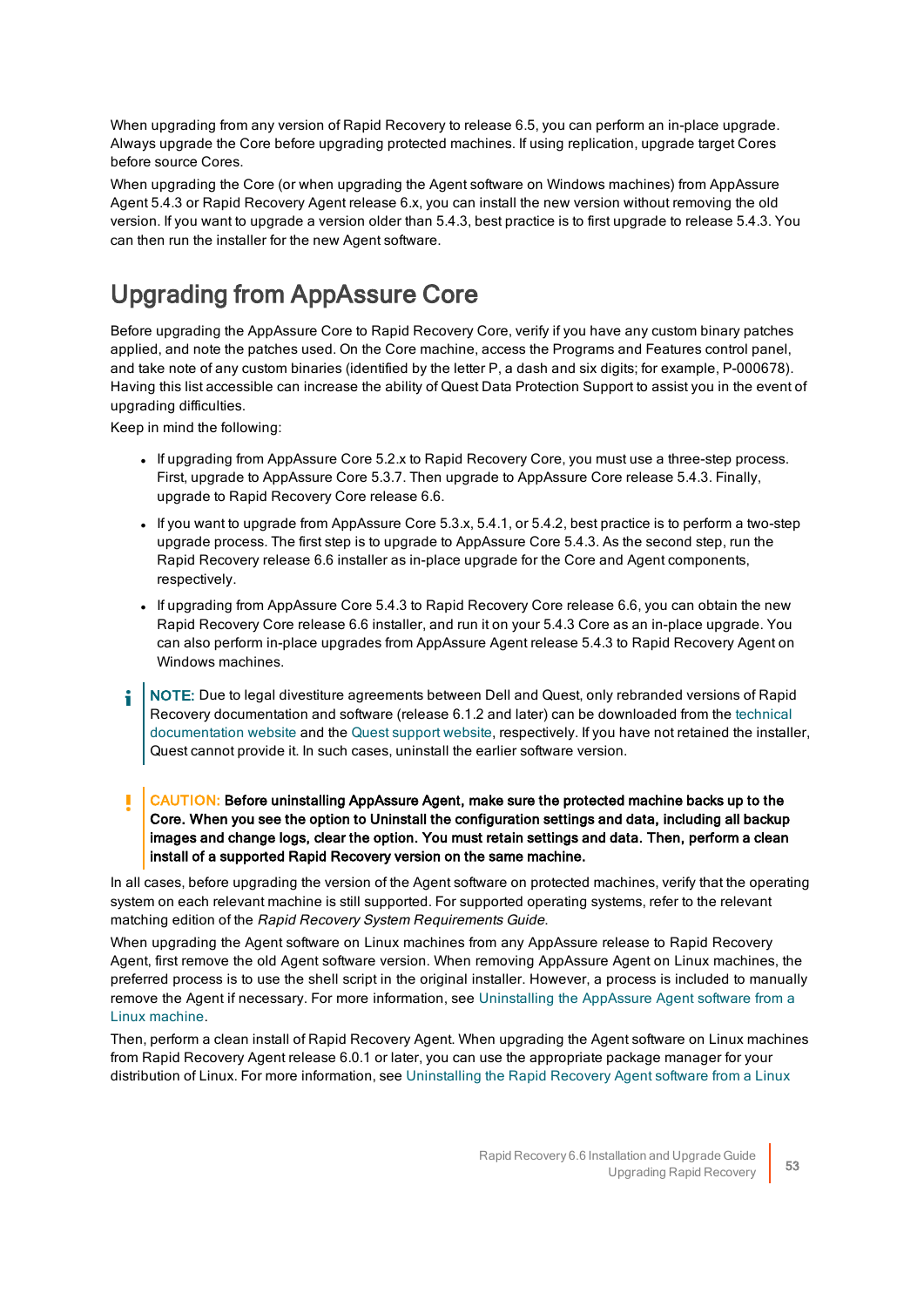[machine](#page-41-0). You may need to remove the local software repository. This requirement is included in upgrading steps.

Additionally, be aware of the following information when upgrading from AppAssure 5.3.x and later:

- Recovery points are represented differently in AppAssure release 5.4.x and later, as part of the changes made to improve application performance. When upgrading from AppAssure 5.3.x to AppAssure 5.4.x, existing recovery points are converted to the new representation, which is not backward-compatible. You cannot downgrade an AppAssure release 5.4.x installation to 5.3 (or a Rapid Recovery release) unless you recreate your repository.
- When launching the Core for the first time after upgrading from versions prior to Rapid Recovery 5.4.1, the conversion of existing recovery points will take approximately twice as long as loading the same recovery points under previous versions. After this initial conversion, however, loading recovery points will be significantly faster than with previous versions.

i NOTE: When upgrading from AppAssure 5.3.x to 5.4.x, ensure that you factor extra time for converting recovery points into your planning before your upgraded environment is ready for use.

- After upgrading from versions prior to Rapid Recovery 5.4.1, if you attempt to set up a retention policy on a replicated target Core that differs from the replication policy on the source Core, you will first be prompted to perform a repository Integrity Check Job. The same requirement applies if you want to set up a custom retention policy for a replicated agent. Running this job can preemptively identify inconsistencies in replicated recovery points, providing the opportunity to replace those with error-free recovery points.
	- CAUTION: Running the Integrity Check Job is expected to take an extended period of time. The time required differs for each environment, based on the quantity and type of data in your repository and also based on the underlying storage system. While the job is running, no other transactions can be performed in that repository, including transfers (snapshot and base image backups, and replication), nightly jobs, and so on. Ensure that you factor extra time for completing a lengthy Integrity Check Job into your planning if these situations apply to you.

# <span id="page-57-0"></span>Preparing the Core server to upgrade

Perform the following steps on the Core server to prepare the server for an upgrade of Rapid Recovery Core . These steps are not applicable to new Core installations.

- 1. Suspend future jobs by pausing protection, replication, scheduled archive, and virtual standby. For more information about pausing each of these functions, see the Rapid Recovery User Guide topics "Pausing and resuming protection," "Pausing and resuming replication," "Pausing or resuming a scheduled archive," and "Managing exports," respectively.
- 2. Allow all active jobs to complete, or cancel running jobs. For more information about viewing and canceling active tasks from the Core Console, see "Viewing running tasks from any Core Console" in the Rapid Recovery User Guide.
- 3. Stop the Core service gracefully as follows:
	- a. Navigate to the  $\circledcirc$  Settings page for the Core.
	- b. At the top of the page, click  $\overset{\leftarrow}{\cup}$  Shut Down Core Service.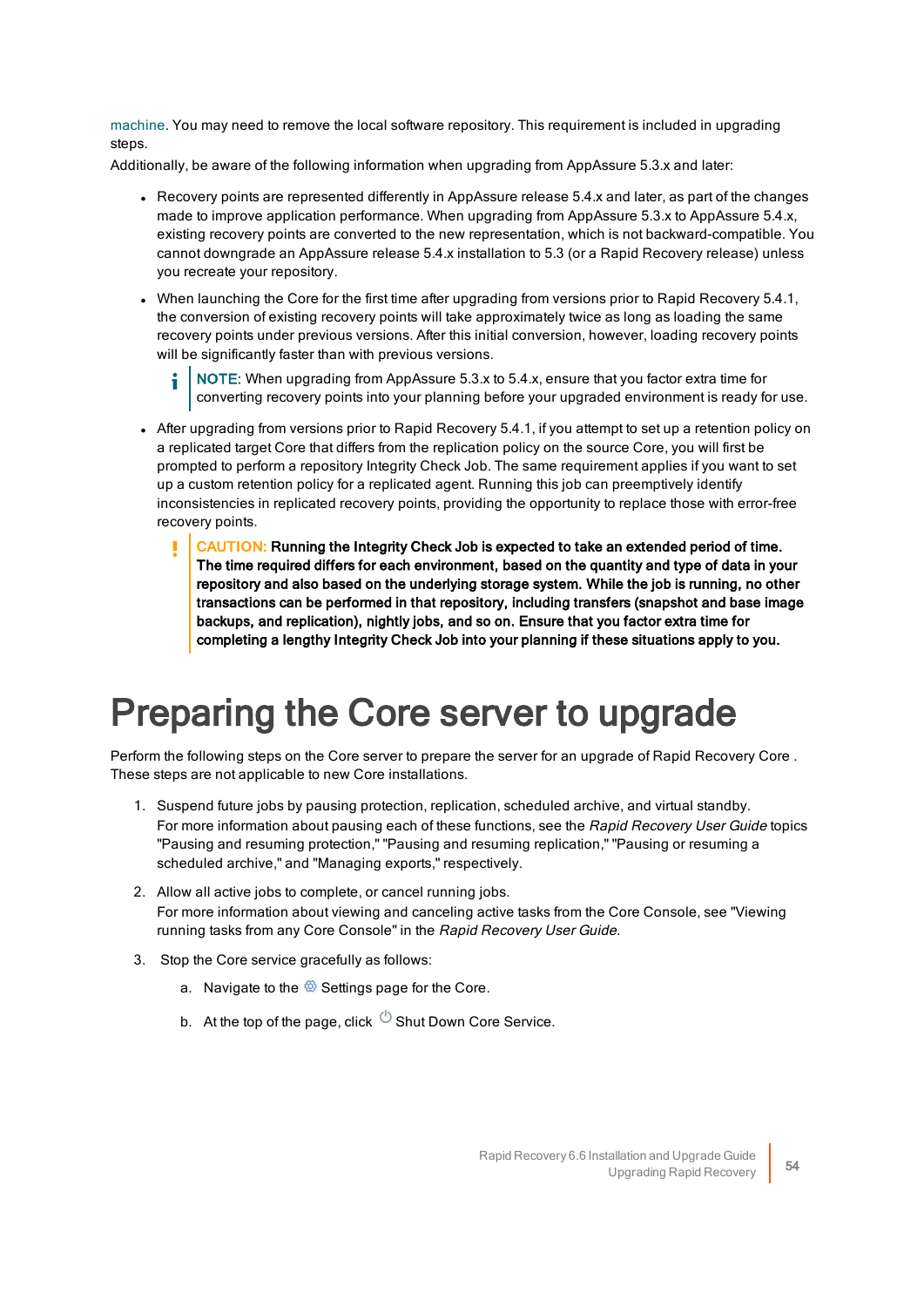- 4. Close all instances of related Rapid Recovery applications. These applications include AAInfo or the Information Gathering Tool, Local Mount Utility, Mailbox Restore, and DocRetriever.
- 5. Close all open instances of PowerShell and any browser running the Core Console.
- 6. Download the appropriate installer. For more information, see Obtaining [Rapid Recovery](#page-11-0) software.
- 7. Remember to run the Core installer with administrative privileges. If the logged-in user is not an administrator, right-click on the installer file and select Run as administrator, providing administrative credentials if prompted.

# <span id="page-58-0"></span>Upgrading the Rapid Recovery Core

Before upgrading your Core, note the following:

• You must close all Microsoft Management Console (MMC) windows before you begin upgrading the Core.

#### Ï. CAUTION: Due to a Microsoft defect, if any MMC window is open when running the Core Installer, even after a successful installation, the Core service may be deleted after restart.

• You must first pause any existing protection and replication, and cancel or finish any running jobs. You can accomplish this by temporarily stopping the Core service. In release 6.2 and later, you can do this from the Settings page of the Core Console. For details, see "Restarting or shutting down the Core service" in the Rapid Recovery User Guide.

NOTE: If upgrading from Rapid Recovery Core versions earlier than 6.2, see knowledge base article 119400, How to Stop the Core [Service.](https://support.quest.com/kb/119400/how-to-stop-the-core-service)

- <sup>l</sup> When upgrading, you only see a limited number of steps in the installation wizard. The steps differ based on your configuration, including whether you use replication, if you are using the automatic update feature, if you have already agreed to share data with Quest, if prerequisites are installed, and so on.
- If replicating in your Core, always upgrade the target Core before the source Core.
- <sup>l</sup> A license is required to run all versions of Rapid Recovery Core. If you are installing a trial version with an embedded temporary license key, your trial license will expire in 14 days. At that time, new snapshots or other scheduled data transfers are paused until an active license is registered. For more information, see [Managing](#page-62-0) Rapid Recovery licenses.
- Understand your privacy settings before installing Rapid Recovery Core. Typically, Rapid Recovery requires access to a limited set of your personally identifiable information (PII) to run a standard license. When installing Core version 6.2 or later, you are asked whether to share personal data with Quest or whether you want to decline. If you decline (which is your right), you cannot use the Core until you obtain and register a non-phone-home license from the Rapid Recovery licensing team.
	- NOTE: For more information about managing your PII, the GDPR, the functions you cannot i perform if you do not accept the use of personal data, and how to obtain a non-phone-home license, see the topic "Managing privacy" in the Rapid Recovery User Guide.
- After upgrading an existing Core, remember to resume any protection and replication. To resume Agentbased protection in an upgraded release 6.6 Core, your protected machines must be running a supported version of Rapid Recovery Agent.

For step-by-step instructions for installing or upgrading the Rapid Recovery Core software, see the topic Installing the Rapid [Recovery](#page-11-1) Core.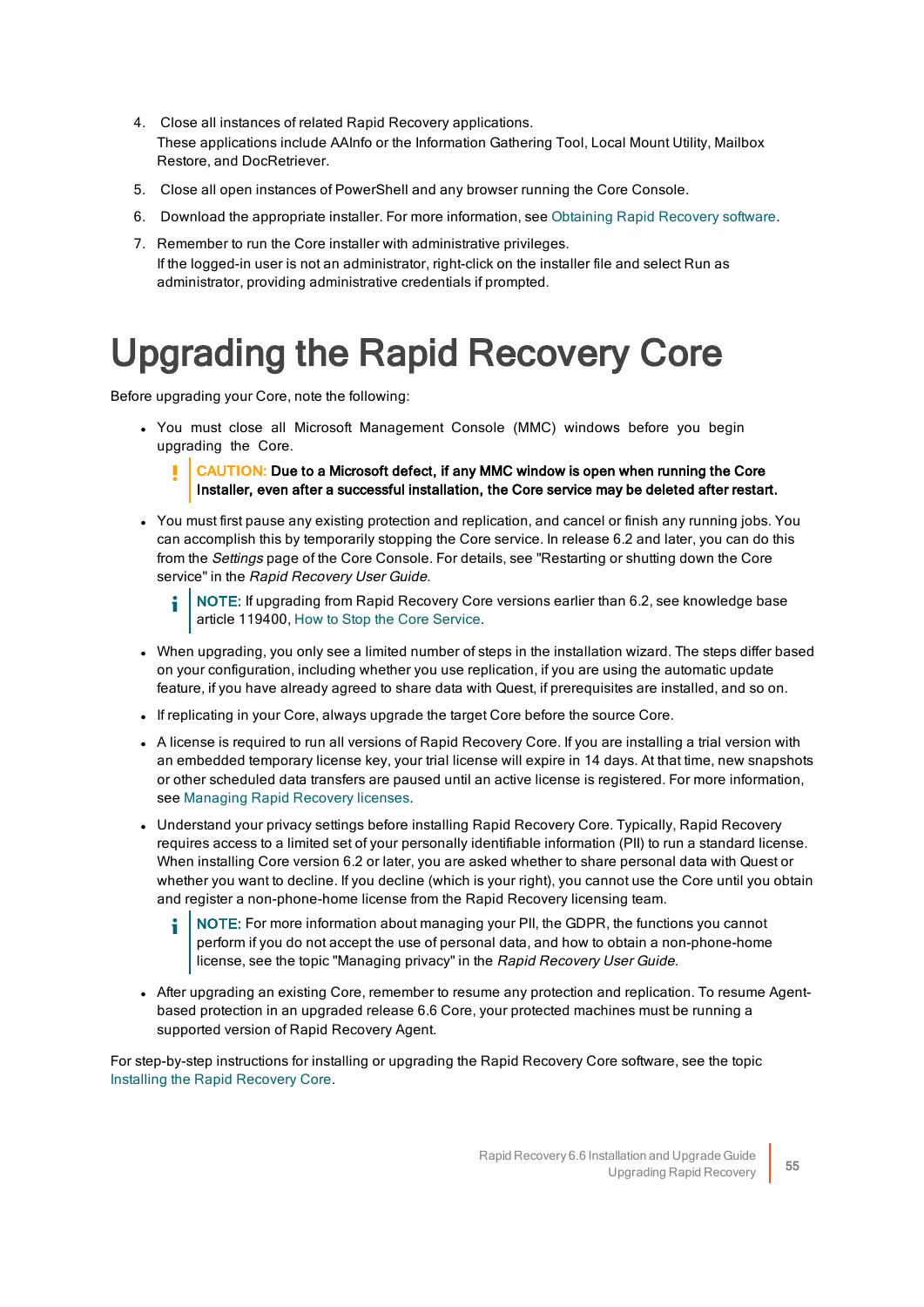# <span id="page-59-0"></span>Upgrading the Rapid Recovery Agent software

This topic addresses upgrading the Agent software that protects your machine in a Rapid Recovery Core. Be sure to read this section before you upgrade. If installing the Rapid Recovery Agent software for the first time, see the topic About installing the Rapid [Recovery](#page-19-0) Agent software.

To take advantage of the latest features, Quest recommends that you upgrade the Rapid Recovery Agent software on machines that you want to protect with Agent-based protection. Generally, the same Agent installer executable program (standard, or web installer) can be used for a clean installation or to upgrade an existing version of Rapid Recovery Agent.

- NOTE: There is one exception: if upgrading from a version of Agent prior to 6.2.0, please use the standard installer.
- ı CAUTION: Before upgrading Agent, it is critical that you verify that the machine you want to protect is supported by the current version of Rapid Recovery Agent. See the topic "Rapid Recovery Agent software requirements" in the Rapid Recovery System Requirements Guide. If the operating system of the machine you want to protect is no longer supported, you may be able to run an earlier version of Rapid Recovery Agent on that machine and still protect it in the Core. However, if the version running on your protected machine is not supported by Quest, you may be asked to upgrade if you need assistance from Quest Data Protection Support. Logically, new features supported by Rapid Recovery Core may not be available on machines protected with an older version of Rapid Recovery Agent.

For information about getting the appropriate version of Rapid Recovery software, see [Obtaining](#page-11-0) Rapid [Recovery](#page-11-0) software. When the upgrade is complete, restart the machines as necessary, and then check the Core to verify that each upgraded machine is being protected.

Quest recommends installing or upgrading to the latest version of the Rapid Recovery Agent software on machines that you want to protect:

- On every physical machine in your environment.
- On every Hyper-V host or Oracle VM VirtualBox virtual machine you want to protect.
- On every node in a Hyper-V cluster.

Optionally, you can protect VMware vCenter/ESXi virtual machines and Hyper-V virtual machines using our Rapid Snap for Virtual feature. This is also known as agentless protection. To protect VMs agentlessly, some additional requirements may apply (for example, installing VMware Tools or Hyper-V Integration Services, as appropriate). Application support for agentless protection of SQL Server and Exchange Server is included in Rapid Recovery as of release 6.2, but must be enabled explicitly. Naturally, when protecting machines agentlessly, you cannot take advantage of features unique to Rapid Recovery Agent. For a clear understanding of advantages of and limitations for agentless protection, see the topic "Understanding Rapid Snap for Virtual" in the Rapid Recovery User Guide.

If you opt not to use Rapid Snap for Virtual, then install or upgrade to the latest version of the Rapid Recovery Agent software on Hyper-V virtual machines, and on every VMware vCenter/ESXi virtual machine you want to protect with the Agent, instead of agentlessly.

### <span id="page-59-1"></span>Upgrading on a Windows machine

Following our support policy, Quest fully supports compatibility with the latest release of the prior major/minor version (6.4.0), and offers limited support for the latest maintenance release for the prior major/minor version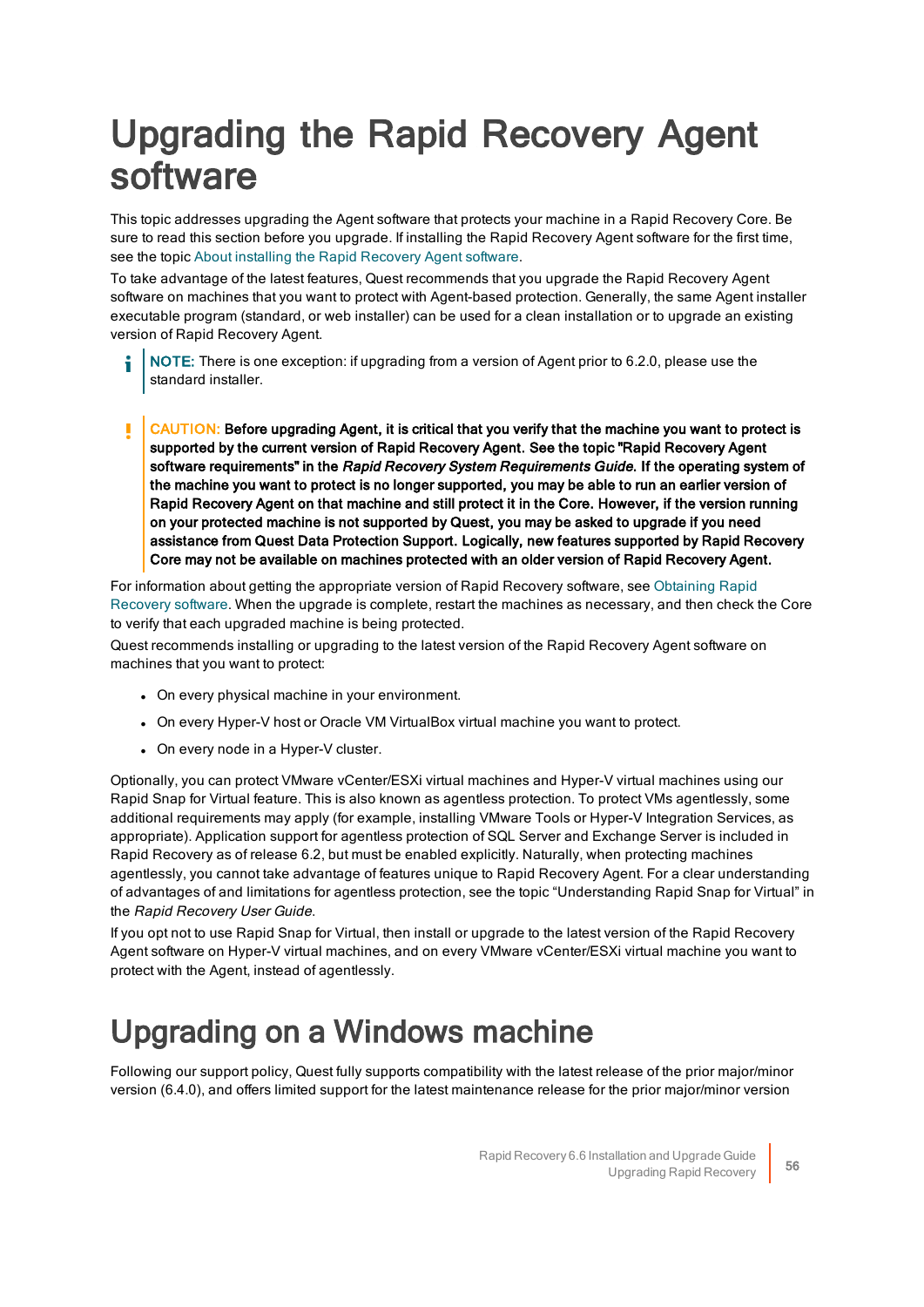#### (6.2.1).

You can upgrade supportedRapid Recovery Agent versions in place (without removing a prior version of Rapid Recovery Agent) for releases currently under full or limited support.

Practically speaking, while not currently supported, you can upgrade in place from AppAssure Agent release 5.4.3 or any version of Rapid Recovery Agent to Rapid Recovery Agent release 6.5.0.

When upgrading a version of AppAssure earlier than release 5.4.3, you must perform a two-step or three-step upgrade process, as described in the topic Upgrading [AppAssure](#page-55-1) 5.x Core to Rapid Recovery Core. if you have the installers (which are no longer available from Quest), first update the machine to AppAssure release 5.4.3. Then run the Rapid Recovery release 6.x installer, as applicable. If you did not save installers, then uninstall the older version and then install the current version.

- i NOTE: Due to legal divestiture agreements between Dell and Quest, only rebranded versions of Rapid Recovery documentation and software (release 6.1.2 and later) can be downloaded from the [technical](https://support.quest.com/rapid-recovery/release-notes-guides/) [documentation](https://support.quest.com/rapid-recovery/release-notes-guides/) [website](https://support.quest.com/rapid-recovery/download-new-releases) and the Quest support website, respectively. If you have not retained the installer, Quest cannot provide it. In such cases, uninstall the earlier software version.
- ţ CAUTION: Before uninstalling AppAssure Agent, make sure the protected machine backs up to the Core. When you see the option to Uninstall the configuration settings and data, including all backup images and change logs, clear the option. You must retain settings and data. Then, perform a clean install of a supported Rapid Recovery version on the same machine.

Because there is more than one type of Windows machine, the steps for upgrading depend on the version of Windows installed. Upgrading a Windows machine includes the following options:

- To upgrade Agent on a machine with a standard Windows operating system, see Installing the Rapid Recovery Agent software on Windows [machines.](#page-22-0) Supported Windows operating systems are listed in the topic "Rapid Recovery release 6.3 operating system installation and compatibility matrix" in the Rapid Recovery System Requirements Guide.
- To upgrade a machine with a Windows Server Core Edition operating system, see [Installing](#page-24-0) the Agent software on Windows Server Core Edition [machines.](#page-24-0)
- NOTE: When upgrading to Rapid Recovery Agent on Windows machines on which the software drivers i have changed, you are prompted to restart your system. .

### <span id="page-60-0"></span>Upgrading Rapid Recovery Agent on a Linux machine

If upgrading from one release of Rapid Recovery Agent to another, please be aware of the following points:

- You must remove the local software repository created by previous installations of the Rapid Recovery Agent software. Steps are included to help you determine if a local repository exists and to remove it.
- A new local repository is created automatically when you install the repository package using the package manager to upgrade from a supported earlier release of Rapid Recovery Agent to the current release.
- A single procedure addresses both installing the Rapid Recovery Agent software on any compatible distribution of Linux, and upgrading from one version of Rapid Recovery Agent to a later version. See the topic Installing or [upgrading Rapid](#page-30-1) Recovery Agent on a Linux machine.
- NOTE: As a best practice, to ensure that the proper Rapid Recovery kernel module version is used to i protect your machine and continue taking incremental snapshots, the best practice is to restart the machine after completing your upgrade of the Rapid Recovery Agent software.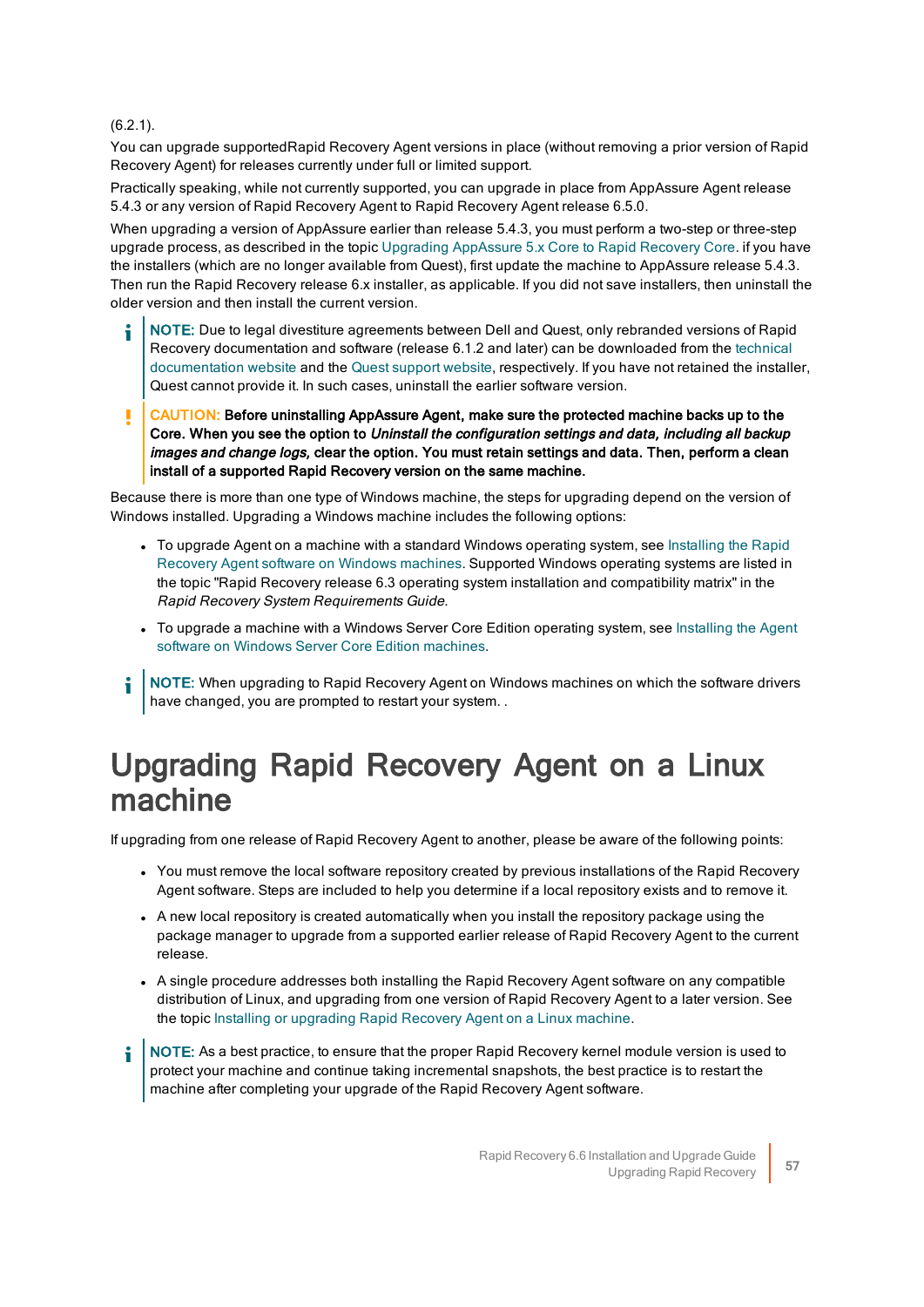### <span id="page-61-0"></span>Upgrading AppAssure Agent to Rapid Recovery Agent on a Linux machine

When upgrading a Linux machine from AppAssure Agent to Rapid Recovery Agent, perform these basic steps:

- 1. Optionally, back up the agent ID information associated with that protected machine. For more information, see Backing up and restoring the AppAssure Agent ID.
- 2. Completely remove the AppAssure Agent software from the machine using the AppAssure install script. For more information, see Uninstalling [the AppAssure](#page-42-0) Agent software from a Linux machine.
- 3. Install Rapid Recovery Agent. For more information, see the procedure Installing or upgrading Rapid Recovery Agent on a Linux [machine.](#page-30-1)
- 4. Configure the Rapid Recovery Agent software on the upgraded machine. For more information, see Configuring the [Rapid Recovery](#page-35-0) Agent on a Linux machine.
- 5. Restore the agent ID.

This process is also described in the topic Backing up and restoring the AppAssure Agent ID.

NOTE: After updating Rapid Recovery Agent, the first snapshot will result in a base image, creating a new recovery point chain.

<span id="page-61-1"></span>For new installations, or if the drivers have changed in the version of the Rapid Recovery Agent software to which you are upgrading, you are prompted to restart your system.

## Upgrading Rapid Recovery Agent on a Linux machine

For steps to upgrade the Rapid Recovery Agent, see the procedure Installing or upgrading Rapid Recovery Agent on a Linux [machine.](#page-30-1)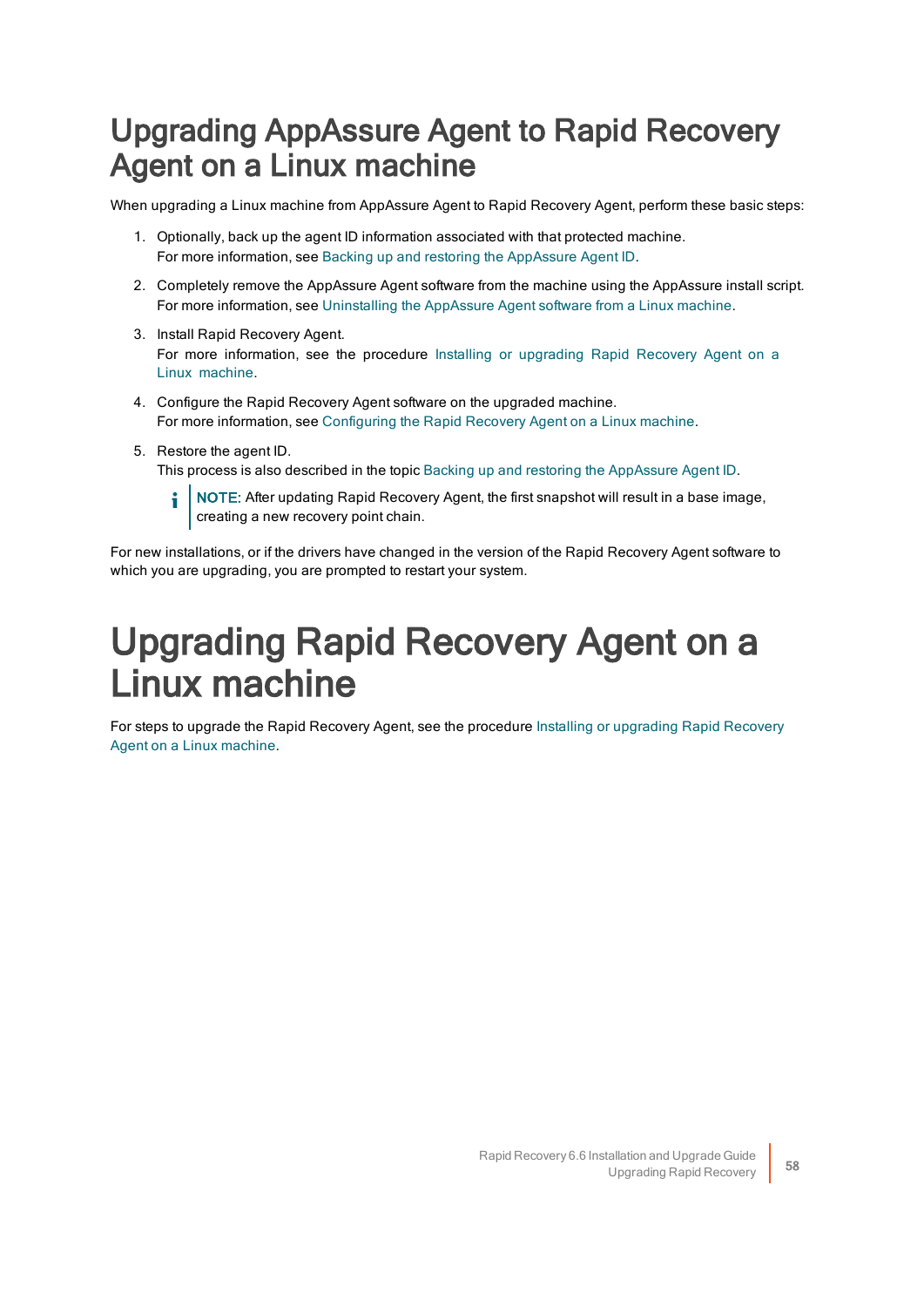# <span id="page-62-0"></span>Managing Rapid Recovery licenses

This section contains information about managing licenses for your Rapid Recovery Cores, protected machines, hypervisors, and appliances.

This section includes the following topics:

[Understanding](#page-62-1) Rapid Recovery licenses Updating or [changing](#page-65-0) a license [Adding](#page-66-0) a license Contacting the [Rapid Recovery](#page-67-0) License Portal server Viewing license [information](#page-67-1) on a machine

# <span id="page-62-1"></span>Understanding Rapid Recovery licenses

There are three types of Rapid Recovery software licenses:

- Trial, which stops taking snapshots after 14 days,
- Subscription, which has an expiration date, and
- Perpetual, which has no expiration.

Many Rapid Recovery users start with a trial license, which has limited capabilities. After 14 days, if the circumstance requires, a group administrator can extend the trial license by 28 days. Otherwise, you can purchase and register a subscription or perpetual license.

i NOTE: For information about entering license key or file information (for example, to update or change a trial license to a valid long-term license), see Updating or [changing](#page-65-0) a license.

Quest delivers Rapid Recovery licenses in a file. A license file contains a pool of licenses that you can distribute to the machines that you want to protect. This pool is reflected on the Rapid Recovery License Portal. For each license type previously listed, there are two types of license pools:

• Enterprise. Each license in this pool can be applied to an installation of the Rapid Recovery Agent or one socket on a hypervisor host using agentless protection, regardless of space used.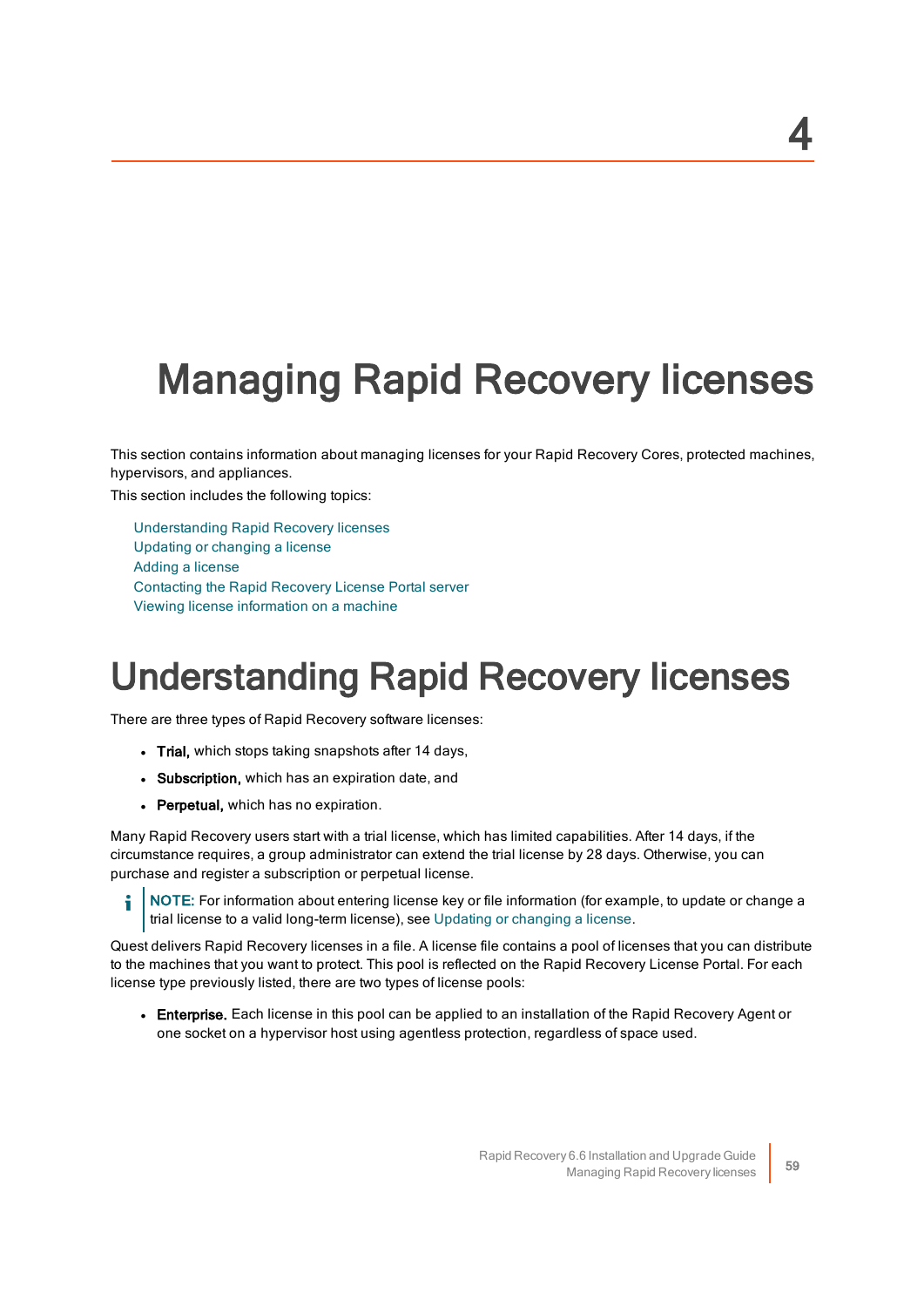• Capacity. These licenses cover the data you protect, measured in terabytes (TBs), regardless of the number of Rapid Recovery Agents installed or sockets you have. If you exceed the amount of space allocated to the license you purchased, you must purchase another license.

Capacity licensing supports two models:

- Front-end capacity licenses. Software installations use a front-end capacity license model, in which the capacity specified in the license limits the amount of data (in TB) from the volumes under protection. Front-end capacity is measured based on the amount of data on protected machines prior to compression and deduplication.
- Back-end capacity licenses. DL series backup appliances use a back-end capacity license model, in which the capacity specified in the license limits the size of the repository (in TB) you can use on the appliance.
- NOTE: DL series backup appliances were discontinued after release 6.2. If using a DL appliance, you ÷ can continue to run Rapid Recovery Core release 6.2 or earlier releases and be supported by defect fixes and security updates under your current support terms.

If you upgrade your DL series backup appliance to Rapid Recovery Core release 6.6 or later, you will lose some appliance-specific features. The Appliance tab does not appear in the standard Rapid Recovery Core Console, since it is not relevant to the software-only version of the Core. Similarly, the DL Appliance Configuration Wizard is replaced by the standard Rapid Recovery Core installer. Repositories are created and managed from the Repositories page, as described in the Repositories section of the Rapid Recovery User Guide. Finally, the Core does not support the Rapid Appliance Self Recovery feature. For more information on installing Rapid Recovery Core, see the Rapid Recovery Installation and Upgrade Guide. For help with upgrading your DL appliance to the software-only Rapid Recovery Core release 6.6, contact Quest Data Protection Support.

In release 6.6, a Core can use only one license pool type. For example, if your Core uses a capacity-based license pool, it cannot also use an enterprise license pool. The reverse is also true.

License pool types cannot be combined into a single license file. For example, you cannot include an enterprise license pool and a capacity license pool under the same perpetual license.

License files are text files that end with the . Lic file extension. The following are examples of license files:

- License files can appear as nine characters in length, consisting of three groups of numbers, each separated by a hyphen; for example, 123-456-789.lic.
- <sup>l</sup> Software-based licenses can appear in the format Software-<Group name>.lic, with the group named after the customer name or account; for example, Software-YourCompany.lic.
- <sup>l</sup> DL appliance licenses can appear in the format <Appliance Series>-<Group name>.lic, with the group named after customer name account; for example,  $DL4X00$  Series-YourCompany.lic.

Rapid Recovery supports these license types in two modes: the standard phone-home mode, and non-phone home mode, which has several limitations. Subscription licenses run only in phone-home mode. Perpetual and trial licenses can use phone-home or non-phone home licenses. To see how this mode affects the use of personal data in Rapid Recovery, see the topic "Managing privacy." To see restrictions on non-phone home licenses, or information on obtaining a license using this mode, see "Obtaining and using non-phone-home licenses." These topics are in the Rapid Recovery User Guide.

Rapid Recovery lets you manage licenses or contact the license server directly from the Core Console by selecting  $\circled{8}$  (Settings) from the icon bar and clicking **Licensing**.

The Licensing settings include the following information: License Details: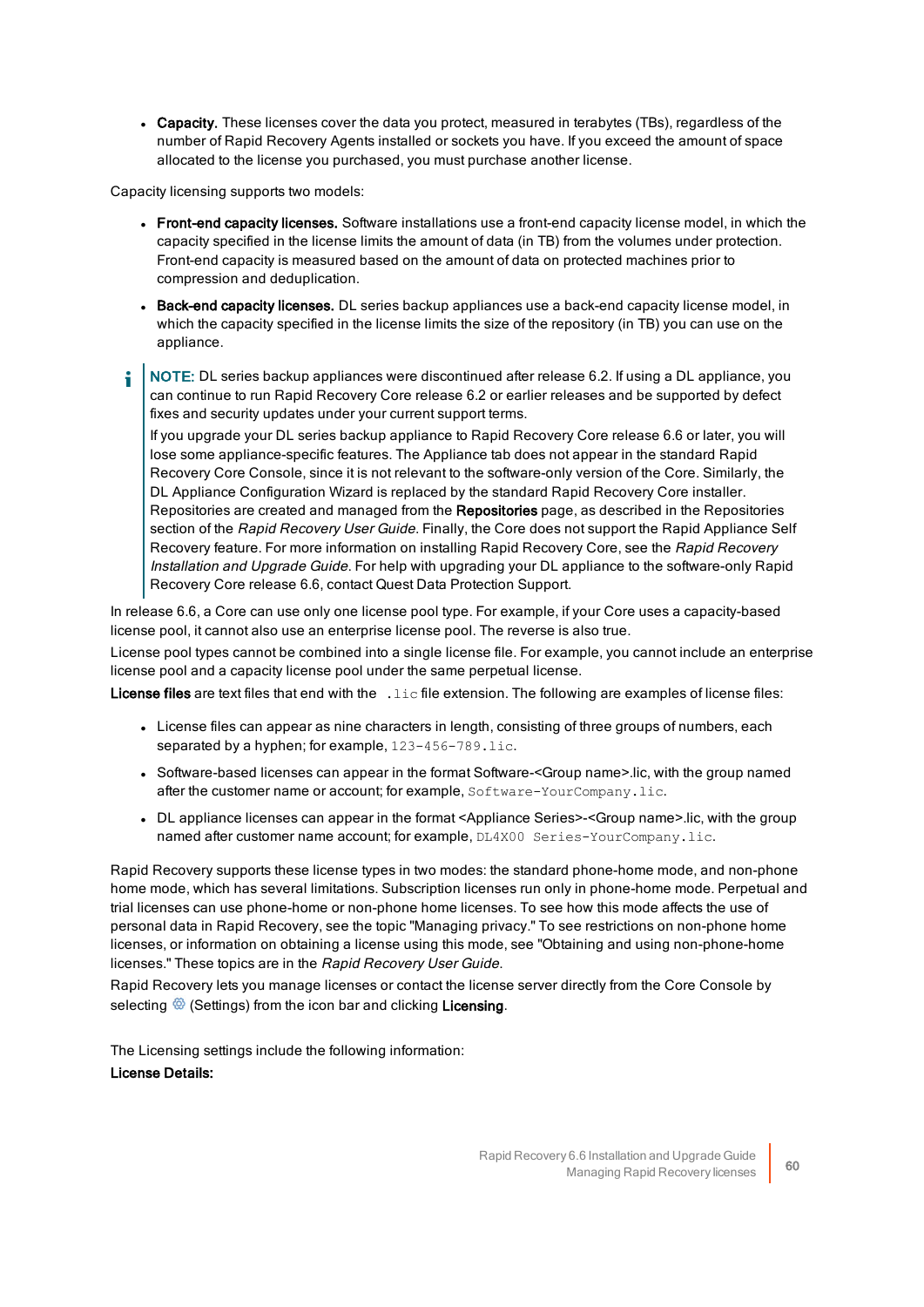- **Change License**. Lets you change an existing license associated with the Core by uploading a license file or entering a license key.
- + Add License. This option is available only for DL series backup appliances and lets you upload a license file or entering a license key.
- $\cdot$   $\Box$  License Portal Group. This option opens the license portal for group management.
- License type. Types of licenses include Trial, Subscription, or Enterprise. For more information, see the topic "Understanding software license types" in the Rapid Recovery License Portal User Guide.
- License status. Indicates the status of the license. An active status ensures snapshots can continue as scheduled. If the license is blocked, or expired, or if the Core has not been able to communicate with the Rapid Recovery License Portal past the grace period, snapshots are paused until the license status is corrected.
- License key expires in. This option is available only when using a subscription license, and shows the duration of time before the subscription expires, in days.

#### License Constraints:

• Maximum snapshots per day. Indicates the number of backups that are limited by the specific license.

#### License Pool:

- Pool size. The license pool is the number of non-trial licenses available to allocate across groups and subgroups in the Rapid Recovery License Portal. The size of the pool determines how many licenses can be allocated. For more information, see the topic "Understanding license pools" in the Rapid Recovery License Portal User Guide.
- Used by this Core. Indicates the number of machines from the license pool that are protected by this Core.
- Total used in group. Indicates the total number of machines protected within the same license group as this Core.
- Phone home disabled. If visible, this status indicates that the Core does not communicate with the Rapid Recovery License Portal or the QorePortal. Auto update is disabled, and no personal information is communicated between the Core and Quest Software Inc. or any other entity, in compliance with GDPR policies.

License Server. These settings apply to standard (phone home) licenses. These settings are not applicable for appliances and other non-phone-home licenses:

- License server address. Displays an active URL for the license server associated with this Core.
- Last response from the licensing server. Indicates whether the last attempted communication with the license server portal was successful.
- Last contact with licensing server. Displays the date and time of the last successful contact with the licensing server.
- . Next attempt to contact the licensing server. Indicates the next scheduled date and time to attempt communication with the licensing server.
- Contact Now. This button contacts the license server on demand. Use this option after making changes to your license configuration, to register changes immediately rather than waiting for the next scheduled attempt.

For more information on licenses, see theRapid Recovery License Portal User Guide.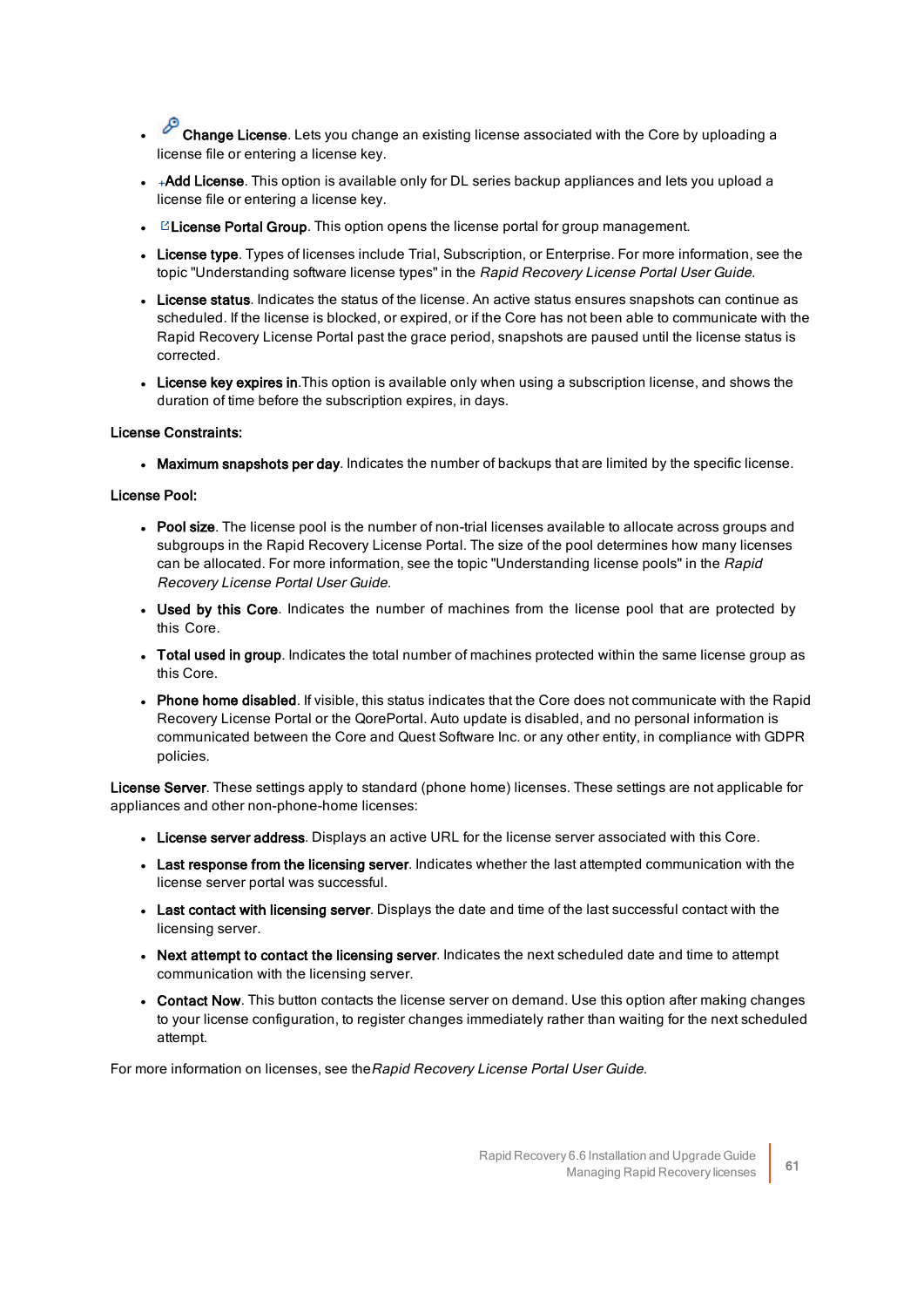For more information on updating or changing a license key or file, see Updating or [changing](#page-65-0) a license.

Users of DL series backup appliances can also add licenses to the Core if necessary. For more information, see Adding a [license.](#page-66-0)

For more information on contacting the license portal server, see Contacting the Rapid Recovery License Portal [server.](#page-67-0)

<span id="page-65-0"></span>You can also view licensing information for a single protected machine. For more information, see [Viewing](#page-67-1) license [information](#page-67-1) on a machine.

## Updating or changing a license

After you upgrade or purchase a long-term Rapid Recovery license, you receive by email either a license file or a license key.

Complete the steps in this procedure to upgrade your trial license or change your existing license, and associate it with the Rapid Recovery Core.

NOTE: For information about obtaining a license key, or for details about using the license portal to download software, register appliances, manage license subscriptions and license groups, and generate license portal reports, see the Rapid Recovery License Portal User Guide.

If you just installed a new Core, and are viewing a message in the Core Console requesting that you choose a license file or key, skip to step 5.

- 1. Navigate to the Rapid Recovery Core.
- 2. On the icon bar, click  $\circled{a}$  (Settings).
- 3. Scroll down on the right side of the Settings page until you can see the License Server heading. The Core settings for licensing appear.
- 4. To update or change the existing license associated with your Core, at the top of the License Details core settings area, click **Change License**. The *Change License* dialog box appears.
- 5. If you want to manually enter the license key, skip to step 6. If you want to upload a license file, do the following:
	- a. To upload a license file, from the Choose license file or enter license key field, click Choose File. In the Open or File Upload dialog box, navigate through the file system and locate the new license file you want to use. For example, locate Software-YourCompany.lic.
	- b. Click the license file, and then click Open. The dialog box closes. The license file you selected appears in the license text field.
	- c. Click Continue.

The license file you selected is authenticated, and that license is associated with your Core.

- d. Skip to step 7.
- 6. To manually enter the license key, in the Choose license file or enter license key text field, enter the license key carefully, and then click Continue. The dialog box closes, the license file you selected is authenticated, and that license is associated with your Core.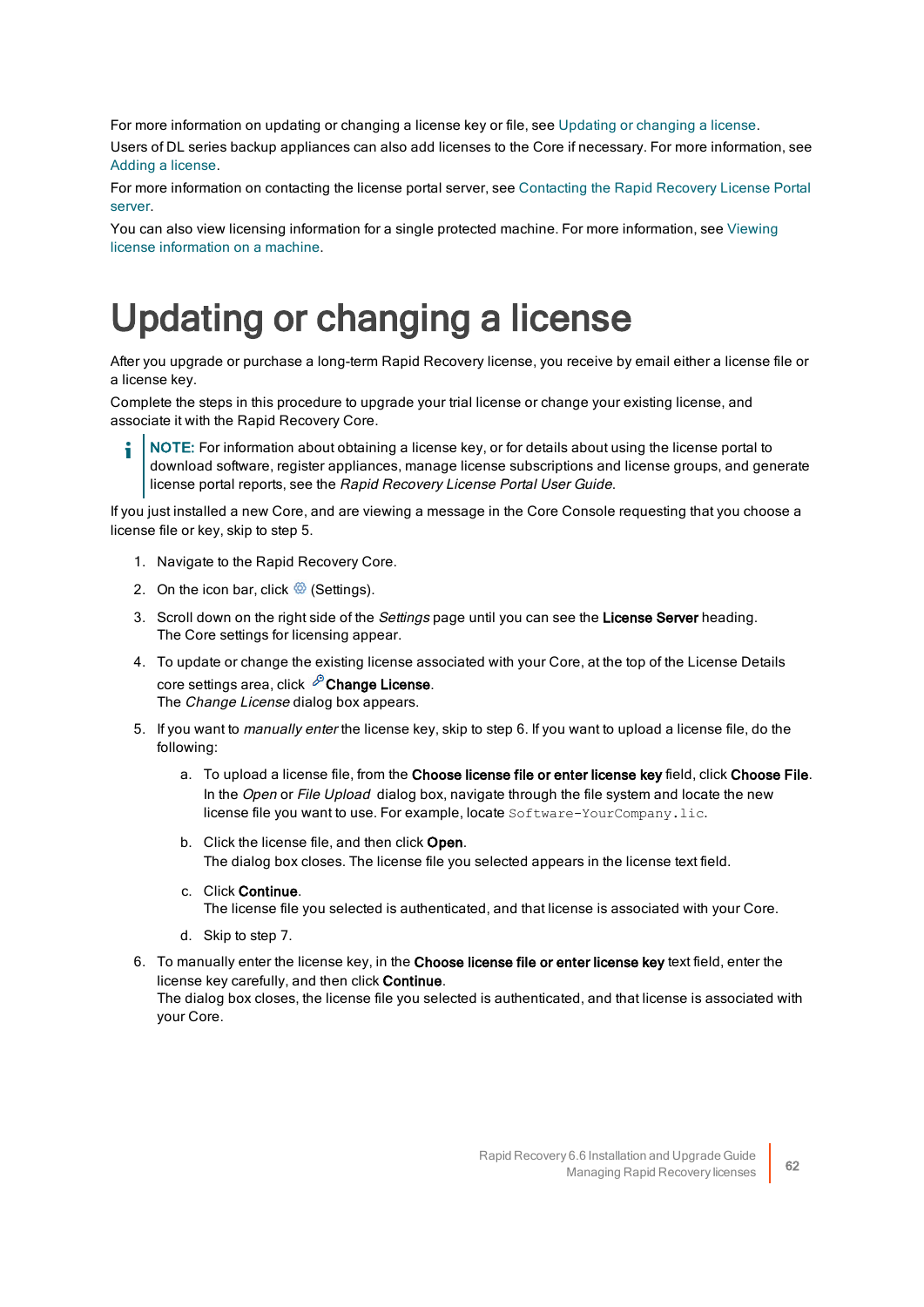7. If you see the Quick Start Guide welcome page, you can click Start Guide to run through this feature, or you can click Close to close the guide. This is the last step required for this procedure.

NOTE: For more information about the Quick Start Guide, see "Understanding the Quick Start Guide" in the Rapid Recovery User Guide.

- 8. If performing these steps on the Core Settings page, scroll down on the right side of the Settings page until you can see the License Server heading.
- 9. In the License Server area, click Contact Now.

Once the license is applied to the license server, any associated protected machines automatically update with the new license.

<span id="page-66-0"></span>If you see error messages at the top of the Rapid Recovery Core Console (such as specific services not starting), follow the guidance in the error message to resolve those errors.

## Adding a license

DL series backup appliance owners can add one or more licenses to the Rapid Recovery Core Console. Once you have upgraded or purchased your Rapid Recovery license, you receive by email either a license file or a license key.

You can also update or change an existing license on the Core Console. For more information, see  [Updating](#page-65-0) or [changing](#page-65-0) a license.

- NOTE: Only DL appliance users see the Add Additional License button. i
- 1. Navigate to the Rapid Recovery Core Console.
- 2. On the icon bar, click  $\circled{8}$  (Settings).
- 3. Scroll down on the right side of the *Settings* page until you can see the Licensing heading. The Core settings for licensing appear.
- 4. To add a license and associate it with your Core, at the top of the License Details core settings area, click Add Additional License. In the resulting dialog box, do one of the following:
	- a. If you want to manually enter the license key, type the key carefully, and then click Continue. The dialog box closes, and the license file you selected is authenticated, and that license is associated with your Core.
	- b. If you want to *upload* a license file, click **Choose File**. In the File Upload dialog box, navigate through the file system and locate the new license file you want to use. For example, locate Software-YourCompany.lic.
	- c. Click the license file, and then click Open. The File Upload dialog box closes. The selected license file appears in the current dialog box.
	- d. In the dialog box, click **Continue**. The dialog box closes, and the license file you selected is authenticated, and that license is associated with your Core.
- 5. Scroll down on the right side of the Settings page until you can see the License Server heading. The Licensing Core settings appear.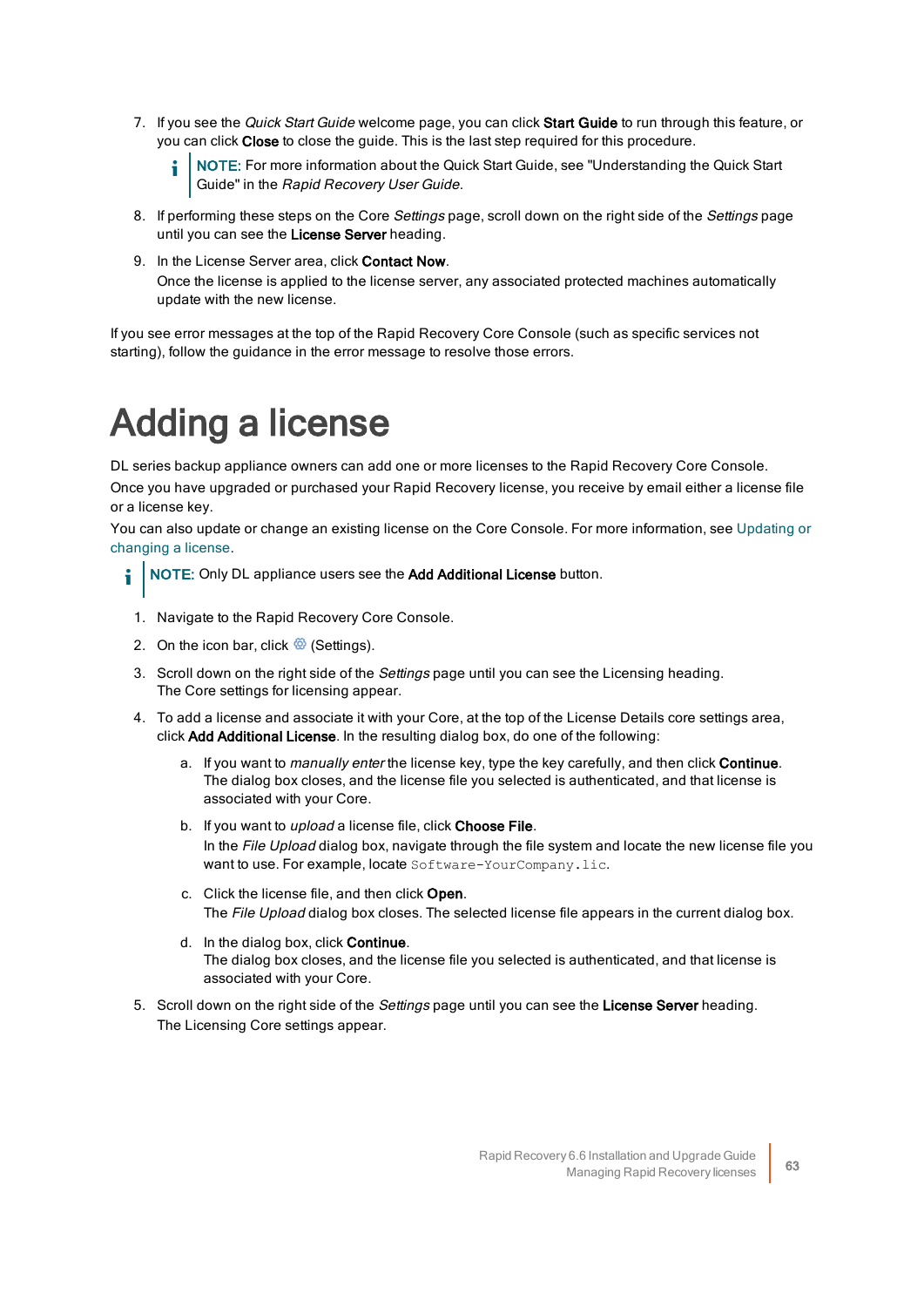6. In the License Server area, click Contact Now. Once the license is applied to the license server, any associated protected machines automatically update with the new license.

## <span id="page-67-0"></span>**Contacting the Rapid Recovery License** Portal server

The Rapid Recovery Core frequently contacts the Rapid Recovery License Portal to remain current with any changes made in your licensing.

For non-trial licenses, the Rapid Recovery Core contacts the license portal once every hour. If the Core cannot reach the license portal after a 10-day grace period, the Core stops taking snapshots.

Typically, communication with the license portal server occurs automatically at designated intervals; however, you can initiate communication on-demand.

Complete the steps in this procedure to contact the license portal server.

- 1. Navigate to the Rapid Recovery Core Console.
- 2. On the icon bar, click (Settings) , and then scroll down on the right side of the Settings page until you can see the License Server heading.
- <span id="page-67-1"></span>3. From the License Server area, click Contact Now.

## Viewing license information on a machine

You can view current license status information for a machine protected on the Rapid Recovery Core.

1. From the Rapid Recovery Core Console, under Protected Machines, click the machine that you want to modify.

The Summary page for the selected machine appears.

- 2. Click the **Settings** menu. The Settings page appears, showing configuration settings for the selected machine.
- 3. Click the Licensing link to scroll down to the Licensing Details section of the Settings page. The page refreshes, showing machine-specific licensing settings.